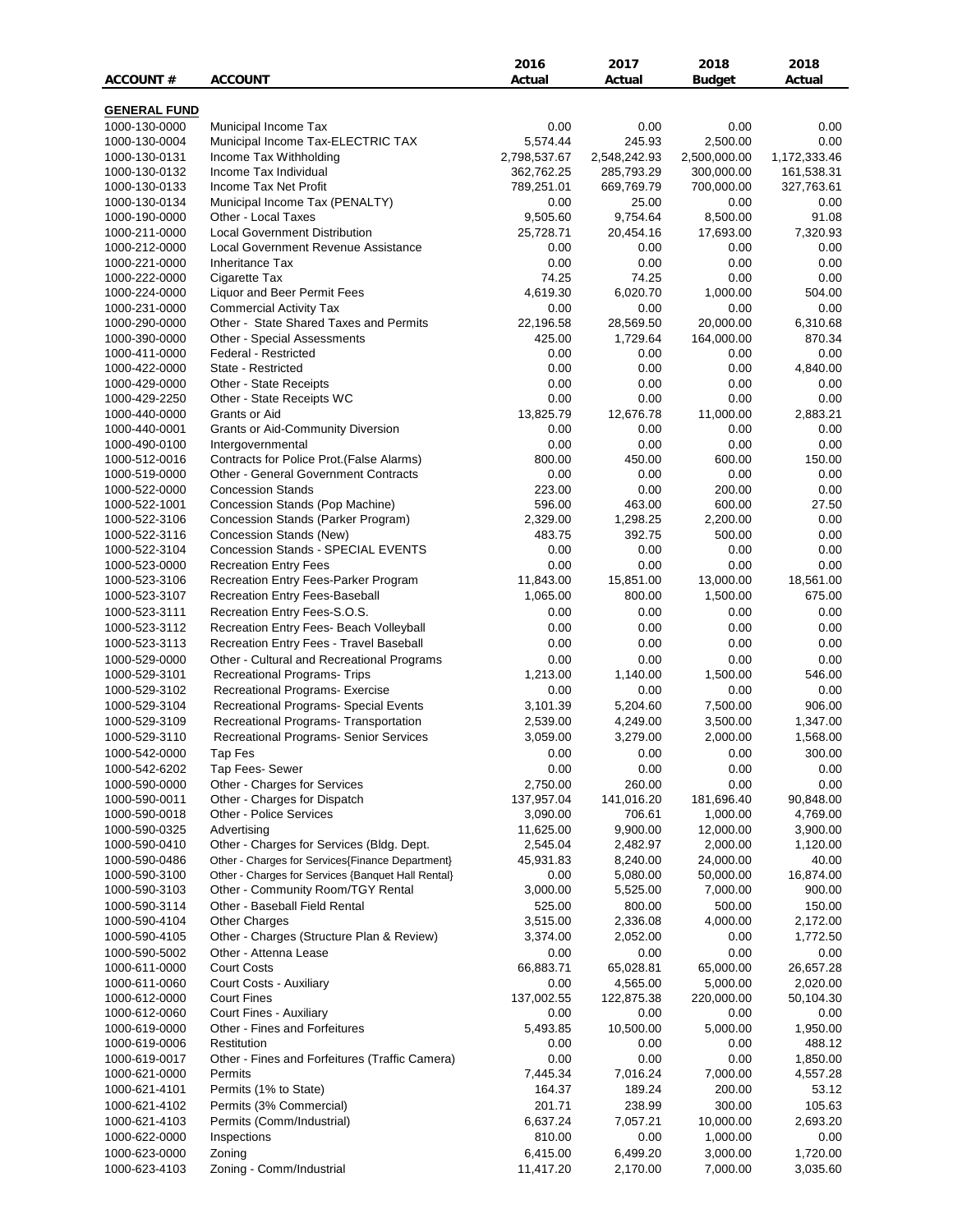|                      |                                                                     | 2016         | 2017         | 2018          | 2018         |
|----------------------|---------------------------------------------------------------------|--------------|--------------|---------------|--------------|
| <b>ACCOUNT#</b>      | <b>ACCOUNT</b>                                                      | Actual       | Actual       | <b>Budget</b> | Actual       |
| 1000-624-0000        | <b>Street Opening</b>                                               | 200.00       | 400.00       | 0.00          | 0.00         |
| 1000-625-0000        | Cable Franchise Fees                                                | 35,238.93    | 30,227.63    | 35,000.00     | 7,284.29     |
| 1000-629-0000        | Other - Licenses and Permits                                        | 500.00       | 0.00         | 0.00          | 0.00         |
| 1000-629-0411        | Other Licenses and Permits (General)                                | 18,100.00    | 18,215.00    | 15,000.00     | 10,200.00    |
| 1000-690-0000        | Other - Fines, Licenses and Permits                                 | 130.00       | 0.00         | 0.00          | 0.00         |
| 1000-690-5225        | Fire dept permits                                                   | 0.00         | 200.00       | 0.00          | 0.00         |
| 1000-701-0000        | Interest- Transferred to Capital                                    | 2,679.48     | 4,720.72     | 2,000.00      | 3,361.13     |
| 1000-820-0000        | <b>Contributions and Donations</b>                                  | 602.00       | 3,500.00     | 0.00          | 0.00         |
| 1000-820-3104        | <b>Contributions and Donations-Special Events</b>                   | 2,125.00     | 2,350.00     | 2,000.00      | 0.00         |
| 1000-820-3106        | Contributions and Donations (Parker Program)                        | 390.00       | 14.00        | 350.00        | 0.00         |
| 1000-820-3107        | Contributions and Donations-baseball                                | 150.00       | 0.00         | 0.00          | 0.00         |
| 1000-820-3111        | Contributions and Donations - SOS                                   | 0.00         | 0.00         | 0.00          | 0.00         |
| 1000-891-0000        | Other - Miscellaneous Operating                                     | 20.00        | 8,674.85     | 3,000.00      | 0.00         |
| 1000-891-5001        | Other - Miscellaneous Recycling                                     | 0.00         | 0.00         | 0.00          | 0.00         |
| 1000-892-0000        | Other - Miscellaneous Non-Operating                                 | 31,498.82    | 25,005.26    | 0.00          | 1,439.01     |
| 1000-892-0002        | Other - Miscellaneous                                               | 3.13         | 10.00        | 0.00          | 42.85        |
| 1000-892-0003        | Other - Prisoner Housing                                            | 0.00         | 0.00         | 0.00          | 0.00         |
| 1000-892-0005        | Printing/Advertising Directory                                      | 58.97        | 185.22       | 0.00          | 25.76        |
| 1000-892-0009        | Other - Vehicle Release                                             | 4,745.50     | 6,950.00     | 6,000.00      | 3,445.00     |
| 1000-892-0014        | Other - Title Search                                                | 10.00        | 0.00         | 100.00        | 0.00         |
| 1000-892-3105        | Garage Sale                                                         | 854.00       | 631.00       | 800.00        | 16.00        |
| 1000-892-3110        | <b>Senior Services</b>                                              | 0.00         | 0.00         | 0.00          | 0.00         |
| 1000-931-0000        | Transfers - In                                                      | 391,560.99   | 485,788.60   | 400,000.00    | 0.00         |
| 1000-941-0000        | Advances - In                                                       | 0.00         | 0.00         | 0.00          | 0.00         |
| 1000-961-0000        | Sale of Fixed Assets                                                | 0.00         | 0.00         | 0.00          | 0.00         |
| 1000-961-0018        | Sale of Fixed Assets{POLICE SERVICES}                               | 0.00         | 0.00         | 0.00          | 0.00         |
|                      | TOTAL GENERAL FUND                                                  | 5,005,403.44 | 4,607,895.42 | 4,827,739.40  | 1,952,130.19 |
|                      |                                                                     |              |              |               |              |
| S.C.M.R.             |                                                                     |              |              |               |              |
| 2011-225-0000        | Gasoline Tax (State)                                                | 112,069.70   | 115,022.25   | 110,000.00    | 46,085.14    |
| 2011-430-0000        | License Tax - County Levied                                         | 55,503.79    | 64,045.30    | 53,000.00     | 29,129.41    |
| 2011-440-0000        | Grants or Aid (Non-Federal or State)                                | 0.00         | 0.00         | 0.00          | 800.00       |
| 2011-701-0000        | Interest- Transferred to Capital                                    | 0.00         | 0.00         | 0.00          | 0.00         |
| 2011-892-0000        | Other - Miscellaneous Non-Operating                                 | 1,992.75     | 1,176.95     | 0.00          | 0.00         |
| 2011-931-0000        | Transfers in- General Fund                                          | 660,000.00   | 500,000.00   | 500,000.00    | 0.00         |
| 2011-941-0000        | Advances - In                                                       | 0.00         | 0.00         | 0.00          | 0.00         |
| 2011-961-0000        | Sale of Fixed Assets                                                | 0.00         | 0.00         | 0.00          | 0.00         |
|                      |                                                                     |              |              |               |              |
| <b>STATE HIGHWAY</b> |                                                                     |              |              |               |              |
| 2021-225-0000        | Gasoline Tax (State)                                                | 9,086.76     | 5,659.65     | 8,000.00      | 3,056.79     |
| 2021-430-0000        | License Tax - County Levied                                         | 7,525.96     | 4,456.68     | 6,000.00      | 999.60       |
| 2021-701-0000        | Interest                                                            | 0.00         | 0.00         | 0.00          | 0.00         |
| 2021-941-0000        | Advances - In                                                       | 0.00         | 0.00         | 0.00          | 0.00         |
|                      |                                                                     |              |              |               |              |
| <b>LEFT</b>          |                                                                     |              |              |               |              |
| 2091-413-0000        | Federal - Pass Through Grants                                       | 0.00         | 0.00         | 0.00          | 0.00         |
| 2091-422-0000        | State - Pass Through Grants                                         | 0.00         | 0.00         | 0.00          | 0.00         |
| 2091-612-0000        | <b>Court Fines</b>                                                  | 1,530.00     | 1,770.00     | 3,000.00      | 210.00       |
| 2091-619-0000        | Other - Fines and Forfeitures<br><b>Contributions and Donations</b> | 392.00       | 140.00       | 1,000.00      | 1,076.37     |
| 2091-820-0000        |                                                                     | 0.00         | 0.00         | 0.00          | $0.00\,$     |
| 2091-931-0000        | Transfers - In                                                      | 0.00         | 0.00         | 0.00          | 0.00         |
| 2091-961-0000        | Sale of Fixed Assets                                                | 3,463.81     | 18,193.10    | 5,000.00      | 70.00        |
| <b>MOTOR VEHICLE</b> |                                                                     |              |              |               |              |
| 2101-290-0000        | Other - State Shared Taxes and Permits                              | 25,873.71    | 21,825.61    | 25,000.00     | 9,893.31     |
| 2101-701-0000        | Interest- Transferred to Capital                                    | 0.00         | 0.00         | 0.00          | 0.00         |
| 2101-931-0000        | Transfers - In                                                      | 0.00         | 0.00         | 0.00          | 0.00         |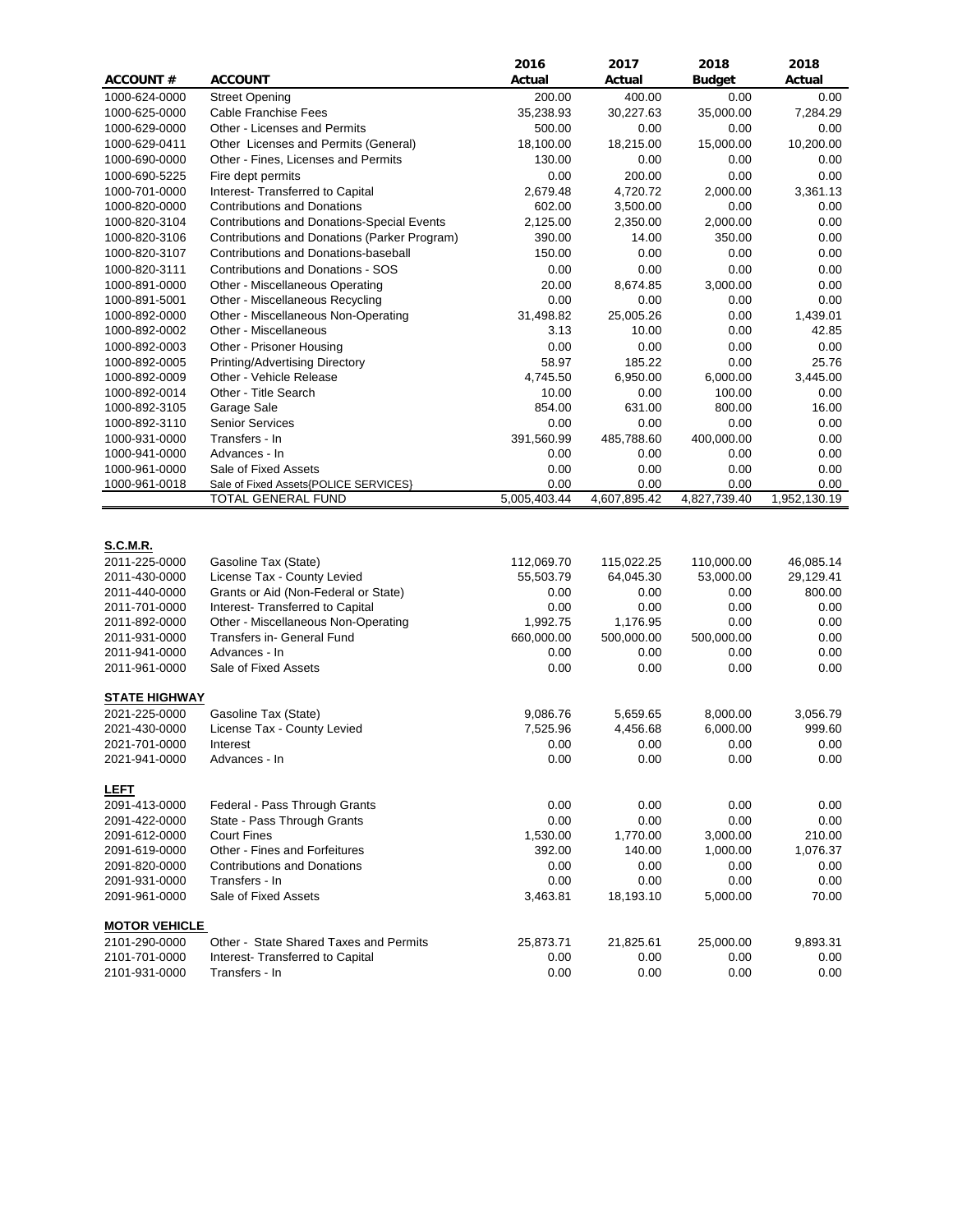|                                |                                                                    | 2016             | 2017         | 2018                      | 2018         |
|--------------------------------|--------------------------------------------------------------------|------------------|--------------|---------------------------|--------------|
| <b>ACCOUNT#</b>                | <b>ACCOUNT</b>                                                     | Actual           | Actual       | <b>Budget</b>             | Actual       |
| <b>POLICE PENSION</b>          |                                                                    |                  |              |                           |              |
| 2131-110-0000                  | General Property Tax - Real Estate                                 | 34,936.91        | 38,394.80    | 45,000.00                 | 23,285.87    |
| 2131-120-0000                  | <b>Tangible Personal Property Tax</b>                              | 0.00             | 0.00         | 0.00                      | 0.00         |
| 2131-120-0020                  | Tangible Personal Prop Tac (CAT Tax)                               | 0.00             | 0.00         | 0.00                      | 0.00         |
| 2131-190-0000                  | Other - Local Taxes                                                | 3,200.46         | 3,158.23     | 0.00                      | 1,584.49     |
| 2131-231-0000                  | Property Tax Rollbacks                                             | 0.00             | 0.00         | 0.00                      | 0.00         |
| 2131-290-0000                  | Other - State Shared Taxes & Permit                                | 0.00             | 0.00         | 0.00                      | 0.00         |
| 2131-931-0000                  | Transfers - In                                                     | 150,000.00       | 120,000.00   | 115,000.00                | 0.00         |
| <b>WATER METER REPAIR FUND</b> |                                                                    |                  |              |                           |              |
| 2901-542-0000                  | <b>Tap Fees</b>                                                    | 400.00           | 150.00       | 0.00                      | 150.00       |
| 2901-701-0000                  | Interest                                                           | 0.00             | 0.00         | 0.00                      | 0.00         |
| 2901-931-0000                  | Transfers - In                                                     | 9,000.00         | 9,000.00     | 10,200.00                 | 0.00         |
| <b>MAYOR'S COURT COMPUTER</b>  |                                                                    |                  |              |                           |              |
| 2903-612-0000                  | <b>Court Fines</b>                                                 | 6,030.00         | 5,490.00     | 6,000.00                  | 2,045.00     |
|                                |                                                                    |                  |              |                           |              |
| 3101-390-0000                  | <b>SPECIAL BOND RETIREMENT FUND</b><br>Other - Special Assessments | 0.00             | 0.00         | 0.00                      | 0.00         |
|                                | Transfer In - Capital                                              | 0.00             | 0.00         | 0.00                      | 0.00         |
|                                |                                                                    |                  |              |                           |              |
| 3101-701-0000<br>3101-892-0000 | Interest- Transferred to Capital                                   | 0.00<br>9,828.00 | 0.00<br>0.00 | 0.00<br>0.00              | 0.00         |
| 3101-911-4905                  | Other- Misc. Non-Operating<br><b>BONDS</b>                         | 0.00             | 12,654.00    | 0.00                      | 0.00<br>0.00 |
|                                | Sale of Notes                                                      | 1,170,000.00     | 1,710,000.00 |                           |              |
| 3101-921-0000                  | Transfers - In                                                     |                  | 50,000.00    | 1,640,000.00<br>70,000.00 | 0.00         |
| 3101-931-0000                  |                                                                    | 170,000.00       |              |                           | 0.00         |
| <b>THIRD PARTY</b>             |                                                                    |                  |              |                           |              |
| 4101-892-0000                  | Other - Miscellaneous Non-Operating                                | 0.00             | 0.00         | 0.00                      | 0.00         |
| 4101-892-3110                  | Other - Miscellaneous                                              | 0.00             | 0.00         | 0.00                      | 0.00         |
| 4101-931-0000                  | Transfers - In                                                     | 0.00             | 0.00         | 0.00                      | 0.00         |
| <b>ISSUE I and II</b>          |                                                                    |                  |              |                           |              |
| 4201-422-0000                  | State - Restricted                                                 | 0.00             | 0.00         | 0.00                      | 0.00         |
| 4201-422-4905                  | State - Restricted-Dunham Rd Sanitary                              | 0.00             | 0.00         | 0.00                      | 0.00         |
| 4201-931-0000                  | Advance-In                                                         | 0.00             | 0.00         | 0.00                      | 0.00         |
| 4201-422-0000                  | <b>State-Restricted</b>                                            | 0.00             | 0.00         | 0.00                      | 0.00         |
| 4201-931-0000                  | Transfers - In                                                     | 0.00             | 0.00         | 0.00                      | 0.00         |
| 4201-941-0000                  | Advance- In                                                        | 0.00             | 0.00         | 0.00                      | 0.00         |
| <b>CAPITAL</b>                 |                                                                    |                  |              |                           |              |
| 4901-440-0000                  | Grants or Aid                                                      | 75,338.44        | 16,687.66    | 0.00                      | 0.00         |
| 4901-490-0000                  | Other - Intergovernmental                                          | 294,208.49       | 0.00         | 0.00                      | 0.00         |
| 4901-490-0801                  | <b>Fueling Facilty Rheab</b>                                       | 0.00             | 0.00         | 0.00                      | 0.00         |
| 4901-542-0000                  | <b>TAP FEES</b>                                                    | 0.00             | 0.00         | 0.00                      | 0.00         |
| 4901-549-4910                  | <b>Barclay Sewer Fees</b>                                          | 20,735.00        | 15,551.25    | 20,735.00                 | 0.00         |
| 4901-612-0000                  | Court fines                                                        | 0.00             | 0.00         | 0.00                      | 0.00         |
| 4901-612-0015                  | Court Fines - Safety Vehicle                                       | 12,060.00        | 21,094.00    | 20,000.00                 | 8,142.00     |
| 4901-624-0000                  |                                                                    | 0.00             | 0.00         | 0.00                      | 0.00         |
| 4901-629-0000                  |                                                                    | 0.00             | 0.00         | 0.00                      | 0.00         |
| 4901-701-0000                  | Interest                                                           | 19,125.00        | 0.00         | 0.00                      | 0.00         |
| 4901-701-0135                  | Interest                                                           | 0.00             | 0.00         | 0.00                      | 0.00         |
| 4901-820-0000                  | <b>Contributions and Donations</b>                                 | 15,000.00        | 0.00         | 0.00                      | 0.00         |
| 4901-892-0000                  | Other - Miscellaneous Non-Operating                                | 4,663.69         | 242.00       | 99,050.00                 | 0.00         |
| 4901-921-0000                  | Sale of Notes                                                      | 550,000.00       | 0.00         | 0.00                      | 0.00         |
| 4901-931-0000                  | Trans (Adv) - In (Interest from other Funds)                       | 110,000.00       | 460,000.00   | 440,000.00                | 0.00         |
| 4901-941-0000                  | Advances - In                                                      | 0.00             | 0.00         | 0.00                      | 0.00         |
| 4901-961-0000                  | Sale of Fixed Assets                                               | 1,372.50         | 0.00         | 300,000.00                | 0.00         |
| 4901-971-0000                  | <b>Other Debt Proceeds</b>                                         | 0.00             | 4,000.00     | 0.00                      | 0.00         |
|                                |                                                                    | 0.00             | 0.00         | 0.00                      | 0.00         |
| <b>VETERAN'S MEMORIAL</b>      |                                                                    |                  |              |                           |              |
| 4902-820-0000                  | <b>Memorial Bricks</b>                                             | 50.00            | 200.00       | 0.00                      | 0.00         |
| 4902-892-0000                  | Recycling                                                          | 644.45           | 521.78       | 600.00                    | 384.38       |
| 4902-931-0000                  | Transfers- General                                                 | 0.00             | 0.00         | 0.00                      | 0.00         |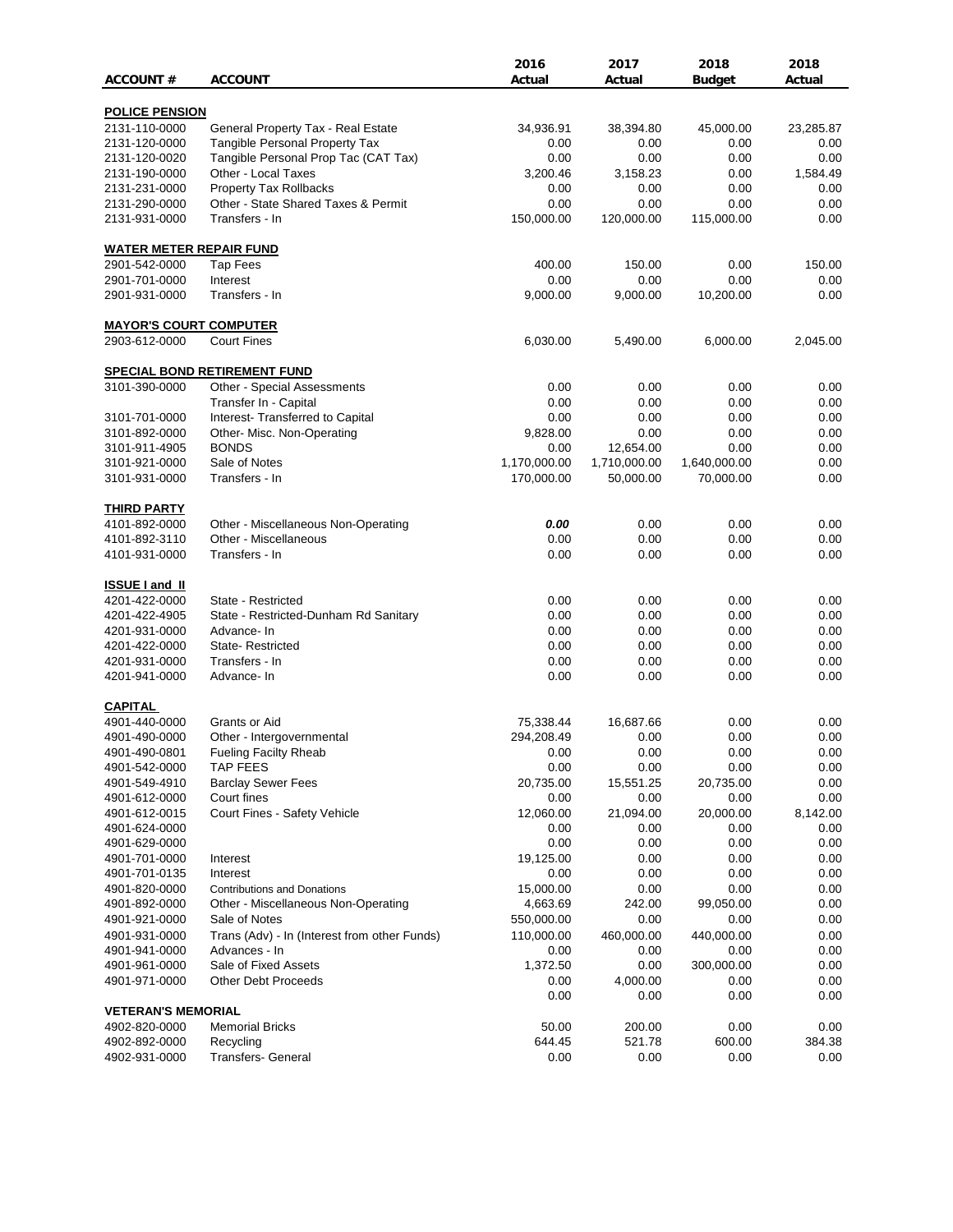| <b>ACCOUNT#</b>             | <b>ACCOUNT</b>                          | 2016<br>Actual | 2017<br>Actual | 2018<br><b>Budget</b> | 2018<br>Actual |
|-----------------------------|-----------------------------------------|----------------|----------------|-----------------------|----------------|
| <b>BUILDING BOND</b>        |                                         |                |                |                       |                |
| 7001-701-0000               | <b>INTEREST</b>                         | 0.00           | 0.00           | 0.00                  | 0.00           |
| 7001-892-0000               | <b>OTHER</b>                            | 0.00           | 0.00           | 0.00                  | 0.00           |
| <b>UNCLAIMED MONIES</b>     |                                         |                |                |                       |                |
| 9101-892-0000               | Other - Miscellaneous Non-Operating     | 0.00           | 0.00           | 0.00                  | 0.00           |
| <b>BUILDING BOND</b>        |                                         |                |                |                       |                |
| 9901-544-0000               | Deposits                                | 2,500.00       | 5,000.00       | 0.00                  | 7,500.00       |
| 9901-892-0000               | Other - Miscellaneous Non-Operating     | 0.00           | 0.00           | 0.00                  | 0.00           |
| <b>Mayor's Court</b>        |                                         |                |                |                       |                |
| 9902-690-0000               | Other-Fines, Licenses, & Permits        | 306,178.65     | 302,636.65     | 0.00                  | 109,125.70     |
| 9902-892-0000               | Other- Misc. Non Operating              | 0.00           | 0.00           | 0.00                  | 0.00           |
| <b>SECOND PARTY SERVICE</b> |                                         |                |                |                       |                |
| 9903-544-0000               | Other - Miscellaneous Non-Operating     | 23,174.70      | 24,176.35      | 0.00                  | 22,080.00      |
| 9903-544-0001               | Deposits (Comm. Diversion Program)      | 0.00           | 0.00           | 0.00                  | 0.00           |
| 9903-544-0007               | Deposits (Benevolent Fund-General)      | 1,272.00       | 3,765.50       | 0.00                  | 823.86         |
| 9903-544-0008               | Deposits (Benevolent Fund-Events)       | 605.00         | 0.00           | 0.00                  | 0.00           |
| 9903-544-0013               | Deposits (Animal Fund)                  | 0.00           | 525.00         | 0.00                  | 0.00           |
| 9903-544-3200               | Deposits (Sr. Snow Plow)                | 9,744.00       | 10,920.00      | 0.00                  | 0.00           |
| 9903-892-0000               | Other - Miscellaneous Non-Operating     | 10.00          | 0.00           | 0.00                  | 0.00           |
| 9903-931-0000               | Transfers-In                            | 0.00           | 0.00           | 0.00                  | 0.00           |
|                             | <b>WALTON HILLS/SAGAMORE HILLS JEDD</b> |                |                |                       |                |
| 9904-130-0131               | Income Tax Withholding                  | 774,915.46     | 763,518.79     | 800,000.00            | 237,442.96     |
| 9904-130-0132               | Income Tax Individual                   | 298.65         | 314.77         | 0.00                  | 0.00           |
| 9904-130-0133               | Income Tax Net Profit                   |                | 32.00          | 0.00                  | 0.00           |
|                             | <b>TOTAL</b>                            | 9,658,133.32   | 8,918,217.74   | 9,105,324.40          | 2,456,015.07   |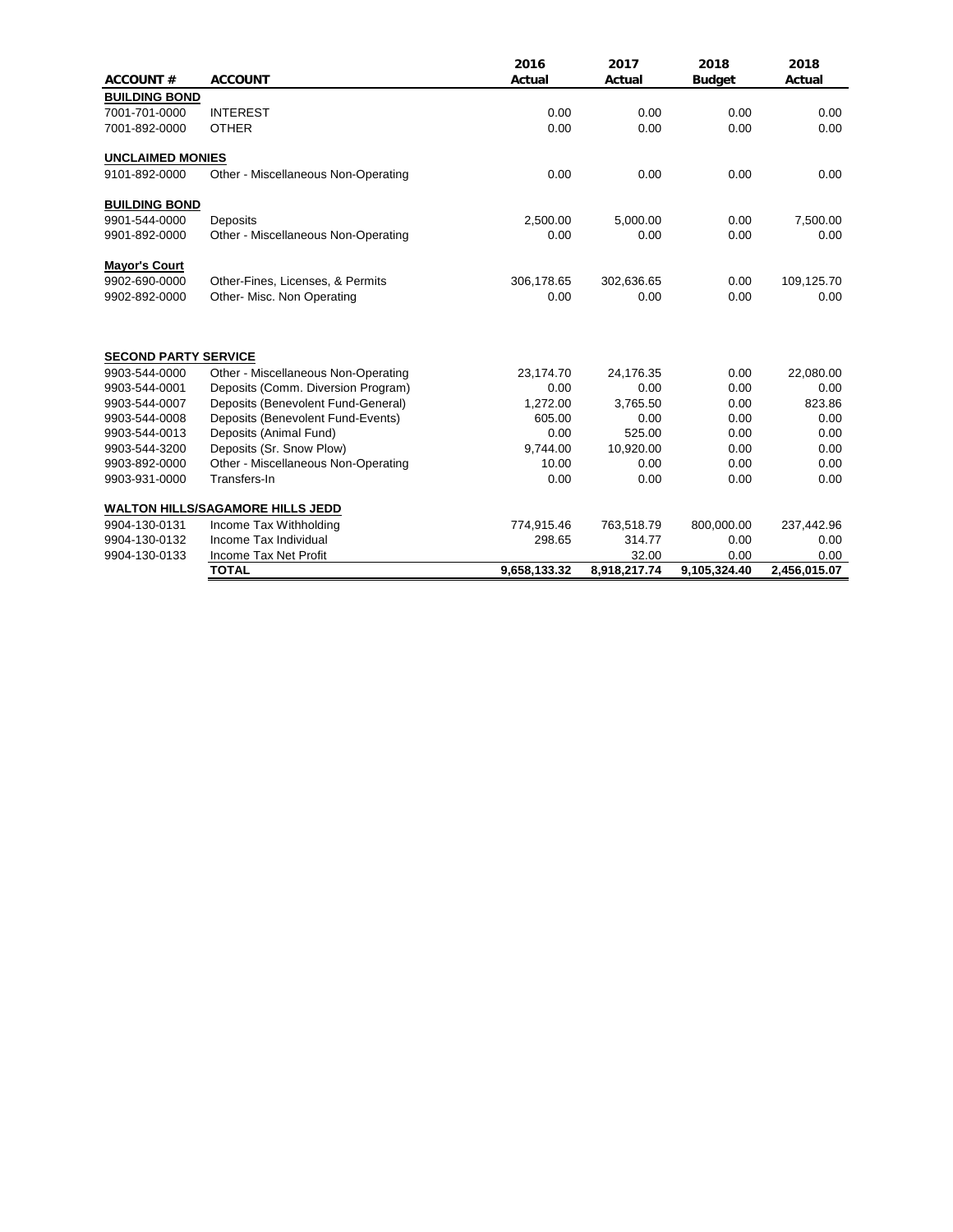| 2017 - YEAR TO DATE EXPENDITURES |                                             | 2016       | 2017       | 2018          | 2018       |
|----------------------------------|---------------------------------------------|------------|------------|---------------|------------|
| <b>Account Code</b>              | <b>Account Name</b>                         | Actual     | Actual     | <b>Budget</b> | Actual     |
|                                  |                                             |            |            |               |            |
| <b>General Fund</b>              | <b>POLICE</b>                               |            |            |               |            |
| 1000-110-190-0000                | Police Salary-FT                            | 917,754.60 | 907,310.19 | 831,000.00    | 355,921.43 |
| 1000-110-190-0001                | Salary-Community Diversion                  | 0.00       | 0.00       | 0.00          | 0.00       |
| 1000-110-190-0010                | Overtime Police                             | 21,697.38  | 41,548.50  | 17,000.00     | 8,814.90   |
| 1000-110-190-0011                | Dispatch Salary-FT                          | 204,946.44 | 187,120.86 | 192,000.00    | 74,507.22  |
| 1000-110-190-0012                | Dispatch Overtime                           | 10,392.37  | 7,658.86   | 5,000.00      | 1,431.88   |
| 1000-110-190-0190                | Police Salary-PT                            | 122,816.96 | 79,062.49  | 63,000.00     | 42,634.00  |
| 1000-110-190-0198                | Auxillary Salary - PT                       | 32,479.24  | 34,060.04  | 24,000.00     | 8,772.91   |
| 1000-110-190-0191                | Dispatch Salary-PT                          | 172,196.51 | 169,410.04 | 100,000.00    | 73,471.57  |
| 1000-110-190-0194                | Longevity                                   | 21,160.42  | 19,611.76  | 18,600.00     | 7,750.00   |
| 1000-110-190-0195                | Employee Uniform Police                     | 0.00       | 0.00       | 0.00          | 824.99     |
| 1000-110-190-0196                | Employee Weapons Allowance                  | 7,650.00   | 0.00       | 7,650.00      | 0.00       |
| 1000-110-190-0197                | Employee Uniform Dispatch                   | 0.00       | 0.00       | 0.00          | 218.40     |
| 1000-110-190-0200                | <b>Sick Leave Conversion</b>                | 49,739.54  | 0.00       | 0.00          | 0.00       |
| 1000-110-190-0201                | Sick Leave Conversion-Dispatch              | 0.00       | 0.00       | 0.00          | 0.00       |
| 1000-110-190-0202                | Sick Leave - Police                         | 7,463.94   | 9,049.79   | 0.00          | 2,125.91   |
| 1000-110-190-0203                | Sick Leave - Injury Pay                     | 0.00       | 0.00       | 0.00          | 0.00       |
| 1000-110-190-0204                | Sick Leave - Dispatch                       | 2,602.89   | 1,748.34   | 0.00          | 728.18     |
| 1000-110-190-7906                | Payments in Lieu of Healthcare              | 0.00       | 0.00       | 0.00          | 0.00       |
| 1000-110-190-7916                | Payments in Lieu of Healthcare-Dispatch     | 0.00       | 0.00       | 0.00          | 0.00       |
| 1000-110-211-0000                | OPERS-Police                                | 23,745.82  | 17,849.19  | 8,820.00      | 6,544.90   |
| 1000-110-211-0011                | OPERS-Dispatch                              | 54,548.18  | 53,791.44  | 43,680.00     | 22,197.95  |
| 1000-110-213-0000                | Medicare- Police                            | 15,622.92  | 14,623.22  | 13,311.00     | 6,031.34   |
| 1000-110-213-0011                | Medicare-Dispatch                           | 5,509.31   | 5,396.16   | 4,524.00      | 2,113.89   |
| 1000-110-215-0000                | Ohio Police and Fire Pension Fund           |            | 13,021.01  |               | 70,557.38  |
| 1000-110-221-0000                | Medical/Hospitalization-Police              | 140,894.11 | 139,768.05 | 132,000.00    | 53,684.33  |
| 1000-110-221-0011                | Medical/Hospitalization-Dispatch            | 36,597.34  | 30,498.98  | 42,000.00     | 14,282.15  |
| 1000-110-222-0000                | Life Insurance-Police                       | 4,976.20   | 4,268.95   | 5,648.50      | 2,419.50   |
| 1000-110-222-0011                | Life Insurance-Dispatch                     | 892.00     | 703.48     | 800.00        | 360.00     |
| 1000-110-225-0000                | <b>Workers' Compensation</b>                | 22,053.45  | 650.95     | 12,500.00     | 4,993.77   |
| 1000-110-225-0011                | Workers' Compensation-Dispatch              | 8,158.33   | 267.23     | 5,250.00      | 1,866.11   |
| 1000-110-240-0000                | <b>Unemployment Compensation</b>            | 0.00       | 0.00       | 0.00          | 0.00       |
| 1000-110-240-0011                | Unemployment Compensation (Dispatch)        | 0.00       | 1,179.00   | 0.00          | 1,073.48   |
| 1000-110-251-0000                | Uniform, Tool, and Equip Reimbursements     | 0.00       | 0.00       | 0.00          | 0.00       |
| 1000-110-252-0000                | <b>Travel and Transportation-Police</b>     | 390.26     | 87.63      | 500.00        | 0.00       |
| 1000-110-252-0001                | Travel and Transportation-Community Div     | 1,010.00   | 790.00     | 0.00          | 10.00      |
| 1000-110-260-0000                | <b>Lodging and Meals</b>                    | 950.28     | 82.77      | 1,000.00      | 118.02     |
| 1000-110-270-0000                | Uniforms and Clothing                       | 30,767.83  | 15,080.52  | 12,100.00     | 7,862.73   |
| 1000-110-270-0060                | Uniforms and Clothing (Auxiliary)           | 3,237.93   | 3,095.36   | 2,000.00      | 0.00       |
| 1000-110-290-0000                | Income Tax Reimbursement                    | 0.00       | 0.00       | 0.00          | 0.00       |
| 1000-110-321-0000                | Telephone & Pagers                          | 4,337.74   | 4,544.58   | 4,400.00      | 1,808.27   |
| 1000-110-324-0000                | Printing and Reproduction                   | 1,922.83   | 1,795.70   | 1,200.00      | 787.99     |
| 1000-110-330-0000                | Rents and Leases                            | 0.00       | 0.00       | 0.00          | 0.00       |
| 1000-110-348-0000                | <b>Training Services</b>                    | 5,976.85   | 1,015.00   | 2,000.00      | 1,151.00   |
| 1000-110-348-0060                | <b>Training Services (Auxiliary)</b>        | 0.00       | 0.00       | 0.00          | 0.00       |
| 1000-110-349-0000                | Professional and Technical Services         | 11,383.62  | 4,827.01   | 3,000.00      | 2,880.50   |
| 1000-110-391-0000                | Dues and Fees                               | 27,513.00  | 26,883.35  | 30,000.00     | 821.58     |
| 1000-110-394-0000                | Machinery, Equipment & Furniture            | 16,960.45  | 80.69      | 0.00          | 454.99     |
| 1000-110-399-0000                | <b>Contractual Services</b>                 | 11,914.62  | 108,925.39 | 10,000.00     | 3,000.00   |
| 1000-110-410-0000                | Office Supplies and Materials               | 9,808.69   | 9,426.31   | 8,000.00      | 1,511.69   |
| 1000-110-420-0000                | Operating Supplies and Materials            | 30,332.11  | 22,539.65  | 15,000.00     | 6,269.80   |
| 1000-110-420-0060                | <b>Auxiliary - Supplies</b>                 | 0.00       | 0.00       | 0.00          | 0.00       |
| 1000-110-420-6700                | Fuel                                        | 26,315.68  | 27,661.07  | 30,000.00     | 10,955.43  |
| 1000-110-420-0120                | <b>Operating Supplies -Auxiliary Police</b> | 0.00       | 0.00       | 0.00          | 0.00       |
| 1000-110-431-0000                | R & M of Buildings and Land                 | 0.00       | 0.00       | 0.00          | 0.00       |
|                                  |                                             |            |            |               |            |
| 1000-110-432-0000                | R & M of Machinery & Equipment              | 5,638.35   | 5,491.56   | 7,000.00      | 2,777.32   |
| 1000-110-433-0000                | R & M of Motor vehicles                     | 24,175.22  | 12,923.60  | 15,000.00     | 6,442.36   |
| 1000-110-440-0000                | Small Tools and Minor Equipment             | 1,011.79   | 1,110.55   | 1,000.00      | 0.00       |
| 1000-110-490-0000                | Other - Supplies and Materials              | 1,413.78   | 0.00       | 0.00          | 71.64      |
| 1000-110-490-0003                | Supplies and Materials- Prisoners           | 6,235.29   | 4,918.85   | 5,000.00      | 2,600.48   |
| 1000-110-520-0000                | Equipment                                   | 7,003.23   | 0.00       | 0.00          | 0.00       |
| 1000-110-520-0482                | <b>Equipment-Emergency Warning Sirens</b>   | 5,000.00   | 5,000.00   | 5,000.00      | 0.00       |
| 1000-110-550-0000                | Motor Vehicle Equipment                     | 0.00       | 0.00       | 0.00          | 0.00       |
| 1000-110-600-0852                | <b>Computers &amp; Supplies</b>             | 0.00       | 29,980.10  | 18,000.00     | 18,428.47  |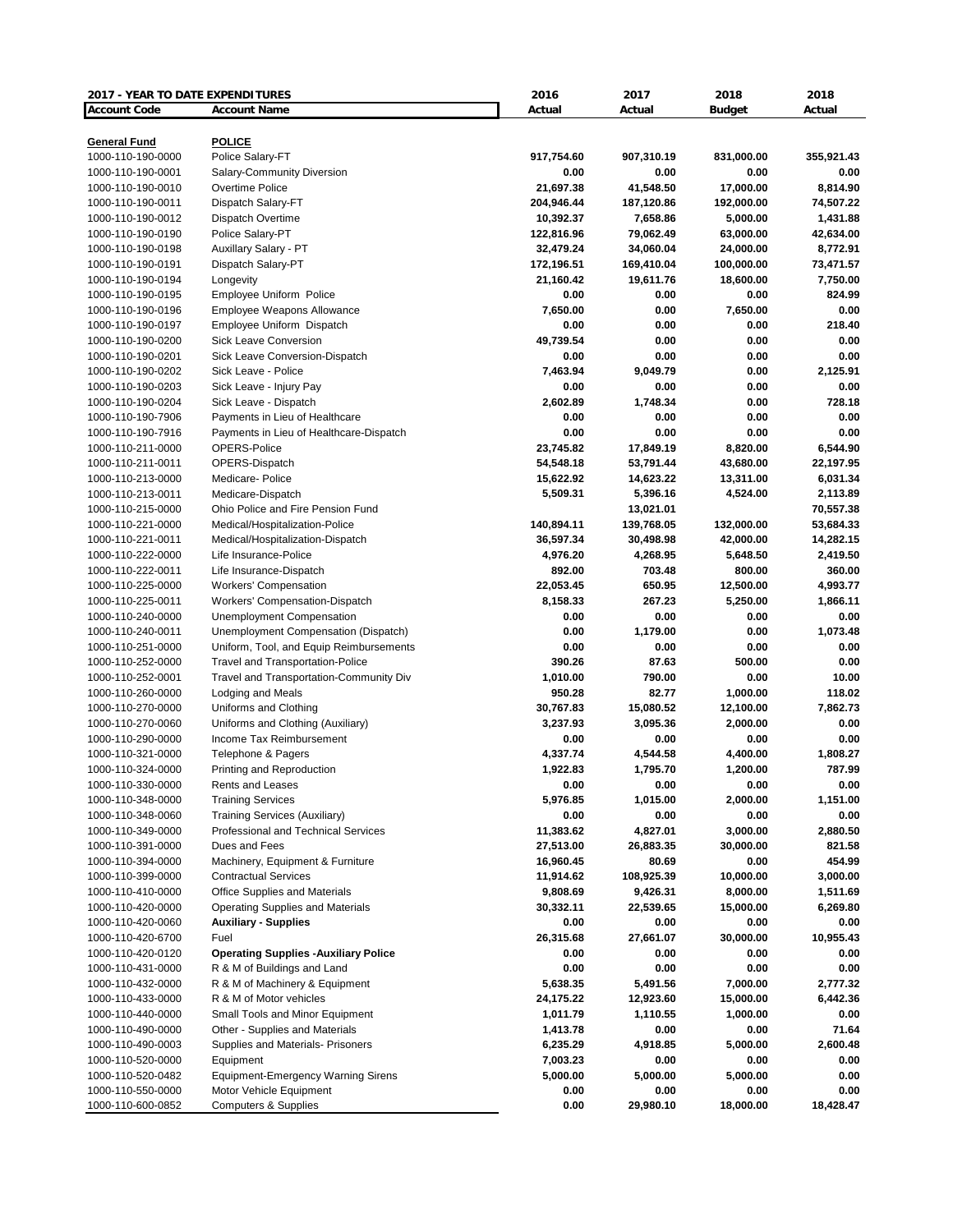| 2017 - YEAR TO DATE EXPENDITURES       |                                                                   | 2016           | 2017         | 2018         | 2018               |
|----------------------------------------|-------------------------------------------------------------------|----------------|--------------|--------------|--------------------|
| <b>Account Code</b>                    | <b>Account Name</b>                                               | Actual         | Actual       | Budget       | Actual             |
|                                        |                                                                   |                |              |              |                    |
|                                        |                                                                   |                |              |              |                    |
|                                        |                                                                   |                |              |              |                    |
|                                        |                                                                   |                |              |              |                    |
|                                        | <b>OTHER SECURITY OF PERSONS &amp; PROPERTY</b>                   |                |              |              |                    |
| 1000-120-440-0000                      | Small Tool and Minor Equipment                                    | 0.00           | 0.00         | 0.00         | 0.00               |
| 1000-120-590-0000                      | Capital Outlay                                                    | 0.00           | 0.00         | 0.00         | 0.00               |
| 1000-120-640-0000                      | <b>Fire Contract</b>                                              | 535,910.04     | 546,628.24   | 557,347.38   | 234,673.50         |
| 1000-130-311-0000                      | <b>Electricity- Street Lights</b>                                 | 0.00           | 0.00         | 0.00         | 0.00               |
| 1000-140-399-0000                      | <b>Contractual Services</b>                                       | 3,500.00       | 3,500.00     | 3,500.00     | 3,500.00           |
| 1000-150-311-0000                      | <b>Electricity- Traffic Lights</b>                                | 0.00           | 0.00         | 0.00         | 0.00               |
| 1000-150-349-0000                      | <b>Professional and Technical Services</b>                        | 0.00           | 0.00         | 0.00         | 0.00               |
| 1000-160-349-0000                      | <b>Other Professional</b>                                         | 449.61         | 3,061.85     | 3,000.00     | 611.75             |
| 1000-210-349-2110                      | Board of Health                                                   | 8,941.52       | 9,397.72     | 9,000.00     | 4,698.86           |
|                                        | <b>RECREATION and COMMUNITY LIFE</b>                              |                |              |              |                    |
| 1000-310-190-0000                      | Salary                                                            | 48,968.28      | 53,576.11    | 62,000.00    | 22,047.28          |
| 1000-310-190-0010                      | Overtime                                                          | 915.93         | 1,136.94     | 0.00         | 0.00               |
| 1000-310-190-0192                      | Seasonal Salary                                                   | 38,736.04      | 36,948.09    | 36,000.00    | 1,015.01           |
| 1000-310-190-0193                      | <b>Transportation Salary</b>                                      | 12,076.51      | 14,784.38    | 15,000.00    | 7,418.03           |
| 1000-310-211-0000                      | Ohio Public Employees Retirement System                           | 14,100.35      | 14,669.88    | 15,820.00    | 4,318.48           |
| 1000-310-212-0000                      | Social Security                                                   | 0.00           | 0.00         | 0.00         | 0.00               |
| 1000-310-213-0000                      | Medicare                                                          | 1,460.11       | 1,543.48     | 1,638.50     | 434.53             |
| 1000-310-225-0000                      | <b>Workers' Compensation</b>                                      | 2,200.24       | 74.80        | 1,250.00     | 506.25             |
| 1000-310-252-0000                      | <b>Travel &amp; Transportation</b>                                | 179.37         | 0.00         | 200.00       | 0.00               |
| 1000-310-260-0000                      | Lodging & Meals                                                   | 1,576.15       | 499.54       | 1,000.00     | 0.00               |
| 1000-310-270-0000                      | Uniforms                                                          | 420.00         | 174.00       | 0.00         | 0.00               |
| 1000-310-324-0000                      | Printing and Reproduction                                         | 16.00          | 0.00         | 0.00         | 0.00               |
| 1000-310-330-0000                      | <b>Rents and Leases</b>                                           | 0.00           | 0.00         | 0.00         | 0.00               |
| 1000-310-348-0000                      | Training                                                          | 0.00           | 0.00         | 0.00         | 0.00               |
| 1000-310-349-0000                      | Professional and Technical Services                               | 962.09         | 3,568.01     | 1,200.00     | 388.10             |
| 1000-310-349-2569                      | Professional - Golf Outing                                        | 0.00           | 0.00         | 0.00         | 0.00               |
| 1000-310-349-3101                      | Trips                                                             | 2,646.80       | 1,688.33     | 3,000.00     | 352.00             |
| 1000-310-349-3102                      | <b>Exercise Program</b>                                           | 0.00           | 0.00         | 0.00         | 0.00               |
| 1000-310-349-3104                      | <b>Special Events</b>                                             | 14,782.18      | 14,294.02    | 13,000.00    | 3,210.35           |
| 1000-310-349-3105                      | Garage Sale                                                       | 526.24         | 242.50       | 500.00       | 161.50             |
| 1000-310-349-3106                      | Parker program                                                    | 11,667.43      | 8,693.99     | 10,000.00    | 1,437.48           |
| 1000-310-349-3107                      | <b>Baseball</b>                                                   | 8,413.46       | 2,967.62     | 7,000.00     | 7,210.98           |
| 1000-310-349-4587                      | <b>Community Day</b>                                              | 24,018.29      | 24,349.22    | 0.00         | 0.00               |
| 1000-310-349-9633                      | Music                                                             | 0.00           | 0.00         | 0.00         | 0.00               |
| 1000-310-351-0000                      | Insurance and Bonding                                             | 265.00         | 263.00       | 0.00         | 0.00               |
| 1000-310-353-3107                      | <b>Liability Insurance</b>                                        | 0.00           | 0.00         | 0.00         | 0.00               |
| 1000-310-391-0000                      | Dues & Fees                                                       | 1,700.00       | 771.58       | 1,000.00     | 129.47             |
| 1000-310-394-0000                      | Machinery, Equipment & Furniture                                  | 0.00           | 1,592.21     | 1,000.00     | 0.00               |
| 1000-310-399-0000                      | Contractual                                                       | 20,000.00      | 20,000.00    | 18,000.00    | 18,000.00          |
| 1000-310-420-0000                      | Operating Supplies and Materials                                  | 3,635.20       | 3,464.12     | 2,000.00     | 472.33             |
| 1000-310-420-3108                      | <b>Operating Supplies -Concessions</b>                            | 1,609.94       | 1,940.08     | 2,000.00     | 703.74             |
| 1000-310-420-3110                      | <b>Senior Services</b>                                            | 8,121.20       | 9,144.32     | 6,500.00     | 2,963.80           |
| 1000-310-420-6700                      | Fuel                                                              | 2,279.06       | 2,312.89     | 4,000.00     | 884.98             |
| 1000-310-420-8522                      | Operating Supplies and Materials-TGY                              | 80.39          | 91.07        | 100.00       | 0.00               |
| 1000-310-431-0000                      | Land & Buildings                                                  | 399.00         | 3,113.31     | 750.00       | 1,635.50           |
| 1000-310-432-0000                      | Repairs and Maint of Machinery & Equip                            | 0.00           | 236.50       | 0.00         | 517.73             |
| 1000-310-433-0000                      | Repairs and Maint of Motor Vehicles                               | 2,486.73       | 1,627.13     | 2,000.00     | 1,016.95           |
| 1000-310-440-0000                      | Small Tools and Minor Equipment                                   | 157.17         | 0.00         | 0.00         | 20.96              |
| 1000-310-500-0000                      | <b>Capital Outlay</b>                                             | 0.00           | 0.00         | 0.00         | 0.00               |
| 1000-310-600-0852<br>1000-310-610-3103 | <b>Other-Computers &amp; Supplies</b><br><b>Deposits Refunded</b> | 187.96<br>0.00 | 0.00<br>0.00 | 0.00<br>0.00 | 1,009.98<br>100.00 |
|                                        |                                                                   |                |              |              |                    |
|                                        | <b>BUILDING DEPARTMENT</b>                                        |                |              |              |                    |
| 1000-410-190-0000                      | Salary                                                            | 16,006.12      | 13,999.96    | 14,000.00    | 5,923.06           |
| 1000-410-190-0010                      | Overtime                                                          | 0.00           | 0.00         | 0.00         | 0.00               |
| 1000-410-190-0190                      | Part-Time                                                         | 0.00           | 0.00         | 0.00         | 0.00               |
| 1000-410-190-0192                      | Seasonal Salary                                                   | 0.00           | 0.00         | 0.00         | 0.00               |
| 1000-410-190-0200                      | Sick Leave Conversion                                             | 0.00           | 0.00         | 0.00         | 0.00               |
| 1000-410-190-0202                      | Sick Leave                                                        | 0.00           | 0.00         | 0.00         | 0.00               |
| 1000-410-190-7906                      | Payments in Lieu of Healthcare                                    | 0.00           | 0.00         | 0.00         | 0.00               |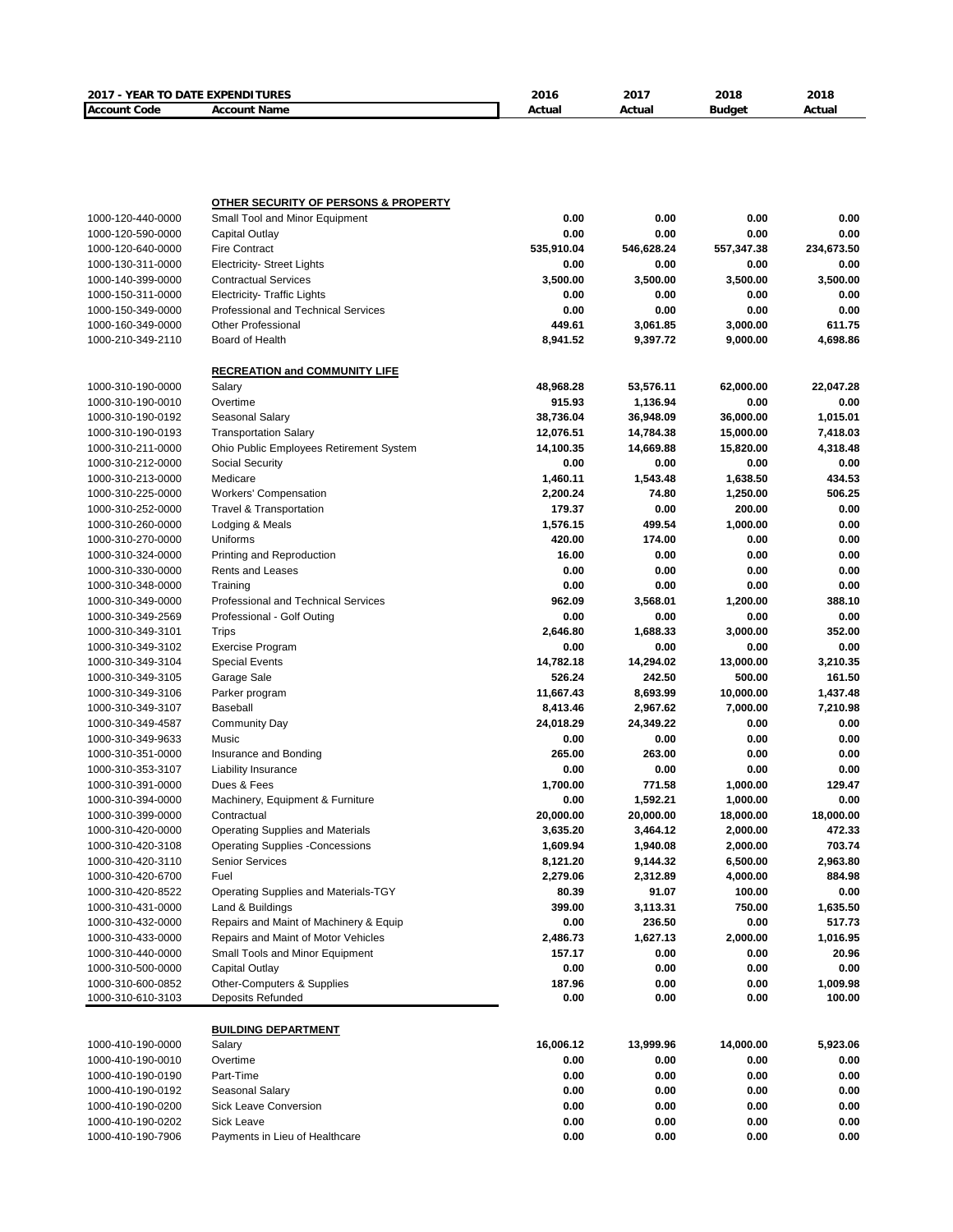| 2017 - YEAR TO DATE EXPENDITURES       |                                                     | 2016               | 2017                | 2018                | 2018               |
|----------------------------------------|-----------------------------------------------------|--------------------|---------------------|---------------------|--------------------|
| <b>Account Code</b>                    | <b>Account Name</b>                                 | Actual             | Actual              | <b>Budget</b>       | Actual             |
| 1000-410-211-0000<br>1000-410-213-0000 | Ohio Public Employees Retirement System<br>Medicare | 8,489.08<br>237.88 | 11,161.18<br>203.06 | 1,960.00<br>203.00  | 5,402.73<br>85.91  |
|                                        |                                                     |                    |                     |                     |                    |
|                                        | <b>BUILDING DEPARTMENT (continued)</b>              |                    |                     |                     |                    |
| 1000-410-221-0000<br>1000-410-222-0000 | Medical/Hospitalization                             | 566.45<br>0.00     | 0.00                | 0.00<br>0.00        | 0.00<br>0.00       |
| 1000-410-225-0000                      | Life Insurance<br><b>Workers' Compensation</b>      | 544.37             | 0.00<br>16.47       | 315.00              | 123.53             |
| 1000-410-240-0000                      | <b>Unemployment Compensation</b>                    | 0.00               | 0.00                | 0.00                | 0.00               |
| 1000-410-252-0000                      | <b>Travel and Transportation</b>                    | 31.10              | 639.82              | 500.00              | 0.00               |
| 1000-410-260-0000                      | Lodging and Meals                                   | 0.00               | 0.00                | 500.00              | 0.00               |
| 1000-410-270-0000                      | Uniforms                                            | 0.00               | 0.00                | 0.00                | 0.00               |
| 1000-410-320-0000                      | Communications, Printing and Advertising            | 0.00               | 0.00                | 0.00                | 0.00               |
| 1000-410-348-0000                      | Training                                            | 0.00<br>29,197.69  | 0.00                | 500.00<br>25,000.00 | 0.00               |
| 1000-410-349-0000<br>1000-410-391-0000 | Professional and Technical Services<br>Dues & Fees  | 492.05             | 24,963.00<br>424.28 | 600.00              | 9,597.00<br>152.62 |
| 1000-410-394-0000                      | Machinery, Equipment & Furniture                    | 0.00               | 0.00                | 0.00                | 0.00               |
| 1000-410-395-0000                      | Land and Land Improvements                          | 0.00               | 0.00                | 0.00                | 0.00               |
| 1000-410-410-0000                      | <b>Office Supplies and Materials</b>                | 828.28             | 0.00                | 500.00              | 135.97             |
| 1000-410-410-0852                      | <b>Computers &amp; Supplies</b>                     | 520.32             | 867.52              | 500.00              | 433.80             |
| 1000-410-420-0000                      | <b>Operating Supplies</b>                           | 441.50             | 241.53              | 500.00              | 0.99               |
| 1000-410-420-6700                      | <b>FUEL</b>                                         | 0.00               | 0.00                | 0.00                | 0.00               |
| 1000-410-433-0000                      | Repairs & Maint Motor Vehicles                      | 954.32<br>0.00     | 0.00<br>0.00        | 0.00<br>0.00        | 0.00<br>0.00       |
| 1000-410-610-0000                      | Deposits Refunded                                   |                    |                     |                     |                    |
|                                        | <b>ENGINEERING</b>                                  |                    |                     |                     |                    |
| 1000-490-190-0000                      | Salary                                              | 18,296.20          | 20,330.44           | 20,500.00           | 8,673.06           |
| 1000-490-211-0000                      | Ohio Public Employees Retirement System             | 2,561.50           | 2,822.56            | 2,870.00            | 1,214.23           |
| 1000-490-213-0000                      | Medicare                                            | 265.29             | 294.72              | 297.25              | 125.73             |
| 1000-490-225-0000<br>1000-490-346-0000 | <b>Workers' Compensation</b>                        | 345.06<br>0.00     | 9.77<br>0.00        | 188.00<br>0.00      | 77.76<br>0.00      |
| 1000-490-391-0000                      | <b>Engineering Services</b><br>Dues and Fees        | 0.00               | 0.00                | 0.00                | 0.00               |
| 1000-490-399-0000                      | Contractual Services-Engineering                    | 0.00               | 0.00                | 0.00                | 0.00               |
|                                        |                                                     |                    |                     |                     |                    |
| 1000-519-311-0000                      | <u>UTILITIES</u><br>Electricity                     | 80,469.27          | 66,799.66           | 70,000.00           | 33,955.88          |
| 1000-529-313-0000                      | <b>Natural Gas</b>                                  | 20,990.95          | 21,555.67           | 22,000.00           | 14,432.15          |
| 1000-539-312-0000                      | Water and Sewage                                    | 1,520.18           | 2,788.53            | 3,000.00            | 2,004.93           |
| 1000-549-312-0000                      | <b>Water and Sewage</b>                             | 690.00             | 0.00                | 0.00                | 843.05             |
| 1000-551-349-0000                      | Other- Professional and Technical Services          | 0.00               | 0.00                | 0.00                | 0.00               |
| 1000-559-347-0000                      | <b>Planning Consultants</b>                         | 0.00               | 0.00                | 0.00                | 0.00               |
| 1000-569-398-0000                      | Garbage and Trash Removal                           | 141,548.17         | 150,392.69          | 150,000.00          | 61,008.23          |
| 1000-592-349-0000                      | Other- Professional and Technical Services          | 0.00               | 0.00                | 0.00                | 3,895.86           |
| 1000-599-321-0000                      | Telephone                                           | 22,584.16          | 23, 157. 72         | 17,500.00           | 9,595.39           |
| 1000-599-329-0000                      | Other communications                                | 14,736.35          | 28,392.44           | 20,000.00           | 10,259.67          |
|                                        | <b>SERVICE DEPARTMENT</b>                           |                    |                     |                     |                    |
| 1000-620-190-0000                      | Salary                                              | 89,247.91          | 59,554.52           | 118,000.00          | 20,073.58          |
| 1000-620-190-0010                      | Overtime<br>Part-time                               | 3,711.07           | 2,366.66            | 5,000.00            | 2,647.76           |
| 1000-620-190-0190<br>1000-620-190-0193 | Salary - Seasonal                                   | 0.00<br>0.00       | 0.00<br>0.00        | 0.00<br>0.00        | 0.00<br>0.00       |
| 1000-620-190-0200                      | Sick Leave Conversion                               | 0.00               | 0.00                | 0.00                | 0.00               |
| 1000-620-190-0202                      | Sick Leave                                          | 416.00             | 0.00                | 0.00                | 4,997.10           |
| 1000-620-211-0000                      | Ohio Public Employees Retirement System             | 9,356.68           | 8,738.51            | 16,520.00           | 3,970.01           |
| 1000-620-213-0000                      | Medicare                                            | 1,502.94           | 870.96              | 1,711.00            | 391.06             |
| 1000-620-221-0000                      | Medical/Hospitalization                             | 31,838.07          | 30,614.56           | 35,000.00           | 9,827.96           |
| 1000-620-222-0000                      | Life Insurance                                      | 344.50             | 265.00              | 265.00              | 120.00             |
| 1000-620-225-0000                      | <b>Workers' Compensation</b>                        | 2,168.45           | 45.89               | 1,200.00            | 459.90             |
| 1000-620-252-0000                      | <b>Travel and Transportation</b>                    | 0.00               | 0.00                | 0.00                | 0.00               |
| 1000-620-260-0000                      | Lodging and Meals                                   | 0.00               | 0.00                | 0.00                | 0.00               |
| 1000-620-270-0000                      | Uniforms and Clothing<br><b>Rents and Leases</b>    | 1,594.88<br>0.00   | 1,958.73<br>0.00    | 0.00<br>0.00        | 2,212.17<br>0.00   |
| 1000-620-330-0000<br>1000-620-346-0000 | <b>Engineering Services</b>                         | 0.00               | 0.00                | 0.00                | 0.00               |
|                                        |                                                     |                    |                     |                     |                    |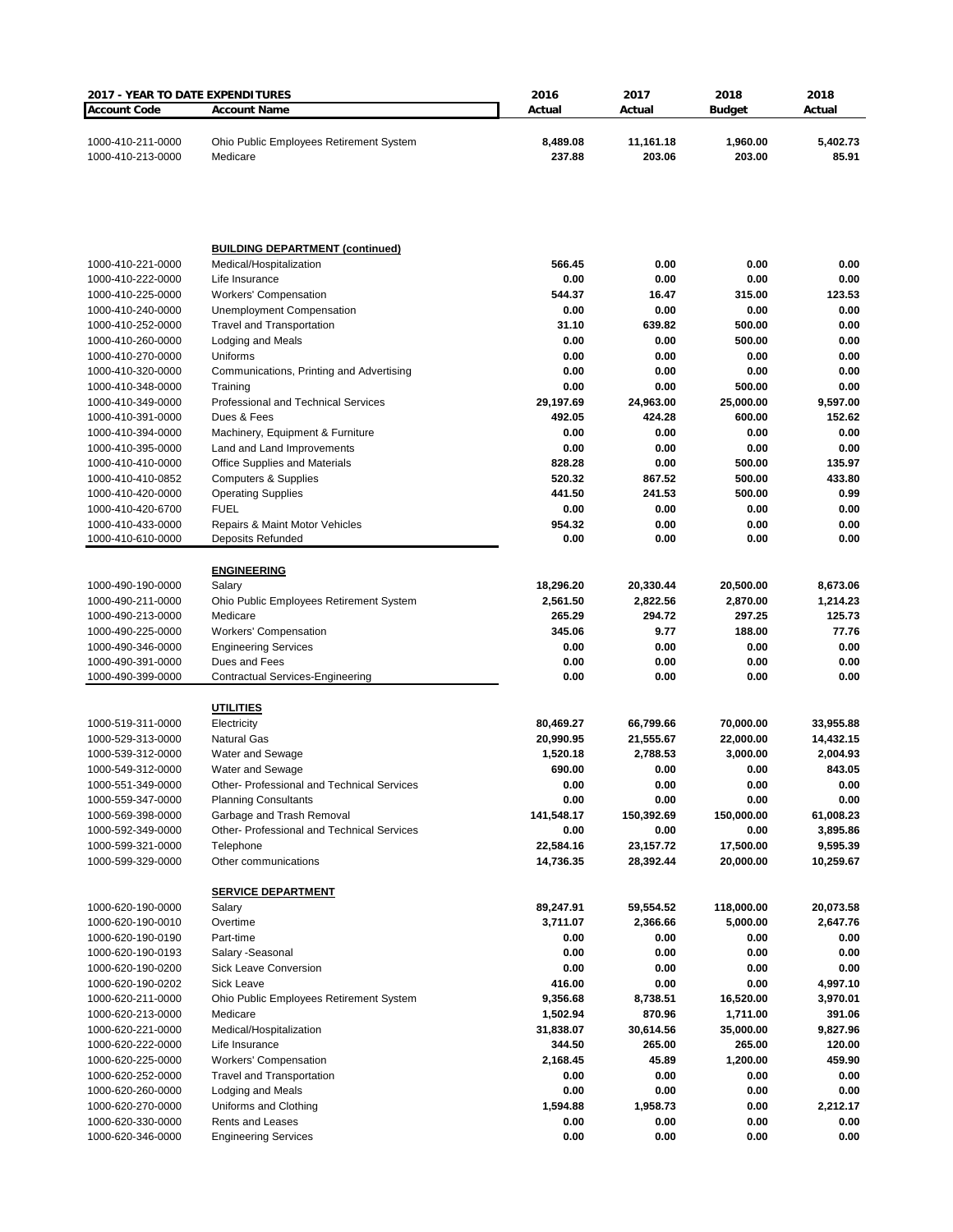| <b>2017 - YEAR TO DATE EXPENDITURES</b> |                                         | 2016      | 2017      | 2018          | 2018      |
|-----------------------------------------|-----------------------------------------|-----------|-----------|---------------|-----------|
| <b>Account Code</b>                     | <b>Account Name</b>                     | Actual    | Actual    | <b>Budget</b> | Actual    |
|                                         |                                         |           |           |               |           |
|                                         |                                         |           |           |               |           |
| 1000-620-348-0000                       | <b>Training Services</b>                | 0.00      | 0.00      | 0.00          | 0.00      |
| 1000-620-349-0000                       | Professional and Technical Services     | 2,476.53  | 4,678.01  | 5,000.00      | 3,995.00  |
| 1000-620-391-0000                       | Dues and Fees                           | 53.25     | 0.00      | 0.00          | 0.00      |
| 1000-620-394-0000                       | Machinery, Equipment & Furniture        | 0.00      | 0.00      | 0.00          | 547.94    |
|                                         |                                         |           |           |               |           |
|                                         |                                         |           |           |               |           |
|                                         | <b>SERVICE DEPARTMENT (continued)</b>   |           |           |               |           |
| 1000-620-395-5001                       | Land and Improvements-Recycling         | 0.00      | 0.00      | 0.00          | 0.00      |
| 1000-620-420-0000                       | <b>Operating Supplies and Materials</b> | 5,320.58  | 32,988.11 | 5,000.00      | 4,024.62  |
| 1000-620-420-6700                       | Fuel                                    | 0.00      | 0.00      | 0.00          | 0.00      |
| 1000-620-431-0000                       | Repairs and Maint of Buildings and Land | 67,667.20 | 72,765.05 | 60,000.00     | 29,984.00 |
| 1000-620-431-6208                       | <b>Building Supplies</b>                | 0.00      | 0.00      | 0.00          | 0.00      |
| 1000-620-431-6209                       | <b>Hardware Supplies</b>                | 0.00      | 0.00      | 0.00          | 0.00      |
|                                         |                                         | 2,063.94  | 1,349.94  |               | 174.50    |
| 1000-620-432-0000                       | R & M of Machinery & Equip              |           |           | 2,000.00      |           |
| 1000-620-432-6220                       | R & M of Machinery & Equip-Major        | 0.00      | 0.00      | 0.00          | 0.00      |
| 1000-620-432-6230                       | R & M of Machinery & Equip-Minor        | 0.00      | 0.00      | 0.00          | 0.00      |
| 1000-620-433-0000                       | R & M of Motor Vehicles                 | 0.00      | 0.00      | 0.00          | 0.00      |
| 1000-620-433-6110                       | R & M of Motor Vehicles                 | 0.00      | 0.00      | 0.00          | 0.00      |
| 1000-620-433-6225                       | R & M of Motor Vehicles                 | 0.00      | 0.00      | 0.00          | 0.00      |
| 1000-620-433-6310                       | R & M of Motor Vehicles                 | 0.00      | 0.00      | 0.00          | 0.00      |
| 1000-620-440-0000                       | Small Tools and Minor Equipment         | 573.24    | 0.00      | 0.00          | 0.00      |
| 1000-620-490-0000                       | Other - Supplies and Materials          | 0.00      | 0.00      | 0.00          | 0.00      |
| 1000-620-490-0000-1                     | <b>Other Operating Supplies</b>         | 0.00      | 0.00      | 0.00          | 0.00      |
| 1000-620-520-0000                       |                                         | 0.00      | 0.00      | 0.00          | 0.00      |
|                                         | Equipment                               |           |           |               |           |
| 1000-620-640-0000                       | Leaf Dumping                            | 0.00      | 0.00      | 0.00          | 0.00      |
| 1000-630-349-0000                       | Professional and Technical Services     | 0.00      | 0.00      | 0.00          | 0.00      |
| 1000-630-390-0000                       | Contractual -Senior Snow plowing        | 0.00      | 0.00      | 0.00          | 0.00      |
| 1000-630-420-0000                       | <b>Operating Supplies -Salt</b>         | 0.00      | 0.00      | 0.00          | 0.00      |
| 1000-630-432-6320                       | R & M - Snow Plows                      | 0.00      | 0.00      | 0.00          | 0.00      |
| 1000-640-399-6201                       | R & M-Sanitary Sewers                   | 28,011.70 | 46,175.32 | 10,000.00     | 5,859.69  |
|                                         |                                         |           |           |               |           |
| 1000-710-131-0000                       | <u>MAYOR</u><br>Salary - MAYOR          | 57,887.96 | 57,887.96 | 61,650.00     | 24,491.06 |
|                                         |                                         |           |           |               |           |
| 1000-710-131-7906                       | Payments in Lieu of Healthcare          | 0.00      | 0.00      | 0.00          | 0.00      |
| 1000-710-211-0000                       | Ohio Public Employees Retirement System | 8,272.32  | 10,512.30 | 8,631.00      | 4,548.75  |
| 1000-710-213-0000                       | Medicare                                | 1,025.60  | 955.70    | 893.93        | 355.10    |
| 1000-710-221-0000                       | Medical/Hospitalization                 | 19,628.53 | 15,137.40 | 16,921.00     | 7,050.15  |
| 1000-710-222-0000                       | Life Insurance                          | 172.75    | 145.75    | 159.00        | 90.00     |
| 1000-710-225-0000                       | <b>Workers' Compensation</b>            | 1,256.00  | 36.68     | 700.00        | 283.01    |
| 1000-710-252-0000                       | <b>Travel and Transportation</b>        | 2,805.37  | 536.55    | 800.00        | 254.40    |
| 1000-710-259-0000                       | Other - Employee Reimbursements         | 0.00      | 0.00      | 0.00          | 0.00      |
| 1000-710-260-0000                       | Housing & Meals                         | 3,901.31  | 3,164.47  | 3,000.00      | 884.42    |
| 1000-710-324-0000                       | Printing and Reproduction               | 0.00      | 0.00      | 0.00          | 0.00      |
| 1000-710-330-0000                       | <b>Rents and Leases</b>                 | 0.00      | 0.00      | 0.00          | 0.00      |
|                                         |                                         |           |           |               |           |
| 1000-710-349-0000                       | Professional and Technical Services     | 0.00      | 93.81     | 0.00          | 0.00      |
| 1000-710-349-7150                       | <b>Education Expenses</b>               | 0.00      | 0.00      | 0.00          | 0.00      |
| 1000-710-391-0000                       | Dues and Fees                           | 3,803.03  | 1,093.03  | 2,000.00      | 1,053.03  |
| 1000-710-394-0000                       | Machinery, Equipment & Furniture        | 0.00      | 0.00      | 0.00          | 0.00      |
| 1000-710-399-0000                       | <b>Contractual Services</b>             | 0.00      | 0.00      | 0.00          | 0.00      |
| 1000-710-410-0000                       | Office Supplies and Materials           | 216.24    | 138.01    | 500.00        | 0.00      |
| 1000-710-420-0000                       | <b>Operating Supplies and Materials</b> | 201.10    | 123.19    | 0.00          | 0.00      |
|                                         |                                         |           |           |               |           |
|                                         | <b>COUNCIL</b>                          |           |           |               |           |
| 1000-715-111-0000                       | Salaries - Council                      | 65,569.40 | 66,236.82 | 66,237.00     | 28,115.78 |
| 1000-715-211-0000                       | Ohio Public Employees Retirement System | 9,140.01  | 9,265.84  | 9,273.18      | 3,933.83  |
|                                         |                                         |           |           |               |           |
| 1000-715-212-0000                       | Social Security                         | 0.00      |           | 0.00          | 0.00      |
| 1000-715-213-0000                       | Medicare                                | 950.75    | 961.46    | 960.44        | 407.66    |
| 1000-715-225-0000                       | <b>Workers' Compensation</b>            | 1,392.76  | 39.46     | 800.00        | 313.21    |
| 1000-715-252-0000                       | <b>Travel and Transportation</b>        | 0.00      | 0.00      | 0.00          | 0.00      |
| 1000-715-260-0000                       | Lodging & Meals                         | 0.00      | 0.00      | 0.00          | 0.00      |
| 1000-715-324-0000                       | Printing and Reproduction               | 0.00      | 0.00      | 0.00          | 0.00      |
| 1000-715-325-0000                       | Advertising                             | 0.00      | 0.00      | 0.00          | 0.00      |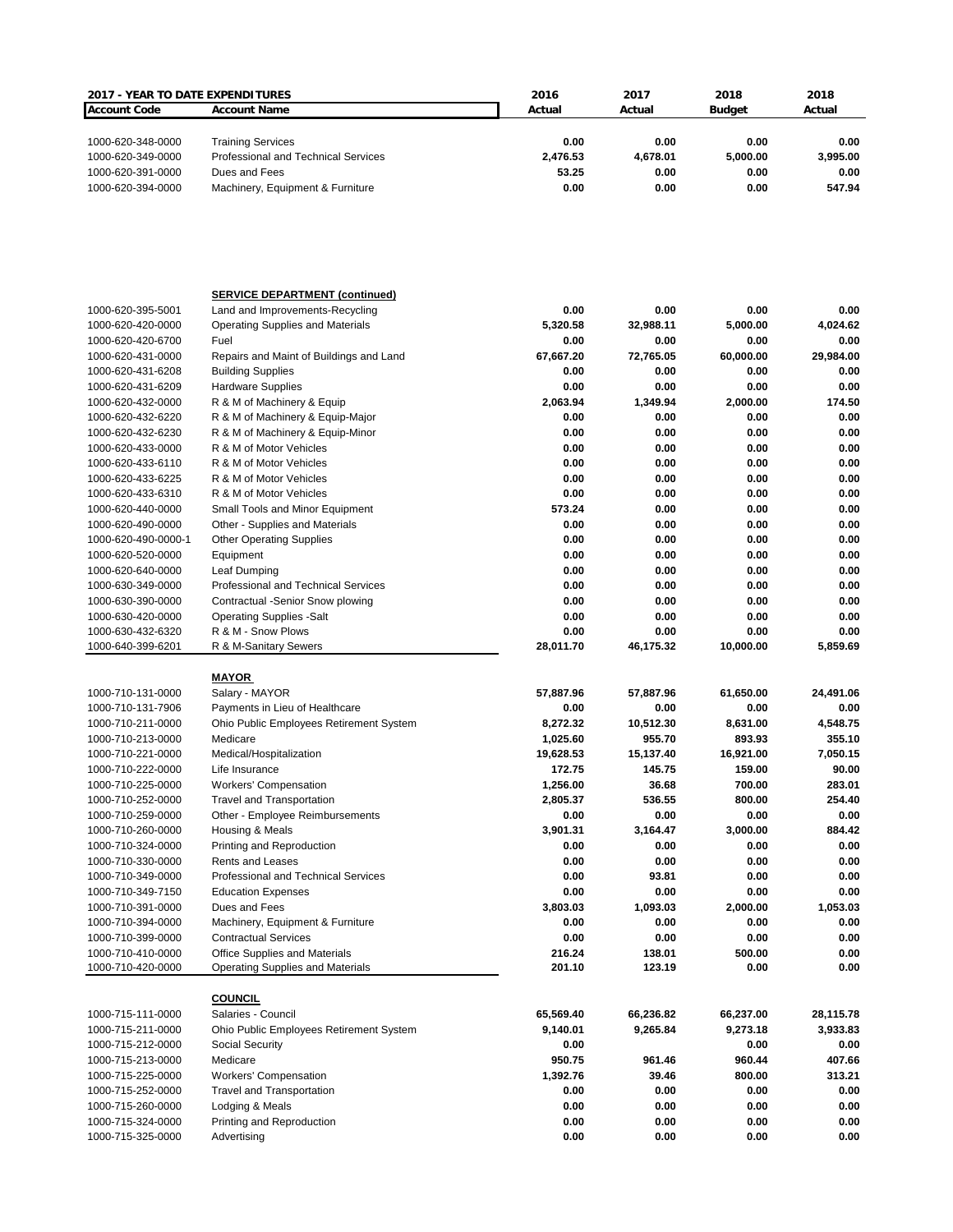| 2017 - YEAR TO DATE EXPENDITURES |                                             | 2016      | 2017      | 2018          | 2018      |
|----------------------------------|---------------------------------------------|-----------|-----------|---------------|-----------|
| <b>Account Code</b>              | <b>Account Name</b>                         | Actual    | Actual    | <b>Budget</b> | Actual    |
|                                  |                                             |           |           |               |           |
| 1000-715-348-0000                | Training                                    | 0.00      | 0.00      | 0.00          | 0.00      |
| 1000-715-349-0000                | Professional and Technical Services         | 0.00      | 0.00      | 0.00          | 0.00      |
| 1000-715-349-7150                | <b>Education Exp</b>                        | 0.00      | 0.00      | 0.00          | 0.00      |
| 1000-715-391-0000                | Dues and Fees                               | 0.00      | 0.00      | 0.00          | 0.00      |
| 1000-715-399-0000                | <b>Contractual Services</b>                 | 0.00      | 0.00      | 0.00          | 0.00      |
| 1000-715-399-7150                | Contractual Services-Education Exp          | 0.00      | 0.00      | 0.00          | 0.00      |
| 1000-715-399-7151                | <b>Contractual Services- Master Plan</b>    | 0.00      | 0.00      | 0.00          | 0.00      |
| 1000-715-410-0000                | <b>Office Supplies and Materials</b>        | 0.00      | 0.00      | 0.00          | 0.00      |
| 1000-715-420-0000                | <b>Operating Supplies and Materials</b>     | 0.00      | 0.00      | 0.00          | 0.00      |
| 1000-715-600-6584                | Unemployment Compensation                   | 0.00      | 0.00      | 0.00          | 0.00      |
|                                  |                                             |           |           |               |           |
|                                  | <b>MAYOR'S COURT</b>                        |           |           |               |           |
| 1000-720-141-0000                | Salary - Legal Counsel-Prosecutor           | 31,780.83 | 26,307.72 | 24,000.00     | 10,153.88 |
| 1000-720-141-0141                | Magistrate                                  | 18,800.00 | 18,800.00 | 19,200.00     | 7,200.00  |
| 1000-720-190-0000                | Salary- Mayor's Court Clerk                 | 39,430.00 | 42,416.00 | 42,432.00     | 17,952.00 |
| 1000-720-190-0001                | <b>Community Diversion Program</b>          | 0.00      | 0.00      | 0.00          | 0.00      |
| 1000-720-190-0010                | Overtime                                    | 0.00      | 0.00      | 0.00          | 0.00      |
| 1000-720-190-0195                | Employee Uniform Allowance                  | 0.00      | 0.00      | 0.00          | 0.00      |
| 1000-720-190-0202                | <b>Sick Leave</b>                           | 0.00      | 0.00      | 0.00          | 0.00      |
| 1000-720-211-0000                | Ohio Public Employees Retirement System     | 11,036.94 | 9,922.52  | 11,988.48     | 3,934.81  |
| 1000-720-213-0000                | Medicare                                    | 780.08    | 1,103.78  | 1,241.66      | 489.77    |
| 1000-720-221-0000                | Medical/Hospitalization                     | 17,091.75 | 19,397.22 | 20,832.00     | 8,679.80  |
| 1000-720-222-0000                | Life Insurance                              | 0.00      | 0.00      | 0.00          | 0.00      |
| 1000-720-225-0000                | <b>Workers' Compensation</b>                | 1,480.04  | 41.93     | 810.00        | 332.90    |
|                                  |                                             | 0.00      | 655.00    | 0.00          | 0.00      |
| 1000-720-240-0000                | Unemployment Compensation                   |           |           |               |           |
| 1000-720-252-0000                | <b>Travel &amp; Transportation</b>          | 145.80    | 0.00      | 2,000.00      | 1,179.00  |
| 1000-720-260-0000                | Lodging & Meals                             | 0.00      | 0.00      | 0.00          | 0.00      |
| 1000-720-270-0000                | Uniforms and Clothing                       | 0.00      | 0.00      | 0.00          | 0.00      |
| 1000-720-340-0853                | <b>Technical Services-Software Support</b>  | 0.00      | 0.00      | 0.00          | 0.00      |
| 1000-720-348-0000                | Training                                    | 350.00    | 270.00    | 0.00          | 0.00      |
| 1000-720-348-0001                | <b>Training- Community Diversion</b>        | 0.00      | 0.00      | 0.00          | 0.00      |
| 1000-720-349-0000                | Other - Professional and Technicl Services  | 0.00      | 0.00      | 0.00          | 0.00      |
| 1000-720-391-0000                | Dues and Fees                               | 770.00    | 675.00    | 200.00        | 75.00     |
| 1000-720-391-0001                | Dues and Fees (Community Diversion Program) | 0.00      | 0.00      | 0.00          | 0.00      |
| 1000-720-394-0000                | Machinery, Equipment & Furniture            | 0.00      | 0.00      | 0.00          | 0.00      |
| 1000-720-399-0000                | <b>Contractual Services</b>                 | 0.00      | 0.00      | 0.00          | 0.00      |
| 1000-720-410-0000                | Office Supplies and Materials               | 1.515.50  | 2,745.44  | 1,500.00      | 580.08    |
| 1000-720-410-0001                | Office Supplies (Community Diversion)       | 0.00      | 0.00      | 0.00          | 0.00      |
| 1000-720-420-0000                | Operating Supplies and Materials            | 251.96    | 24.37     | 0.00          | 0.00      |
| 1000-720-640-0000                | Payment to Another Political Subdivision    | 0.00      | 0.00      | 0.00          | 0.00      |
|                                  |                                             |           |           |               |           |
|                                  | <b>BOARDS &amp; COMMISSIONS</b>             |           |           | 1,890.00      |           |
| 1000-735-150-0000                | Compensation of Planning Commission         | 1,710.00  | 2,054.93  |               | 860.00    |
| 1000-735-150-0701                | <b>Compensation of Zoning Board Members</b> | 2,722.48  | 2,782.32  | 3,150.00      | 1,140.00  |
| 1000-735-190-0000                | <b>Other- Personal Services</b>             | 0.00      | 0.00      | 0.00          | 0.00      |
| 1000-735-211-0000                | <b>OPERS</b>                                | 302.40    | 280.00    | 264.60        | 123.20    |
| 1000-735-211-0701                | OPERS-BZA                                   | 213.15    | 257.60    | 441.00        | 84.00     |
| 1000-735-213-0000                | Medicare                                    | 26.55     | 34.65     | 27.41         | 12.19     |
| 1000-735-213-0701                | Medicare-BZA                                | 37.75     | 42.64     | 45.68         | 16.83     |
| 1000-735-225-0000                | <b>Workers' Compensation</b>                | 44.95     | 1.27      | 50.00         | 46.20     |
| 1000-735-225-0701                | Workers' Compensation-BZA                   | 88.81     | 2.51      | 25.00         | 21.13     |
| 1000-735-240-0701                | <b>Unemployment Compensation</b>            | 0.00      | 0.00      | 0.00          | 0.00      |
| 1000-735-252-0000                | <b>Travel and Transportation</b>            | 0.00      | 0.00      | 0.00          | 0.00      |
| 1000-735-349-000                 | <b>Professional Services</b>                | 0.00      | 0.00      | 0.00          | 0.00      |
| 1000-735-410-0000                | Office Supplies and Materials               | 0.00      | 0.00      | 0.00          | 0.00      |
|                                  | <b>AOS FEES</b>                             |           |           |               |           |
|                                  |                                             |           |           |               |           |
| 1000-745-342-0000                | <b>Auditor of State Audit Services</b>      | 16,071.50 | 1,845.00  | 15,000.00     | 123.00    |
| 1000-745-343-0000                | Uniform Accounting Network Fees             | 4,296.00  | 3,870.00  | 4,500.00      | 1,596.00  |
|                                  | <b>SOLICITOR</b>                            |           |           |               |           |
| 1000-750-141-0000                | Salary - Legal Counsel                      | 62,001.30 | 60,000.00 | 0.00          | 0.00      |
| 1000-750-141-0001                | Salary - Legal Counsel-Comm Diversion       | 0.00      | 0.00      | 0.00          | 0.00      |
| 1000-750-211-0000                | <b>OPERS</b>                                | 1,843.89  | 0.00      | 0.00          | 0.00      |
| 1000-750-211-0001                | <b>OPERS-Community Diversion</b>            | 0.00      | 0.00      | 0.00          | 0.00      |
| 1000-750-211-0001-1              | <b>OPERS (Community Diversion)</b>          | 0.00      | 0.00      | 0.00          | 0.00      |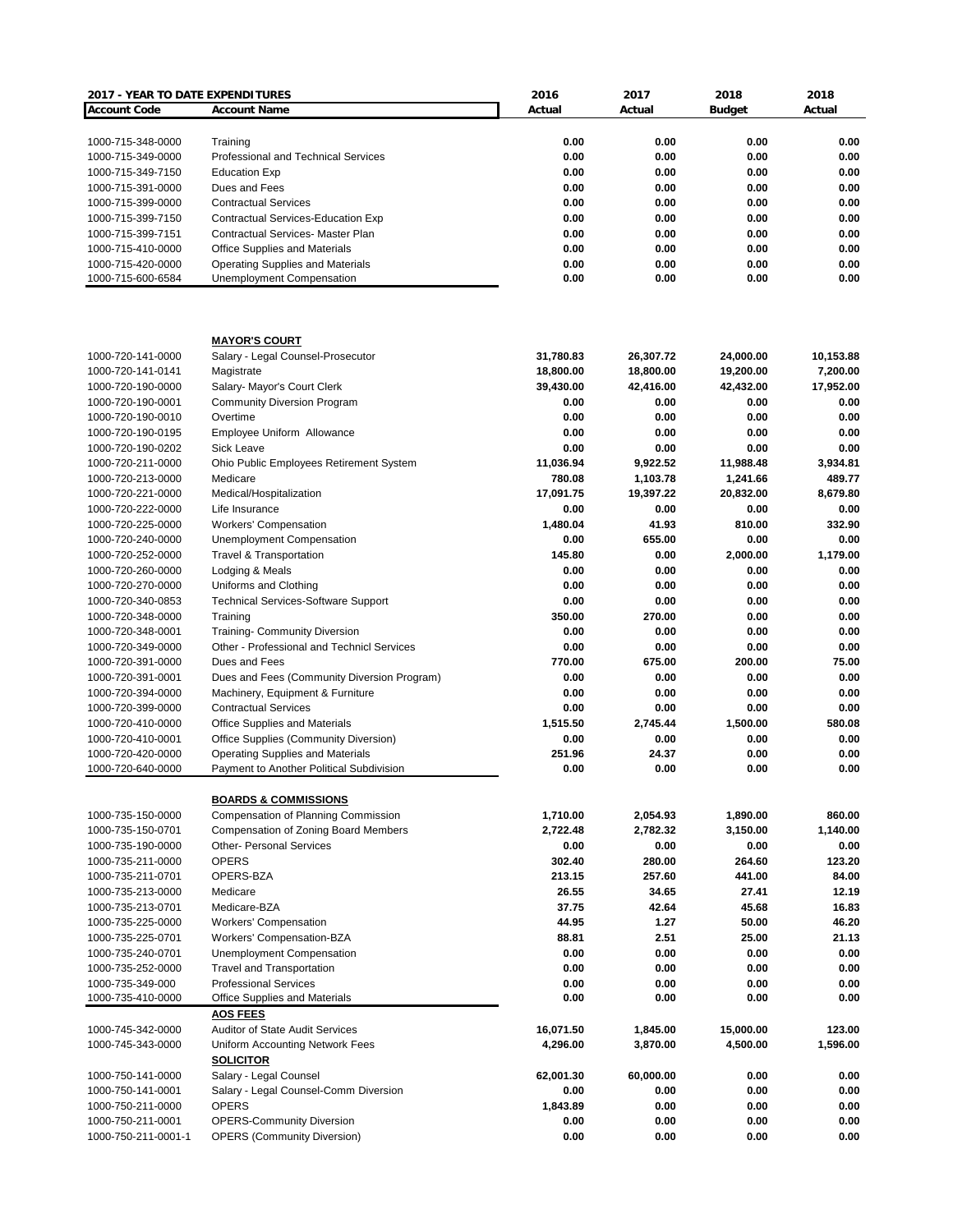| <b>2017 - YEAR TO DATE EXPENDITURES</b> |                                        | 2016      | 2017      | 2018      | 2018      |
|-----------------------------------------|----------------------------------------|-----------|-----------|-----------|-----------|
| <b>Account Code</b>                     | <b>Account Name</b>                    | Actual    | Actual    | Budget    | Actual    |
|                                         |                                        |           |           |           |           |
| 1000-750-213-0000                       | Medicare                               | 340.58    | 0.00      | 0.00      | 0.00      |
| 1000-750-213-0001                       | Medicare-Community Diversion           | 0.00      | 0.00      | 0.00      | 0.00      |
| 1000-750-213-0001-1                     | Medicare (Community Diversion Program) | 0.00      | 0.00      | 0.00      | 0.00      |
| 1000-750-225-0000                       | <b>Workers' Compensation</b>           | 1.170.26  | 0.00      | 0.00      | 263.84    |
| 1000-750-349-0000                       | Professional and Technical Services    | 20.056.87 | 3.935.50  | 75,000,00 | 25,000.00 |
| 1000-750-391-0000                       | Dues & Fees                            | 0.00      | 0.00      | 0.00      | 0.00      |
| 1000-750-399-0000                       | <b>Contractual Services</b>            | 54.936.12 | 14.221.30 | 0.00      | 9.230.00  |

|                     | <b>INCOME TAX</b>                               |            |            |            |           |
|---------------------|-------------------------------------------------|------------|------------|------------|-----------|
| 1000-755-322-0000   | Postage                                         | 48.63      | 0.00       | 600.00     | 0.00      |
| 1000-755-342-0000   | <b>Auditing Services</b>                        | 0.00       | 0.00       | 0.00       | 0.00      |
| 1000-755-348-0000   | Training                                        | 0.00       | 0.00       | 0.00       | 0.00      |
| 1000-755-348-0000-1 | <b>Training Services</b>                        | 0.00       | 0.00       | 0.00       | 0.00      |
| 1000-755-349-0000   | <b>Other Technical Services-Software</b>        | 3,418.33   | 1,263.50   | 3,000.00   | 1,978.45  |
| 1000-755-349-0000-1 | <b>Other Contractual Services</b>               | 0.00       | 0.00       | 0.00       | 0.00      |
| 1000-755-391-0000   | Dues and Fees                                   | 0.00       | 0.00       | 0.00       | 0.00      |
| 1000-755-391-0000-1 | Dues and Fees                                   | 0.00       | 0.00       | 0.00       | 0.00      |
| 1000-755-399-0000   | <b>Contractual Services</b>                     | 0.00       | 0.00       | 0.00       | 0.00      |
| 1000-755-420-0000   | <b>Operating Supplies</b>                       | 0.00       | 0.00       | 0.00       | 0.00      |
| 1000-760-690-0000   | Tax Refunds                                     | 248,889.49 | 74,543.16  | 30,000.00  | 68,557.32 |
|                     | <b>ADMINISTRATIVE &amp; FINANCE</b>             |            |            |            |           |
| 1000-790-190-0000   | Salary                                          | 213,950.38 | 210,751.16 | 180,000.00 | 73,376.49 |
| 1000-790-190-0010   | Overtime                                        | 0.00       | 0.00       | 0.00       | 0.00      |
| 1000-790-190-0190   | Part-time                                       | 17,879.16  | 3,072.84   | 0.00       | 6,072.97  |
| 1000-790-190-0192   | Salary Seasonal                                 | 0.00       | 0.00       | 0.00       | 0.00      |
| 1000-790-190-0200   | Sick Leave conversion                           | 0.00       | 0.00       | 0.00       | 0.00      |
| 1000-790-190-0202   | <b>Sick Leave</b>                               | 4,376.17   | 2,487.13   | 0.00       | 1,352.35  |
| 1000-790-190-7906   | Payments in Lieu of Healthcare                  | 0.00       | 0.00       | 0.00       | 0.00      |
| 1000-790-211-0000   | <b>OPERS</b>                                    | 30,282.17  | 28,957.78  | 25,200.00  | 10,980.23 |
| 1000-790-213-0000   | Medicare                                        | 3,250.07   | 2,920.14   | 2,250.00   | 1,103.63  |
| 1000-790-221-0000   | Medical/Hospitalization                         | 52,921.25  | 51,948.81  | 62,500.00  | 21,247.04 |
| 1000-790-222-0000   | Life Insurance                                  | 699.50     | 304.75     | 650.00     | 420.00    |
| 1000-790-222-1790   | Life Insurance-RETIREE                          | 1,937.96   | 1,363.16   | 2,400.00   | 277.25    |
| 1000-790-225-0000   | <b>Workers' Compensation</b>                    | 4,089.18   | 162.71     | 2,500.00   | 933.89    |
| 1000-790-252-0000   | <b>Travel and Transportation</b>                | 779.29     | 181.60     | 500.00     | 7.00      |
| 1000-790-260-0000   | Meals & Lodging                                 | 2,305.05   | 742.58     | 500.00     | 120.97    |
| 1000-790-322-0000   | Postage                                         | 3,200.00   | 3,233.95   | 3,000.00   | 1.166.80  |
| 1000-790-323-0000   | Postage Machine Rental                          | 767.99     | 174.00     | 696.00     | 696.00    |
| 1000-790-324-0000   | Printing and Reproduction                       | 1,354.19   | 1,157.64   | 2,500.00   | 762.69    |
| 1000-790-324-0005   | Printing and Reproduction                       | 17,491.54  | 121.08     | 19,000.00  | 0.00      |
| 1000-790-325-0000   | Advertising                                     | 6,169.40   | 1,023.47   | 6,000.00   | 740.96    |
| 1000-790-330-0000   | Rents and Leases                                | 0.00       | 0.00       | 0.00       | 0.00      |
| 1000-790-345-0000   | <b>Election Expenses</b>                        | 2,120.25   | 0.00       | 0.00       | 7,595.02  |
| 1000-790-348-0000   |                                                 | 591.66     | 300.00     | 500.00     | 65.00     |
|                     | Training<br>Professional and Technical Services | 126,798.66 | 170,606.01 | 100,000.00 | 64,128.58 |
| 1000-790-349-0000   | Insurance and Bonding                           | 53,066.00  | 55,887.00  | 54,000.00  | 28,238.00 |
| 1000-790-351-0000   |                                                 |            |            |            |           |
| 1000-790-391-0000   | Dues and Fees                                   | 11,054.24  | 16,672.57  | 9,000.00   | 5,339.25  |
| 1000-790-394-0000   | Machinery, Equipment & Furniture                | 14,160.59  | 944.98     | 5,000.00   | 2,220.00  |
| 1000-790-399-0000   | <b>Contractual Services</b>                     | 1,679.19   | 8,344.49   | 15,600.00  | 2,002.42  |
| 1000-790-410-0000   | Office Supplies and Materials                   | 3,761.41   | 4,022.80   | 4,000.00   | 1,665.74  |
| 1000-790-420-0000   | Operating Supplies and Materials                | 3,680.14   | 3,230.57   | 4,000.00   | 1,115.51  |
| 1000-790-431-0000   | R & M of Buildings and Land                     | 0.00       | 390.20     | 0.00       | 393.97    |
| 1000-790-432-0000   | R & M of Machinery & Equip                      | 65.16      | 1,735.00   | 0.00       | 0.00      |
| 1000-790-490-0000   | Econ Dev - Supplies & Materials                 | 298.65     | 0.00       | 0.00       | 0.00      |
| 1000-790-640-0000   | <b>Payment to County Treasurer</b>              | 0.00       | 17.14      | 0.00       | 8.21      |
|                     | <b>CAPITAL &amp; TRANSFERS</b>                  |            |            |            |           |

1000-800-520-0000 Equipment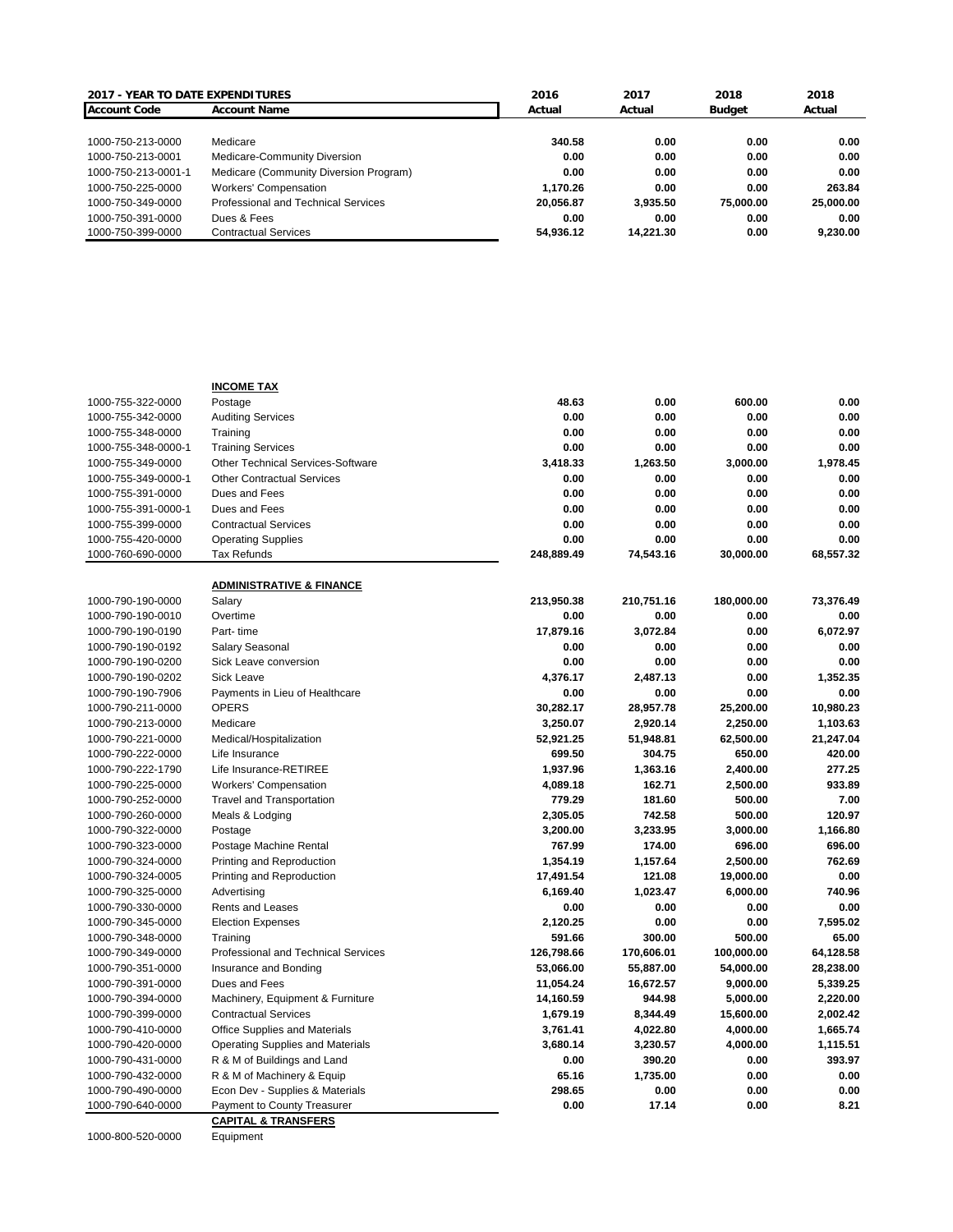| <b>2017 - YEAR TO DATE EXPENDITURES</b> |                                         | 2016         | 2017         | 2018         | 2018         |
|-----------------------------------------|-----------------------------------------|--------------|--------------|--------------|--------------|
| <b>Account Code</b>                     | <b>Account Name</b>                     | Actual       | Actual       | Budget       | Actual       |
|                                         |                                         |              |              |              |              |
| 1000-910-910-0000                       | Transfers - Out OP&F                    | 159.000.00   | 489.000.00   | 115,000,00   | 0.00         |
| 1000-910-910-0620                       | Transfers - Out S.C.M.R. & Int          | 660.000.00   | 500.000.00   | 500.000.00   | 0.00         |
| 1000-910-910-0000-1                     | <b>VETERAN'S MEM</b><br>Transfers - Out | 0.00         | 0.00         | 0.00         | 0.00         |
| 1000-910-910-4901                       | Transfers - Out Interest to Capital     | 110.000.00   | 100.000.00   | 440,000.00   | 0.00         |
| 1000-910-910-0000-2                     | Transfers - Out Water Meter Repair      | 0.00         | 0.00         | 10.200.00    | 0.00         |
| 1000-920-920-0000                       | Advances - Out                          | 0.00         | 0.00         | 0.00         | 0.00         |
| 1000-930-930-0000                       | Contingencies                           | 0.00         | 0.00         | 0.00         | 0.00         |
|                                         |                                         | 5.724.853.36 | 5,556,220.78 | 5.081.638.01 | 1.871.384.61 |

## **SCMR Fund**

| 2011-620-190-0000         | Salary                                             | 423,502.56 | 391,054.16 | 305,000.00 | 162,845.61 |
|---------------------------|----------------------------------------------------|------------|------------|------------|------------|
| 2011-620-190-0010         | Overtime                                           | 16,622.99  | 21,813.40  | 20,000.00  | 20,373.74  |
| 2011-620-190-0190         | Part -time                                         | 0.00       | 0.00       | 0.00       | 0.00       |
| 2011-620-190-0192         | Salary - Seasonal                                  | 0.00       | 0.00       | 0.00       | 0.00       |
| 2011-620-190-0200         | Sick Leave conversion                              | 316.32     | 0.00       | 0.00       | 0.00       |
| 2011-620-190-0202         | <b>Sick Leave</b>                                  | 11,338.65  | 22,230.56  | 0.00       | 3,584.37   |
| 2011-620-190-0203         | <b>Injury Pay</b>                                  | 0.00       | 0.00       | 0.00       | 0.00       |
| 2011-620-190-7906         | In Lieu of Healthcare                              | 0.00       | 0.00       | 0.00       | 0.00       |
| 2011-620-211-0000         | Ohio Public Employees Retirement System            | 55,776.16  | 52,293.70  | 45,500.00  | 21,723.23  |
| 2011-620-213-0000         | Medicare                                           | 4,127.41   | 4,332.28   | 4,287.50   | 2,024.91   |
| 2011-620-221-0000         | Medical/Hospitalization                            | 78,408.17  | 59,739.48  | 83,000.00  | 36,580.94  |
| 2011-620-222-0000         | Life Insurance                                     | 1,498.50   | 1,311.75   | 1,200.00   | 525.00     |
| 2011-620-225-0000         | <b>Workers' Compensation</b>                       | 6,616.30   | 195.33     | 6,600.00   | 1,488.45   |
| 2011-620-252-0000         | <b>Travel and Transportation</b>                   | 24.00      | 0.00       | 0.00       | 0.00       |
| 2011-620-259-0000         | <b>Sick Leave Conversion</b>                       | 0.00       | 0.00       | 0.00       | 0.00       |
| 2011-620-260-0000         | <b>Lodging and Meals</b>                           | 0.00       | 0.00       | 0.00       | 0.00       |
| 2011-620-270-0000         | Uniforms and Clothing                              | 2,650.29   | 1,656.42   | 3,000.00   | 400.14     |
| 2011-620-325-0000         | Advertising                                        | 0.00       | 0.00       | 0.00       | 0.00       |
| 2011-620-346-0000         | <b>Engineering Services</b>                        | 0.00       | 0.00       | 0.00       | 0.00       |
| 2011-620-348-0000         | Training                                           | 522.00     | 60.00      | 0.00       | 180.00     |
| 2011-620-349-0000         | <b>Professional and Technical Services</b>         | 15,836.52  | 13,424.53  | 9,000.00   | 3,227.89   |
| 2011-620-391-0000         | Dues and Fees                                      | 617.43     | 222.78     | 600.00     | 346.56     |
| 2011-620-420-0000         | <b>Operating Supplies and Materials</b>            | 69,620.30  | 47,881.41  | 45,000.00  | 5,888.01   |
| 2011-620-420-6700         | Fuel                                               | 20,268.26  | 20,842.52  | 21,000.00  | 12,829.49  |
| 2011-620-431-0000         | R & M of Buildings and Land                        | 4,018.66   | 26,837.97  | 5,000.00   | 1,043.84   |
| 2011-620-432-0000         | R & M of Machinery & Equip                         | 4,102.22   | 6,388.74   | 10,000.00  | 10,631.92  |
| 2011-620-433-0000         | Repairs and Maintenance of Motor Vehicles          | 31,946.43  | 21,936.08  | 20,000.00  | 6,449.63   |
| 2011-620-440-0000         | Minor equipment                                    | 0.00       | 0.00       | 0.00       | 0.00       |
| 2011-630-420-0000         | Materials-Salt, Cold Patch & Gravel                | 110,227.39 | 64,091.14  | 75,000.00  | 61,916.49  |
| 2011-630-432-0000         | Repairs and Maintenance - Snow Plows               | 0.00       | 0.00       | 0.00       | 0.00       |
| 2011-800-555-0000         | Streets, Highways, Sidewalks and Curbs             | 0.00       | 0.00       | 0.00       | 0.00       |
| 2011-920-920-0000         | Advances - Out                                     | 0.00       | 0.00       | 0.00       | 0.00       |
|                           |                                                    | 858,040.56 | 756,312.25 | 654,187.50 | 352,060.22 |
|                           |                                                    |            |            |            |            |
| <b>State Highway Fund</b> |                                                    |            |            |            |            |
| 2021-610-430-4569         | Repairs and Maintenance-Signals                    | 0.00       | 0.00       | 0.00       | 0.00       |
| 2021-620-420-0000         | Materials-Salt                                     | 0.00       | 0.00       | 15,000.00  | 0.00       |
| 2021-650-349-0000         | Professional and Technical Services                | 0.00       | 0.00       | 0.00       | 0.00       |
| 2021-620-431-0000         | R & M of Buildings and Land                        | 0.00       | 0.00       | 0.00       | 0.00       |
| 2021-630-432-0000         | R & M of Machinery & Equip                         | 0.00       | 0.00       | 0.00       | 0.00       |
| 2021-800-555-0000         | Streets, Highways, Sidewalks and Curbs             | 0.00       | 0.00       | 0.00       | 0.00       |
| 2021-800-555-0802         | Streets, Highways, Sidewalks and Curbs             | 0.00       | 0.00       | 0.00       | 0.00       |
| 2021-800-590-0802         | Other - Capital Outlay                             | 0.00       | 0.00       | 0.00       | 0.00       |
| 2021-800-590-0803         | Advances - Out                                     | 0.00       | 0.00       | 0.00       | 0.00       |
| 2021-650-349-0000-1       | <b>Other-Professional &amp; Technical Services</b> | 0.00       | 0.00       | 0.00       | 0.00       |

2021-800-555-0000-1 Streets, Highways, Sidewalks and Curbs **0.00 0.00 0.00 0.00**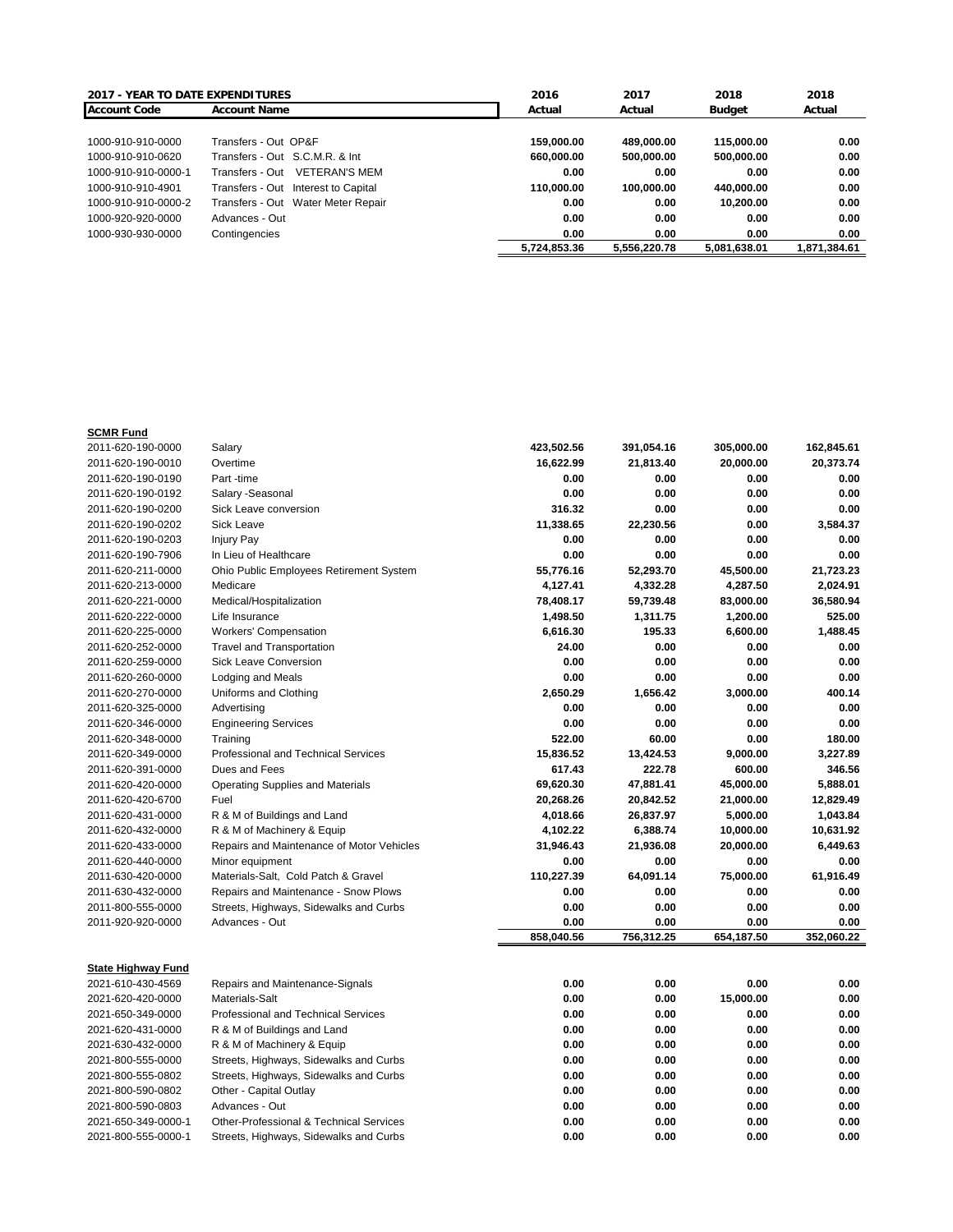| 2017 - YEAR TO DATE EXPENDITURES      |                                          | 2016         | 2017         | 2018          | 2018         |
|---------------------------------------|------------------------------------------|--------------|--------------|---------------|--------------|
| <b>Account Code</b>                   | <b>Account Name</b>                      | Actual       | Actual       | <b>Budget</b> | Actual       |
|                                       |                                          |              |              |               |              |
|                                       |                                          |              |              |               |              |
|                                       |                                          | 0.00         | 0.00         | 15,000.00     | 0.00         |
| <b>Law Enforcement Trust Fund</b>     |                                          |              |              |               |              |
| 2091-110-100-0101                     | Personal Services-DARE                   | 0.00         | 0.00         | 0.00          | 0.00         |
| 2091-110-213-0000                     | Medicare                                 | 0.00         | 0.00         | 0.00          | 0.00         |
| 2091-110-348-0000                     | Training                                 | 0.00         | 0.00         | 0.00          | 0.00         |
| 2091-110-349-0102                     | Professional Services                    | 3.742.24     | 3,105.30     | 3,000.00      | 665.13       |
| 2091-110-420-0000                     | <b>Operating Supplies and Materials</b>  | 1,042.50     | 666.34       | 1,000.00      | 0.00         |
| 2091-110-420-0101                     | Operating Supplies and Materials-DARE    | 0.00         | 0.00         | 0.00          | 0.00         |
| 2091-110-640-0000                     | Payment to Another Political Subdivision | 0.00         | 0.00         | 0.00          | 0.00         |
| 2091-800-520-0000                     | Equipment                                | 0.00         | 0.00         | 0.00          | 0.00         |
|                                       |                                          | 4,784.74     | 3,771.64     | 4,000.00      | 665.13       |
|                                       |                                          |              |              |               |              |
| <b>Motor Vehicle License Tax Fund</b> |                                          |              |              |               |              |
| 2101-610-420-0000                     | <b>Operating Supplies and Materials</b>  | 0.00         | 0.00         | 0.00          | 0.00         |
| 2101-760-431-0000                     | R & M of Buildings and Land              | 0.00         | 0.00         | 0.00          | 0.00         |
| 2101-760-432-0000                     | R & M of Machinery & Equip               | 0.00         | 0.00         | 0.00          | 0.00         |
| 2101-800-555-0000                     | Streets, Highways, Sidewalks and Curbs   | 0.00<br>0.00 | 0.00<br>0.00 | 0.00<br>0.00  | 0.00<br>0.00 |
|                                       |                                          |              |              |               |              |
| <b>Police Pension Fund</b>            |                                          |              |              |               |              |
| 2131-110-215-0000                     | Ohio Police and Fire Pension Fund        | 187,114.80   | 174,288.75   | 159,967.50    | 0.00         |
| 2131-110-344-0000                     | <b>Property Tax Collection Fees</b>      | 535.75       | 557.25       | 1,000.00      | 335.34       |
| 2131-110-345-0000                     | <b>Election Expense</b>                  | 0.00         | 0.00         | 0.00          | 0.00         |
| 2131-910-910-0000                     | Transfer out                             | 0.00         | 0.00         | 0.00          | 0.00         |
|                                       |                                          | 187,650.55   | 174,846.00   | 160,967.50    | 335.34       |
|                                       |                                          |              |              |               |              |
|                                       |                                          |              |              |               |              |
| <b>Water Meter &amp; Repair Fund</b>  |                                          |              |              |               |              |
| 2901-539-312-0000                     | Water and Sewage                         | 0.00         | 0.00         | 0.00          | 0.00         |
| 2901-539-431-0000                     | R & M of Buildings and Land              | 0.00         | 0.00         | 0.00          | 0.00         |
| 2901-800-560-0000                     | Utility Distribution Systems             | 8,847.36     | 10,371.88    | 10,371.88     | 10,371.88    |
|                                       |                                          | 8,847.36     | 10,371.88    | 10,371.88     | 10,371.88    |
| <b>FEMA Fund</b>                      |                                          |              |              |               |              |
| 2902-110-420-0000                     | <b>Operating Supplies and Materials</b>  | 0.00<br>0.00 | 0.00<br>0.00 | 0.00<br>0.00  | 0.00<br>0.00 |
|                                       |                                          |              |              |               |              |
| <b>Mayor's Court Computer Fund</b>    |                                          |              |              |               |              |
| 2903-720-340-0000                     | <b>Pro and Tech Services</b>             | 0.00         | 0.00         | 0.00          | 0.00         |
| 2903-720-340-0853                     | <b>Technical &amp; Software</b>          | 0.00         | 0.00         | 0.00          | 0.00         |
| 2903-720-394-0000                     | Machinery, Equipment & Furniture         | 0.00         | 0.00         | 0.00          | 0.00         |
| 2903-720-410-0000                     | <b>Office Supplies</b>                   | 0.00         | 0.00         | 0.00          | 0.00         |
| 2903-720-420-0001                     | Operating Supplies - Comm Diversion      | 0.00         | 0.00         | 0.00          | 0.00         |
| 2903-720-600-0852                     | <b>Computers &amp; Supplies</b>          | 1,948.00     | 2,246.37     | 3,000.00      | 2,026.00     |
| 2903-800-520-0000                     | Equipment                                | 0.00         | 0.00         | 0.00          | 0.00         |
|                                       |                                          | 1,948.00     | 2,246.37     | 3,000.00      | 2,026.00     |
| <b>Special Bond Retirement Fund</b>   |                                          |              |              |               |              |
| 3101-740-344-0000                     | Property Tax Collection Fees             | 0.00         | 0.00         | 0.00          | 0.00         |
| 3101-800-346-4905                     | Eng services -Dunham san sewer           | 0.00         | 0.00         | 0.00          | 0.00         |
| 3101-850-710-0000                     | Principal                                | 0.00         | 0.00         | 0.00          | 0.00         |
| 3101-850-710-4905-1                   | Principal                                | 0.00         | 1,720,000.00 | 0.00          | 0.00         |
| 3101-850-720-0000                     | Interest                                 | 0.00         | 0.00         | 0.00          | 0.00         |
| 3101-850-710-4905                     | Principal-Dunham Rd Sanitary Sewer       | 1,275,000.00 | 0.00         | 1,640,000.00  | 0.00         |
| 3101-850-710-4906                     | Principal- Dunham Rd Water Main Rehab    | 34,702.80    | 18,594.18    | 37,405.00     | 20,281.23    |
| 3101-850-720-4906                     | Interest                                 | 20,893.88    | 36,087.05    | 37,360.00     | 0.00         |
| 3101-850-790-0000                     | Other - Debt Service                     | 4,726.26     | 6,954.00     | 0.00          | 0.00         |
| 3101-850-790-0000-1                   | Other - Debt Service                     | 0.00         | 0.00         | 0.00          | 0.00         |
| 3101-850-790-4905                     | Other - Debt service                     | 0.00         | 0.00         | 0.00          | 0.00         |
|                                       | <b>Walton Road</b>                       | 0.00         | 0.00         | 0.00          | 0.00         |
|                                       | Alex/Dunham Traffic                      | 0.00         | 0.00         | 0.00          | 0.00         |
|                                       |                                          | 1,335,322.94 | 1,781,635.23 | 1,714,765.00  | 20,281.23    |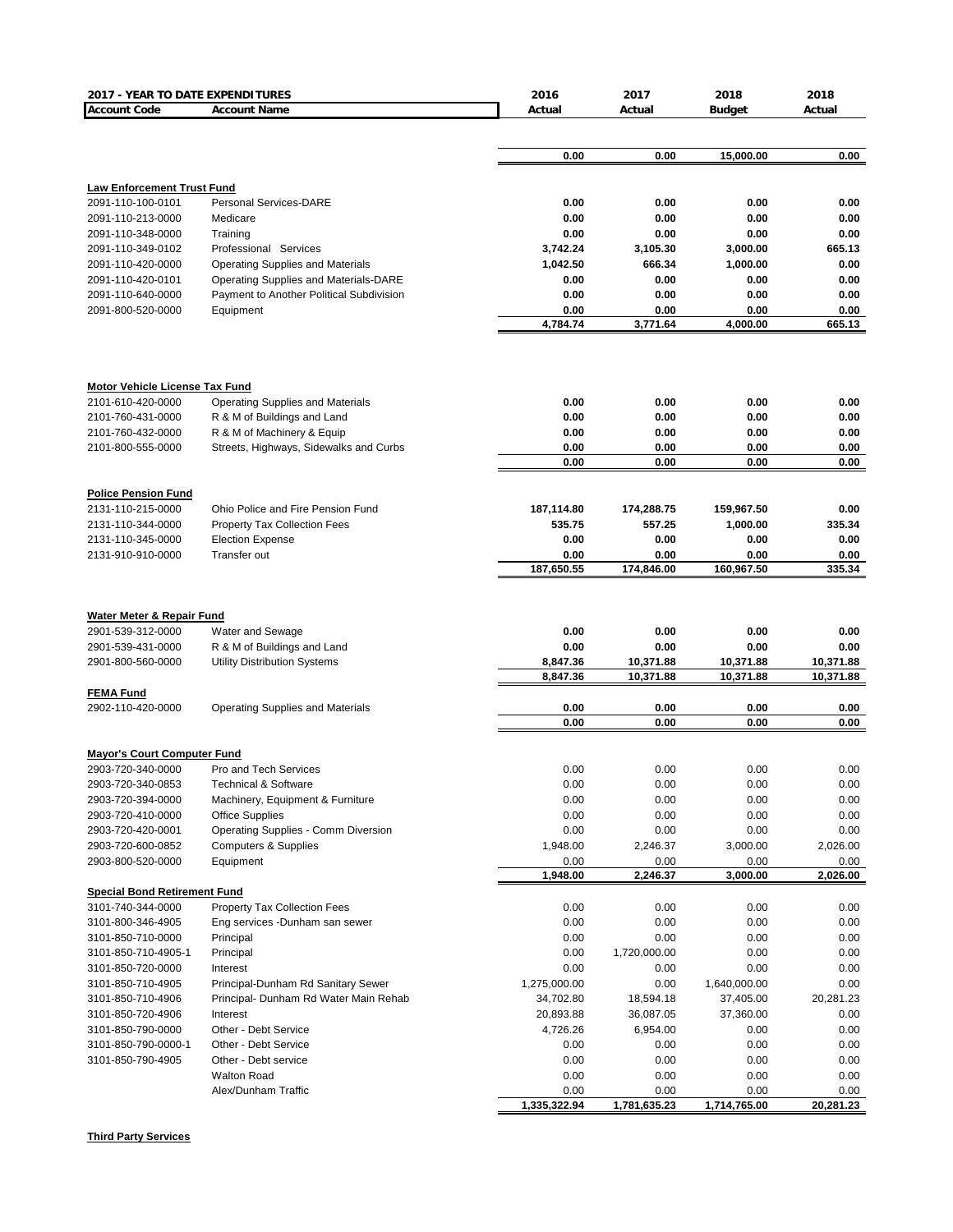| 2017 - YEAR TO DATE EXPENDITURES       |                                                        | 2016         | 2017         | 2018          | 2018         |
|----------------------------------------|--------------------------------------------------------|--------------|--------------|---------------|--------------|
| <b>Account Code</b>                    | <b>Account Name</b>                                    | Actual       | Actual       | <b>Budget</b> | Actual       |
|                                        |                                                        |              |              |               |              |
| 4101-790-620-3110                      | Senior Lawn Care & Benevolent Events                   | 0.00         | 0.00         | 0.00          | 0.00         |
| 4101-800-610-6589                      | Deposits Refunded                                      | 0.00         | 0.00         | 0.00          | 0.00         |
| 4101-800-620-0000                      | Deposits Applied                                       | 0.00         | 0.00         | 0.00          | 0.00         |
|                                        |                                                        | 0.00         | 0.00         | 0.00          | 0.00         |
| <b>Issue I and II Capital Funds</b>    |                                                        |              |              |               |              |
| 4201-800-555-0000                      | Streets, Highways, Sidewalks and Curbs                 | 0.00         | 0.00         | 0.00          | 0.00         |
| 4201-800-560-4905                      | <b>Utility Distribution Systems</b>                    | 0.00         | 0.00         | 0.00          | 0.00         |
| 4201-800-560-4906                      | <b>Utility Distribution Systems</b>                    | 0.00         | 0.00         | 0.00          | 0.00         |
| 4201-920-920-0000                      | <b>Advances Out</b>                                    | 0.00         | 0.00         | 0.00          | 0.00         |
|                                        |                                                        | 0.00         | 0.00         | 0.00          | 0.00         |
| <b>Capital Improvements Fund</b>       |                                                        |              |              |               |              |
| 4901-410-610-0000                      | <b>Deposits Refunded</b>                               | 0.00         | 0.00         | 0.00          | 0.00         |
| 4901-800-312-0000                      | Water & sewage                                         | 0.00         | 0.00         | 0.00          | 0.00         |
| 4901-800-325-0000                      | Advertising                                            | 1,522.41     | 449.32       | 0.00          | 0.00         |
| 4901-800-346-0000                      | <b>Engineering Services</b>                            | 0.00         | 0.00         | 0.00          | 0.00         |
| 4901-800-349-0000                      | Other- Pro services                                    | 242,479.88   | 133,830.78   | 105,000.00    | 22,502.50    |
| 4901-800-420-0480                      | Advertising                                            | 0.00         | 0.00         | 0.00          | 0.00         |
| 4901-800-433-0000                      | Repairs and Main. Of Motor Vehicles                    | 0.00         | 15,300.00    | 0.00          | 0.00         |
| 4901-800-510-0000                      | Land and Land Improvements                             | 379,182.97   | 63,240.48    | 0.00          | 0.00         |
| 4901-800-510-0489                      | Land and Land Imp Sagamore Creek                       | 0.00         | 0.00         | 0.00          | 0.00         |
| 4901-800-510-0491                      | Land and Land Improvements-Egbert Rd                   | 0.00         | 0.00         | 0.00          | 0.00         |
| 4901-800-520-0000                      | Equipment                                              | 13,315.23    | 18,973.06    | 0.00          | 949.50       |
| 4901-800-520-0480                      | Equipment                                              | 0.00         | 0.00         | 0.00          | 0.00         |
| 4901-800-520-0481                      | Equipment-Police                                       | 0.00         | 0.00         | 0.00          | 0.00         |
| 4901-800-520-0483                      | Equipment                                              | 0.00         | 0.00         | 0.00          | 0.00         |
| 4901-800-520-0484                      | Equipment-Service Dept                                 | 0.00         | 0.00         | 0.00          | 0.00         |
| 4901-800-520-0487                      | Equipment- Finance Computer Upgrade                    | 0.00         | 0.00         | 0.00          | 0.00         |
| 4901-800-530-0000                      | Buildings & Structures- Toiletry & Sinks               | 463,805.50   | 107,348.41   | 0.00          | 1,615.00     |
| 4901-800-530-0000-1                    | <b>Buildings and Other Structures</b>                  | 0.00         | 0.00         | 0.00          | 0.00         |
| 4901-800-530-5896                      | <b>Buildings and Other Structures</b>                  | 0.00         | 0.00         | 0.00          | 0.00         |
| 4901-800-540-0000                      | Machinery, and Equip-                                  | 0.00         | 2,650.00     | 0.00          | 0.00         |
| 4901-800-540-0487                      | Equipment- Finance Computer Upgrade                    | 0.00         | 0.00         | 0.00          | 0.00         |
| 4901-800-550-0000                      | Motor Vehicles - Recreation                            | 5,819.12     | 0.00         | 0.00          | 0.00         |
| 4901-800-550-0000-1                    | Motor Vehicles - Road Dept                             | 0.00         | 0.00         | 0.00          | 0.00         |
| 4901-800-550-0488                      | Motor Vehicles- POLICE                                 | 0.00         | 122,374.26   | 0.00          | 0.00         |
| 4901-800-555-0000                      | Streets, Highways, Sidewalks and Curbs                 | 219,069.82   | 51,741.20    | 440,000.00    | 0.00         |
| 4901-800-555-6202                      | Streets, Highways, Sidewalks and Curbs (Storm Sewers)  | 0.00         | 71,343.93    | 0.00          | 3,300.13     |
| 4901-800-560-0000                      | Utility Distribution Systems                           | 147.50       | 0.00         | 0.00          | 0.00         |
| 4901-800-560-0803                      | Utility Systems-Alexander Storm Sewer                  | 0.00         | 0.00         | 0.00          | 0.00         |
| 4901-800-560-4905                      | Utility Systems-Dunham Rd Sanitary                     | 0.00         | 0.00         | 0.00          | 0.00         |
| 4901-800-560-4906                      | Utility Systems-Dunham Rd Water Main                   | 0.00         | 0.00         | 0.00          | 0.00         |
| 4901-800-560-4908                      | Utility Systems-Dunham Rd Resurfacing                  | 0.00         | 0.00         | 0.00          | 0.00         |
| 4901-800-690-0000                      | Other - Engineering                                    | 0.00         | 0.00         | 0.00          | 0.00         |
| 4901-800-690-0801<br>4901-800-690-6523 | <b>Other Capital</b><br>Culvert<br>Other- Storm damage | 0.00<br>0.00 | 0.00<br>0.00 | 0.00          | 0.00<br>0.00 |
| 4901-990-990-0000                      | Other - Other Financing Uses                           | 2,221.74     | 0.00         | 0.00<br>0.00  | 0.00         |
| 4901-910-910-0000                      | Transfers - Out (Debt Service)                         | 170,000.00   | 50,000.00    | 70,000.00     | 0.00         |
| 4901-920-920-0000                      | Advances Out (capital Lease)                           | 0.00         | 0.00         | 0.00          | 0.00         |
|                                        |                                                        | 1,497,564.17 | 637,251.44   | 615,000.00    | 28,367.13    |
| <b>Veteran's Memorial Fund</b>         |                                                        |              |              |               |              |
| 4902-800-349-0000                      | <b>Professional Services</b>                           | 573.00       | 308.36       | 0.00          | 0.00         |
| 4902-800-530-0000                      | <b>Buildings and Other Structures</b>                  | 1,237.50     | 2,782.43     | 500.00        | 0.00         |
|                                        |                                                        | 1,810.50     | 3,090.79     | 500.00        | 0.00         |
| <b>Building Bond Fund</b>              |                                                        |              |              |               |              |
| 7001-410-610-0000                      | Deposits Refunded                                      | 0.00         | 0.00         | 0.00          | 0.00         |
| 7001-910-910-0000                      | Transfers - Out                                        | 0.00         | 0.00         | 0.00          | 0.00         |
|                                        |                                                        | 0.00         | 0.00         | 0.00          | 0.00         |

**Unclaimed Monies Fund**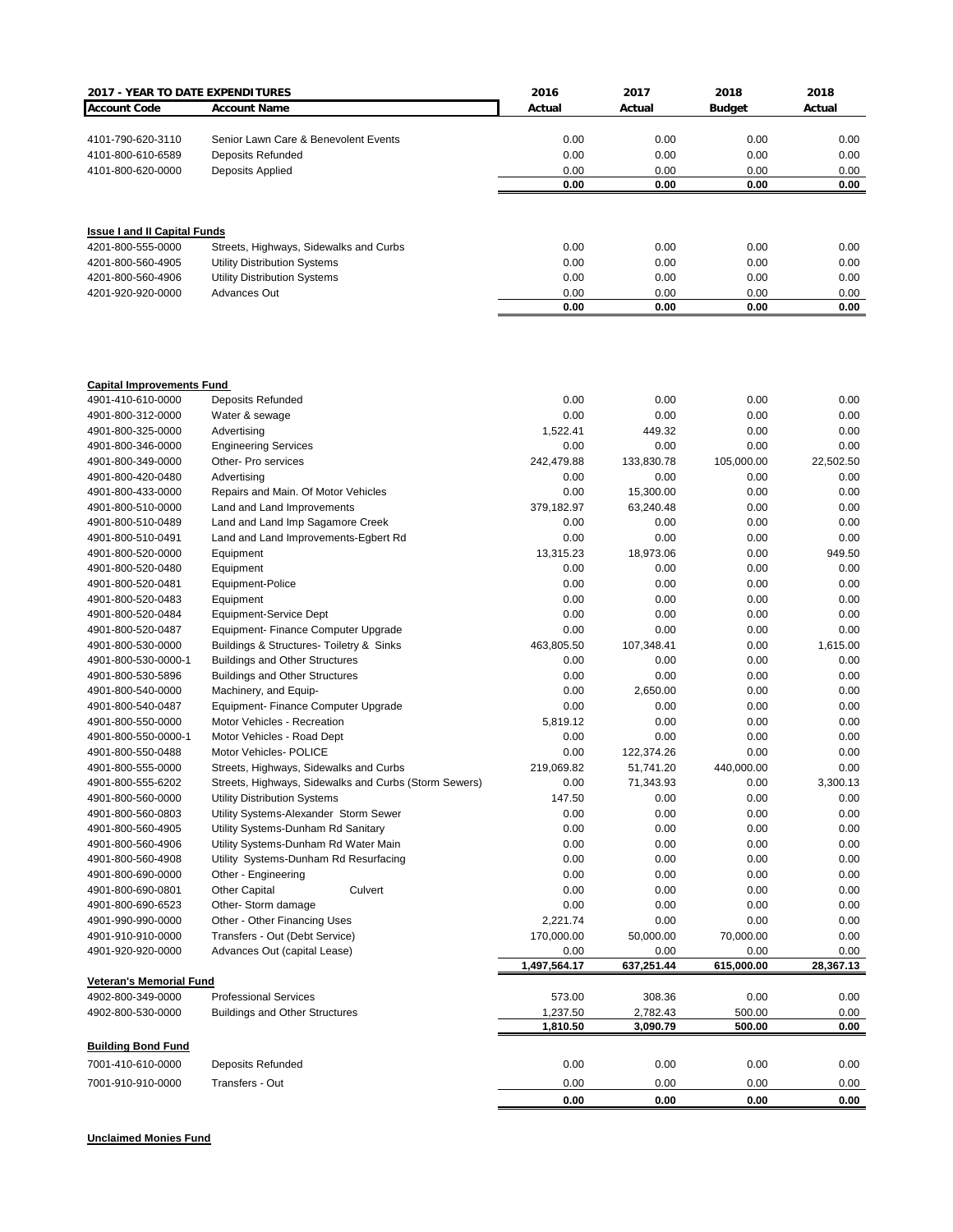| 2017 - YEAR TO DATE EXPENDITURES        |                                          | 2016          | 2017             | 2018          | 2018          |
|-----------------------------------------|------------------------------------------|---------------|------------------|---------------|---------------|
| <b>Account Code</b>                     | <b>Account Name</b>                      | Actual        | Actual           | <b>Budget</b> | Actual        |
|                                         |                                          |               |                  |               |               |
| 9101-790-690-0000                       | Other - Other                            | 0.00          | 0.00             | 0.00          | 0.00          |
|                                         |                                          | 0.00          | 0.00             | 0.00          | 0.00          |
| <b>Unclaimed Monies Fund</b>            |                                          |               |                  |               |               |
| 9901-410-610-0000                       | <b>Deposits Refunded</b>                 | 7,545.76      | 2,050.00         | 0.00          | 0.00          |
| 9901-410-620-0000                       | Deposits Applied                         | 0.00          | 0.00             | 0.00          | 0.00          |
| 9901-790-690-0000                       | Other - Other                            | 0.00          | 0.00             | 0.00          | 0.00          |
| 9901-790-690-3110                       | <b>Other-Senior Services</b>             | 0.00          | 0.00             | 0.00          | 0.00          |
| <b>Mayor's Court</b>                    |                                          |               |                  |               |               |
| 9902-720-620-0000                       | <b>Deposits Applied</b>                  | 300,544.31    | 303,999.33       | 0.00          | 110,520.85    |
| <b>Second Party Service</b>             |                                          |               |                  |               |               |
| 9903-110-349-0013                       | Professional Serv - Animal Fund          | 520.00        | 585.00           | 0.00          | 0.00          |
| 9903-310-420-0007                       | Operating Exp. Benevolent Fund General   | 731.99        | 422.62           | 0.00          | 200.00        |
| 9903-310-420-0008                       | Operating Exp. Benevolent Fund Events    | 0.00          | 0.00             | 0.00          | 0.00          |
| 9903-730-620-3110                       | Deposits Applied (Senior Services)       | 32,244.00     | 33,813.00        | 0.00          | 10,735.00     |
|                                         |                                          | 33,495.99     | 34,820.62        | 0.00          | 10,935.00     |
| <b>Walton Hills/Sagamore Hills JEDD</b> |                                          |               |                  |               |               |
| 9904-790-640-0000                       | Payment to another political subdivision | 368,751.61    | 352,172.15       | 400,000.00    | 193,809.96    |
| 9904-910-910-0000                       | Transfers - Out                          | 391,560.99    | 485,788.60       | 400,000.00    | 0.00          |
|                                         |                                          | 760,312.60    | 837,960.75       | 800,000.00    | 193,809.96    |
|                                         | <b>TOTALS</b>                            | 10,722,720.84 | 10,104,577.08    | 9,059,429.89  | 2,600,757.35  |
|                                         | Payroll Infringes                        |               | 3,311,752.74     | 3,046,199.63  | 1,257,922.58  |
|                                         |                                          |               | 8,918,217.74     | 9,105,324.40  | 2,456,015.07  |
|                                         |                                          |               | 10,104,577.08    | 9,059,429.89  | 2,600,757.35  |
|                                         |                                          |               | (1, 186, 359.34) | 45,894.51     | (144, 742.28) |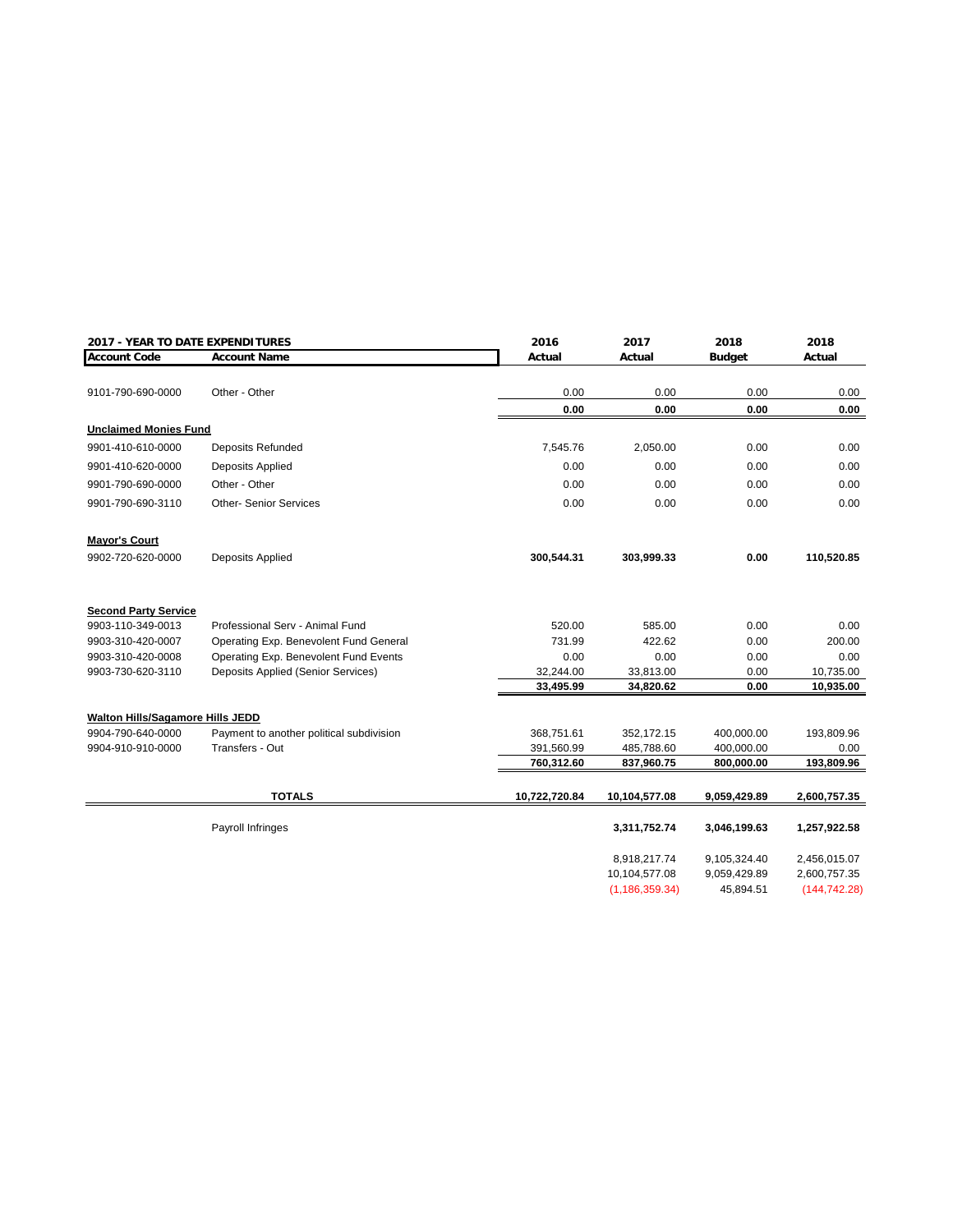|                                          | 2016<br>Actual | 2017<br>Actual | 2018<br><b>Budget</b> | 2018<br>Actual |
|------------------------------------------|----------------|----------------|-----------------------|----------------|
| <b>GENERAL FUND #1000</b>                |                |                |                       |                |
| <b>Balance - January 1st</b>             | 1,943,854.82   | 1,224,404.90   | 276,565.87            | 276,565.87     |
| <b>Revenues</b>                          |                |                |                       |                |
| <b>Municipal Income Tax</b>              | 3,956,125.37   | 3,504,076.94   | 3,502,500.00          | 1,661,635.38   |
| Income Tax                               | 3,950,550.93   | 3,503,831.01   | 3,500,000.00          | 1,661,635.38   |
| Public Utility - Net Profit Tax          | 5,574.44       | 245.93         | 2,500.00              | 0.00           |
| <b>Other Local Taxes</b>                 | 9,930.60       | 11,484.28      | 172,500.00            | 961.42         |
| Admissions                               | 9,505.60       | 9,754.64       | 8,500.00              | 91.08          |
| <b>Special Assessments</b>               | 425.00         | 1,729.64       | 164,000.00            | 870.34         |
| Licenses & Permits & Inspections         | 52,020.86      | 41,785.88      | 43,500.00             | 22,664.83      |
| <b>Building Permits</b>                  | 14,448.66      | 14,501.68      | 17,500.00             | 7,409.23       |
| Tap Fees                                 | 0.00           | 0.00           | 0.00                  | 300.00         |
| Zoning                                   | 17,832.20      | 8,669.20       | 10,000.00             | 4,755.60       |
| <b>Street Opening</b>                    | 200.00         | 400.00         | 0.00                  | 0.00           |
| Other                                    | 19,540.00      | 18,215.00      | 16,000.00             | 10,200.00      |
| Intergovernmental                        | 66,444.63      | 67,795.39      | 49,693.00             | 21,858.82      |
| Grants                                   | 13,825.79      | 12,676.78      | 11,000.00             | 7,723.21       |
| Shared Taxes and Permits (Track)         | 22,196.58      | 28,569.50      | 20,000.00             | 6,310.68       |
| Local Gov't Fund - State of Ohio         | 25,728.71      | 20,454.16      | 17,693.00             | 7,320.93       |
| Local Gov't Fund - County                | 0.00           | 0.00           | 0.00                  | 0.00           |
| Cigarette Tax - Ohio                     | 74.25          | 74.25          | 0.00                  | 0.00           |
| Liquor & Beer Permits - Ohio             | 4,619.30       | 6,020.70       | 1,000.00              | 504.00         |
| Estate (Inheritance) Tax                 | 0.00           | 0.00           | 0.00                  | 0.00           |
| Other                                    | 0.00           | 0.00           | 0.00                  | 0.00           |
| <b>Charges for Services</b>              | 276,803.98     | 241,954.09     | 350,296.40            | 153,610.29     |
| Concessions                              | 3,631.75       | 2,154.00       | 3,500.00              | 27.50          |
| <b>Recreation Entry Fees</b>             | 6,853.39       | 10,593.60      | 12,500.00             | 2,799.00       |
| <b>Cultural &amp; Recreation</b>         | 15,967.00      | 19,930.00      | 16,500.00             | 20,804.00      |
| Comm. Room                               | 3,000.00       | 10,605.00      | 57,000.00             | 17,774.00      |
| Antenna Lease                            | 0.00           | 0.00           | 0.00                  | 0.00           |
| Cable TV                                 | 35,238.93      | 30,227.63      | 35,000.00             | 7,284.29       |
| Fire                                     | 0.00           | 200.00         | 0.00                  | 0.00           |
| Other                                    | 212,112.91     | 168,243.86     | 225,796.40            | 104,921.50     |
| <b>Interest</b>                          | 2,679.48       | 4,720.72       | 2,000.00              | 3,361.13       |
| <b>Interest Earnings</b>                 | 2,679.48       | 4,720.72       | 2,000.00              | 3,361.13       |
| <b>Municipal Court</b>                   | 209,380.11     | 202,969.19     | 295,000.00            | 83,069.70      |
| <b>Court Fines</b>                       | 137,002.55     | 122,875.38     | 220,000.00            | 51,954.30      |
| Court Costs                              | 66,883.71      | 69,593.81      | 70,000.00             | 28,677.28      |
| Forfeiture                               | 5,493.85       | 10,500.00      | 5,000.00              | 2,438.12       |
| <b>Witness Fees</b>                      | 0.00           | 0.00           | 0.00                  | 0.00           |
| <b>All Other Revenue</b>                 | 432,018.41     | 533,108.93     | 412,250.00            | 4,968.62       |
| Special Assessments - Direct             | 0.00           | 0.00           | 0.00                  | 0.00           |
| <b>Unclaimed Property</b>                | 0.00           | 0.00           | 0.00                  | 0.00           |
| Prisoner Housing (County)                | 0.00           | 0.00           | 0.00                  | 0.00           |
| Donations and Contributions              | 3,267.00       | 5,864.00       | 2,350.00              | 0.00           |
| Garage Sale                              | 854.00         | 631.00         | 800.00                | 16.00          |
| <b>Asset Sales</b>                       | 0.00           | 0.00           | 0.00                  | 0.00           |
| Other                                    | 427,897.41     | 526,613.93     | 409,100.00            | 4,952.62       |
| <b>Operating Transfers - In</b>          | 0.00           | 0.00           | 0.00                  | 0.00           |
| Transfer In (Political Subdivision Fund) | 0.00           | 0.00           | 0.00                  | 0.00           |
| Advances In                              | 0.00           | 0.00           | 0.00                  | 0.00           |
| <b>Non Revenue</b>                       | 0.00           | 0.00           | 0.00                  | 0.00           |
| Miscellaneous Revenue                    | 0.00           | 0.00           | 0.00                  | 0.00           |
| RITA Refund                              | 0.00           | 0.00           | 0.00                  | 0.00           |
| Other - Adjustment                       | 0.00           | 0.00           | 0.00                  | 0.00           |
| <b>Total Receipts</b>                    | 5,005,403.44   | 4,607,895.42   | 4,827,739.40          | 1,952,130.19   |
| <b>Total Receipts and Balance</b>        | 6,949,258.26   | 5,832,300.32   | 5,104,305.27          | 2,228,696.06   |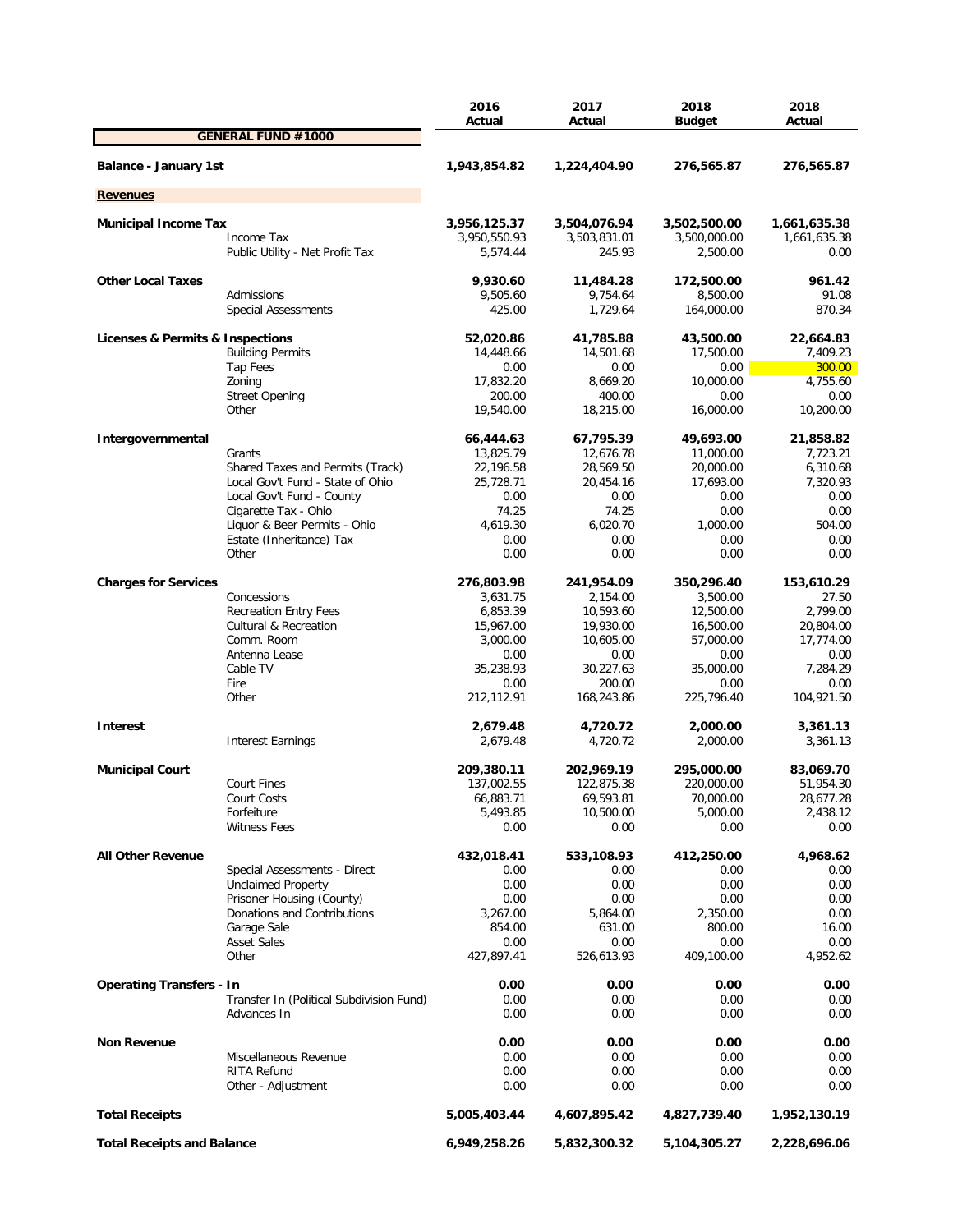|                                        |                                                                                                                  | 2016<br>Actual                                                                        | 2017<br>Actual                                                                      | 2018<br><b>Budget</b>                                                               | 2018<br>Actual                                                                       |
|----------------------------------------|------------------------------------------------------------------------------------------------------------------|---------------------------------------------------------------------------------------|-------------------------------------------------------------------------------------|-------------------------------------------------------------------------------------|--------------------------------------------------------------------------------------|
| <b>GENERAL FUND (continued)</b>        |                                                                                                                  |                                                                                       |                                                                                     |                                                                                     |                                                                                      |
| <b>Expenditures</b>                    |                                                                                                                  |                                                                                       |                                                                                     |                                                                                     |                                                                                      |
| <b>Police</b>                          | Personal Services & Benefits<br>Other Operations & Maintenance<br>Capital Outlay                                 | 2,121,147.11<br>1,920,254.25<br>200,892.86<br>0.00                                    | 2,031,420.07<br>1,757,734.81<br>273,685.26<br>0.00                                  | 1,703,483.50<br>1,542,383.50<br>161,100.00<br>0.00                                  | 835,390.21<br>771,316.94<br>64,073.27<br>0.00                                        |
| <b>Fire</b>                            | Other Operations & Maintenance                                                                                   | 535,910.04<br>535,910.04                                                              | 546,628.24<br>546,628.24                                                            | 557,347.38<br>557,347.38                                                            | 234,673.50<br>234,673.50                                                             |
| Health                                 | Personal Services & Benefits<br>Other Operations & Maintenance                                                   | 8,941.52<br>0.00<br>8,941.52                                                          | 9.397.72<br>0.00<br>9,397.72                                                        | 9,000.00<br>0.00<br>9,000.00                                                        | 4,698.86<br>0.00<br>4,698.86                                                         |
|                                        |                                                                                                                  |                                                                                       |                                                                                     |                                                                                     |                                                                                      |
| <b>Recreation &amp; Community Life</b> | Personal Services & Benefits<br>Other Operations & Maintenance<br>Capital Outlay                                 | 224,587.12<br>120,212.98<br>104,374.14                                                | 223,767.12<br>123,233.22<br>100,533.90                                              | 204,958.50<br>132,908.50<br>72,050.00                                               | 75,955.43<br>35,739.58<br>40,215.85                                                  |
| <b>Housing and Building</b>            | Personal Services & Benefits<br>Other Operations & Maintenance                                                   | 58,309.16<br>25,875.00<br>32,434.16                                                   | 52,516.82<br>26,020.49<br>26,496.33                                                 | 45,078.00<br>17,478.00<br>27,600.00                                                 | 21,855.61<br>11,535.23<br>10,320.38                                                  |
| Engineering                            | Personal Services & Benefits<br>Other Operations & Maintenance                                                   | 21,468.05<br>21,468.05<br>0.00                                                        | 23,457.49<br>23,457.49<br>0.00                                                      | 23,855.25<br>23,855.25<br>0.00                                                      | 10,090.78<br>10,090.78<br>0.00                                                       |
| <b>Basic Utility</b>                   | Electricity<br>Natural Gas<br>Water & Sewage<br>Sewer Fees - Residential<br>Refuse<br>Telephone & Communications | 282,539.08<br>80,469.27<br>20,990.95<br>1,520.18<br>690.00<br>141,548.17<br>37,320.51 | 293,086.71<br>66,799.66<br>21,555.67<br>2,788.53<br>0.00<br>150,392.69<br>51,550.16 | 282,500.00<br>70,000.00<br>22,000.00<br>3,000.00<br>0.00<br>150,000.00<br>37,500.00 | 135,995.16<br>33,955.88<br>14,432.15<br>2,004.93<br>843.05<br>61,008.23<br>23,750.92 |
| <b>Service</b>                         | Personal Services & Benefits<br>Other Operations & Maintenance                                                   | 246,346.94<br>140,180.50<br>106,166.44                                                | 262,371.26<br>104,414.83<br>157,956.43                                              | 259,696.00<br>177,696.00<br>82,000.00                                               | 89,285.29<br>44,699.54<br>44,585.75                                                  |
| Mayor                                  | Personal Services & Benefits<br>Other Operations & Maintenance                                                   | 99,170.21<br>94,949.84<br>4,220.37                                                    | 89,824.85<br>88,376.81<br>1,448.04                                                  | 95,254.93<br>92,754.93<br>2,500.00                                                  | 39,009.92<br>37,956.89<br>1,053.03                                                   |
| Council                                | Personal Services & Benefits<br>Other Operations & Maintenance                                                   | 77,052.92<br>77,052.92<br>0.00                                                        | 76,503.58<br>76,503.58<br>0.00                                                      | 77,270.62<br>77,270.62<br>0.00                                                      | 32,770.48<br>32,770.48<br>0.00                                                       |
| <b>Municipal Court</b>                 | Personal Services & Benefits<br>Other Operations & Maintenance                                                   | 123,432.90<br>120,545.44<br>2,887.46                                                  | 122,358.98<br>118,644.17<br>3,714.81                                                | 124,204.14<br>122,504.14<br>1,700.00                                                | 50,577.24<br>49,922.16<br>655.08                                                     |
| <b>Clerk Treasurer</b>                 | Personal Services & Benefits<br>Other Operations & Maintenance                                                   | 0.00                                                                                  | 0.00                                                                                | 0.00                                                                                | 0.00                                                                                 |
| <b>Planning Commission</b>             | Personal Services & Benefits                                                                                     | 2,083.90<br>2,083.90                                                                  | 2,370.85<br>2,370.85                                                                | 2,232.01<br>2,232.01                                                                | 1,041.59<br>1,041.59                                                                 |
| <b>Zoning Commission</b>               | Personal Services & Benefits<br>Other Operations & Maintenance                                                   | 3,062.19<br>3,062.19<br>0.00                                                          | 3,085.07<br>3,085.07<br>0.00                                                        | 3,661.68<br>3,661.68<br>0.00                                                        | 1,261.96<br>1,261.96<br>0.00                                                         |
| Law                                    | Personal Services & Benefits<br>Other Operations & Maintenance                                                   | 140,349.02<br>65,356.03<br>74,992.99                                                  | 78,156.80<br>60,000.00<br>18,156.80                                                 | 75,000.00<br>0.00<br>75,000.00                                                      | 34,493.84<br>263.84<br>34,230.00                                                     |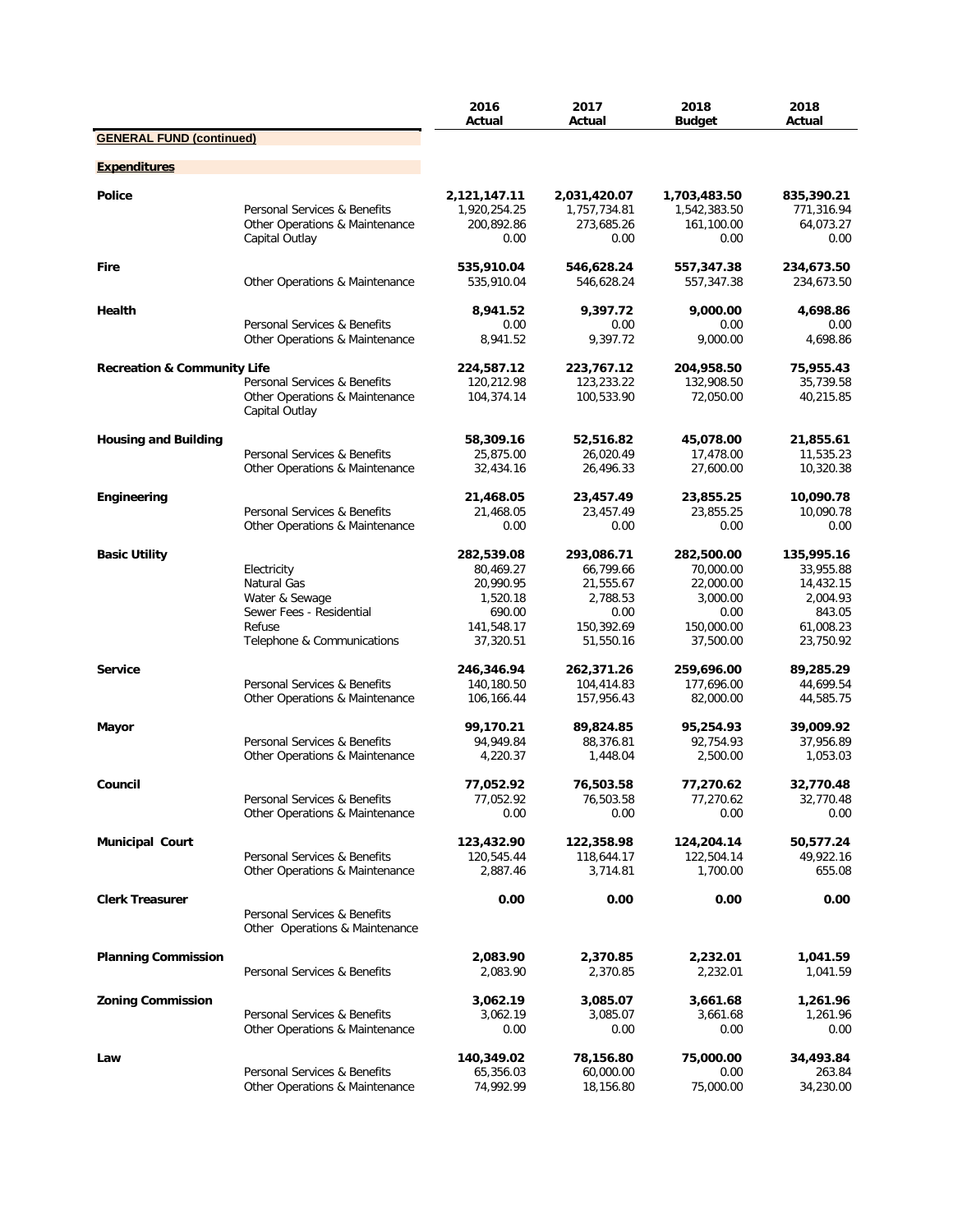|                                   |                                                  | 2016<br>Actual | 2017<br>Actual | 2018<br><b>Budget</b> | 2018<br>Actual |
|-----------------------------------|--------------------------------------------------|----------------|----------------|-----------------------|----------------|
| <b>GENERAL FUND (continued)</b>   |                                                  |                |                |                       |                |
|                                   |                                                  |                |                |                       |                |
| Income tax                        |                                                  | 252,356.45     | 75,806.66      | 33,600.00             | 70,535.77      |
|                                   | Personal Services & Benefits                     |                |                |                       |                |
|                                   | Other Operations & Maintenance                   | 252,356.45     | 75,806.66      | 33,600.00             | 70,535.77      |
| <b>General Office</b>             |                                                  | 599,096.75     | 576,468.56     | 519,296.00            | 233,748.97     |
|                                   | Personal Services & Benefits                     | 332,470.18     | 302,892.66     | 276,500.00            | 115,891.82     |
|                                   | Other Operations & Maintenance                   | 262,330.57     | 269,705.90     | 238,296.00            | 116,261.15     |
|                                   | <b>UAN Fees</b>                                  | 4,296.00       | 3,870.00       | 4,500.00              | 1,596.00       |
|                                   | Capital Outlay                                   | 0.00           | 0.00           | 0.00                  | 0.00           |
| <b>Total General Government</b>   |                                                  | 1,296,604.34   | 1,024,575.35   | 930,519.38            | 463,439.77     |
| Non-Departmental                  |                                                  | 929,000.00     | 1,089,000.00   | 1,065,200.00          | 0.00           |
|                                   | Transfers                                        | 929,000.00     | 1,089,000.00   | 1,065,200.00          | 0.00           |
|                                   | Advances Out                                     | 0.00           | 0.00           | 0.00                  | 0.00           |
|                                   | Other Operations & Maintenance                   | 0.00           | 0.00           | 0.00                  | 0.00           |
| <b>Total Disbursements</b>        |                                                  | 5,724,853.36   | 5,556,220.78   | 5,081,638.01          | 1,871,384.61   |
| Adjustments                       |                                                  | 0.00           | 486.33         | 0.00                  | 0.00           |
| <b>Cash Balance</b>               |                                                  | 1,224,404.90   | 276,565.87     | 22,667.26             | 357,311.45     |
| <b>Less: Encumbrances</b>         |                                                  | 48,988.00      | 5,495.34       | 0.00                  | 851,226.91     |
| <b>Unencumbered Balance</b>       |                                                  | 1,175,416.90   | 271,070.53     | 22,667.26             | (493,915.46)   |
|                                   | SCMR Fund #2011                                  |                |                |                       |                |
| <b>Balance - January 1st</b>      |                                                  | 128,561.33     | 100,087.01     | 24,019.26             | 24,019.26      |
| <b>Revenues</b>                   |                                                  | 829,566.24     | 680,244.50     | 663,000.00            | 76,014.55      |
|                                   | Gasoline Excise Tax                              | 112,069.70     | 115,022.25     | 110,000.00            | 46,085.14      |
|                                   | State Motor Vehicle License Tax                  | 55,503.79      | 64,045.30      | 53,000.00             | 29,129.41      |
|                                   | Interest                                         | 0.00           | 0.00           | 0.00                  | 0.00           |
|                                   | Other                                            | 1,992.75       | 1,176.95       | 0.00                  | 800.00         |
|                                   | Advances In                                      | 0.00           | 0.00           | 0.00                  | 0.00           |
|                                   | Transfers-In                                     | 660,000.00     | 500,000.00     | 500,000.00            | 0.00           |
| <b>Total Receipts and Balance</b> |                                                  | 958,127.57     | 780,331.51     | 687,019.26            | 100,033.81     |
| <b>Expenditures</b>               |                                                  | 858,040.56     | 756,312.25     | 654,187.50            | 352,060.22     |
|                                   | Personal Services & Benefits                     | 600,881.35     | 554,627.08     | 468,587.50            | 249,546.39     |
|                                   | Other Operations & Maintenance<br>Capital Outlay | 257,159.21     | 201,685.17     | 185,600.00            | 102,513.83     |
| <b>Total Disbursements</b>        |                                                  | 858,040.56     | 756,312.25     | 654,187.50            | 352,060.22     |
| <b>Adjustments</b>                |                                                  | 0.00           | 0.00           | 0.00                  | 0.00           |
| <b>Cash Balance</b>               |                                                  | 100,087.01     | 24,019.26      | 32,831.76             | (252, 026.41)  |
| <b>Less: Encumbrances</b>         |                                                  | 4,867.90       | 0.00           | 0.00                  | 73,504.05      |
| <b>Unencumbered Balance</b>       |                                                  | 95,219.11      | 24,019.26      | 32,831.76             | (325,530.46)   |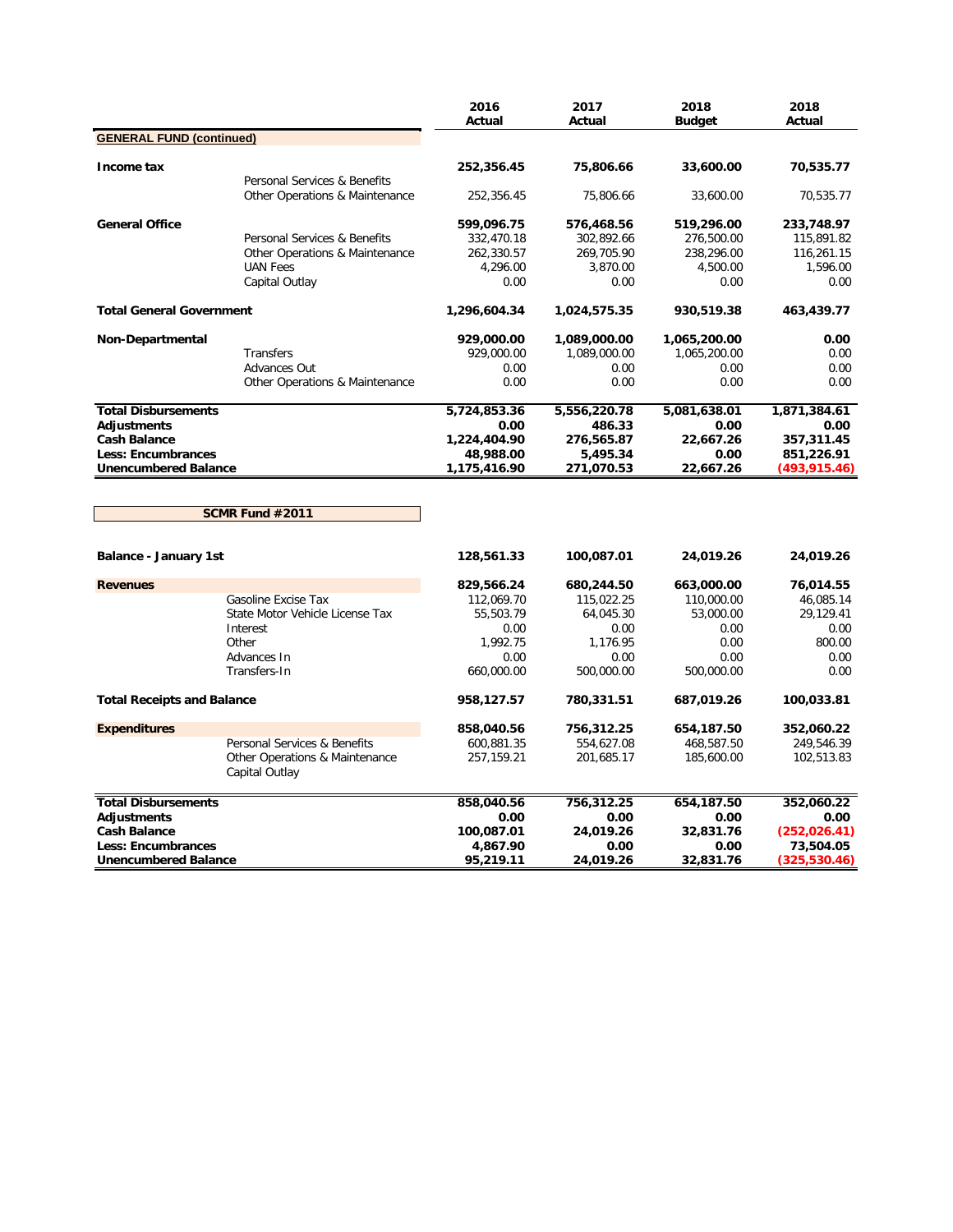|                                                  |                                                                                  | 2016<br>Actual   | 2017<br>Actual   | 2018<br><b>Budget</b> | 2018<br>Actual |
|--------------------------------------------------|----------------------------------------------------------------------------------|------------------|------------------|-----------------------|----------------|
| State Highway Fund #2021                         |                                                                                  |                  |                  |                       |                |
|                                                  |                                                                                  |                  |                  |                       |                |
| Balance - January 1st                            |                                                                                  | 3,807.60         | 20,420.32        | 30,536.65             | 30,536.65      |
| <b>Revenues</b>                                  |                                                                                  | 16,612.72        | 10,116.33        | 14,000.00             | 4,056.39       |
|                                                  | Gasoline Excise Tax                                                              | 9,086.76         | 5,659.65         | 8,000.00              | 3,056.79       |
|                                                  | State Motor Vehicle License Tax                                                  | 7,525.96         | 4,456.68         | 6,000.00              | 999.60         |
|                                                  | Interest<br>Other                                                                | 0.00<br>0.00     | 0.00<br>0.00     | 0.00<br>0.00          | 0.00<br>0.00   |
|                                                  |                                                                                  |                  |                  |                       |                |
| <b>Total Receipts and Balance</b>                |                                                                                  | 20,420.32        | 30,536.65        | 44,536.65             | 34,593.04      |
| <b>Expenditures</b>                              |                                                                                  | 0.00             | 0.00             | 15,000.00             | 0.00           |
|                                                  | Personal Services & Benefits<br>Other Operations & Maintenance<br>Capital Outlay | 0.00             | 0.00             | 15,000.00             | 0.00           |
| <b>Total Disbursements</b>                       |                                                                                  | 0.00             | 0.00             | 15,000.00             | 0.00           |
| <b>Adjustments</b>                               |                                                                                  |                  |                  |                       |                |
| <b>Cash Balance</b>                              |                                                                                  | 20,420.32        | 30,536.65        | 29,536.65             | 34,593.04      |
| Less: Encumbrances                               |                                                                                  | 0.00             | 0.00             | 0.00                  | 0.00           |
| <b>Unencumbered Balance</b>                      |                                                                                  | 20,420.32        | 30,536.65        | 29,536.65             | 34,593.04      |
|                                                  |                                                                                  |                  |                  |                       |                |
| Law Enforcement Trust Fund #2091                 |                                                                                  |                  |                  |                       |                |
|                                                  |                                                                                  |                  |                  |                       |                |
| Balance - January 1st                            |                                                                                  | 2,139.98         | 2,741.05         | 19,072.51             | 19,072.51      |
| <b>Revenues</b>                                  |                                                                                  | 5,385.81         | 20,103.10        | 9,000.00              | 1,356.37       |
|                                                  | Fines                                                                            | 1,922.00         | 1,910.00         | 4,000.00              | 1,286.37       |
|                                                  | Grant                                                                            | 0.00             | 0.00             | 0.00                  | 0.00           |
|                                                  | Other                                                                            | 3,463.81         | 18,193.10        | 5,000.00              | 70.00          |
|                                                  | Transfers In                                                                     | 0.00             | 0.00             | 0.00                  | 0.00           |
| <b>Total Receipts and Balance</b>                |                                                                                  | 7,525.79         | 22,844.15        | 28,072.51             | 20,428.88      |
| <b>Expenditures</b>                              |                                                                                  | 4,784.74         | 3,771.64         | 4,000.00              | 665.13         |
|                                                  | Personal Services & Benefits                                                     | 0.00             | 0.00             | 0.00                  | 0.00           |
|                                                  | Other Operations & Maintenance                                                   | 4,784.74         | 3,771.64         | 4,000.00              | 665.13         |
|                                                  | Capital Outlay                                                                   | 0.00             | 0.00             | 0.00                  | 0.00           |
|                                                  |                                                                                  |                  |                  |                       |                |
| <b>Total Disbursements</b>                       |                                                                                  | 4,784.74<br>0.00 | 3,771.64<br>0.00 | 4,000.00<br>0.00      | 665.13<br>0.00 |
| <b>Adjustments</b><br><b>Cash Balance</b>        |                                                                                  | 2,741.05         | 19,072.51        | 24,072.51             | 19,763.75      |
| <b>Less: Encumbrances</b>                        |                                                                                  | 0.00             | 0.00             | 0.00                  | 2,139.87       |
| <b>Unencumbered Balance</b>                      |                                                                                  | 2,741.05         | 19,072.51        | 24,072.51             | 17,623.88      |
|                                                  |                                                                                  |                  |                  |                       |                |
|                                                  | Motor Vehicle License Tax #2101                                                  |                  |                  |                       |                |
| <b>Balance - January 1st</b>                     |                                                                                  | 168,457.72       | 194,331.43       | 216,157.04            | 216,157.04     |
| <b>Revenues</b>                                  |                                                                                  | 25,873.71        | 21,825.61        | 25,000.00             | 9,893.31       |
|                                                  | State Motor Vehicle License Tax                                                  | 25,873.71        | 21,825.61        | 25,000.00             | 9,893.31       |
|                                                  | Interest                                                                         | 0.00             | 0.00             | 0.00                  | 0.00           |
| <b>Total Receipts and Balance</b>                |                                                                                  | 194,331.43       | 216,157.04       | 241,157.04            | 226,050.35     |
| <b>Expenditures</b>                              |                                                                                  | 0.00             | 0.00             | 0.00                  | 0.00           |
|                                                  | Other Operations & Maintenance                                                   | 0.00             | 0.00             | 0.00                  | 0.00           |
|                                                  | Capital Outlay                                                                   | 0.00             | 0.00             | 0.00                  | 0.00           |
| <b>Total Disbursements</b><br><b>Adjustments</b> |                                                                                  | 0.00             | 0.00             | 0.00                  | 0.00           |
| <b>Cash Balance</b>                              |                                                                                  | 194,331.43       | 216,157.04       | 241,157.04            | 226,050.35     |
| Less: Encumbrances                               |                                                                                  | 0.00             | 0.00             | 0.00                  | 0.00           |
| <b>Unencumbered Balance</b>                      |                                                                                  | 194,331.43       | 216,157.04       | 241, 157.04           | 226,050.35     |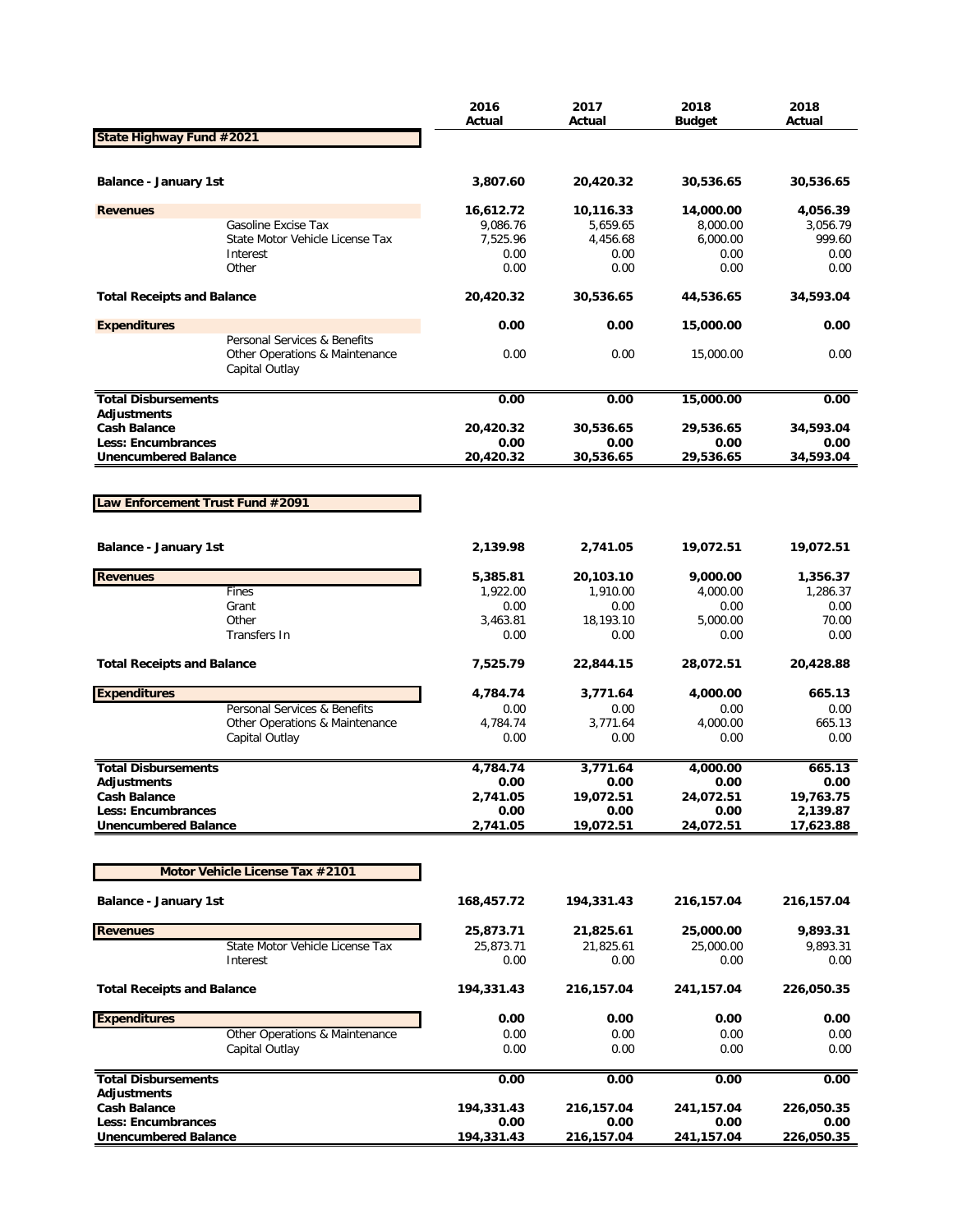|                                                          |                                                  | 2016<br>Actual       | 2017<br>Actual       | 2018<br><b>Budget</b>  | 2018<br>Actual     |
|----------------------------------------------------------|--------------------------------------------------|----------------------|----------------------|------------------------|--------------------|
|                                                          | Police Pension Fund #2131                        |                      |                      |                        |                    |
| <b>Balance - January 1st</b>                             |                                                  | 19,160.12            | 19,646.94            | 6,353.97               | 6,353.97           |
| <b>Revenues</b>                                          |                                                  | 188,137.37           | 161,553.03           | 160,000.00             | 24,870.36          |
|                                                          | Real Estate & Public Utility                     | 34,936.91            | 38,394.80            | 45,000.00              | 23,285.87          |
|                                                          | Tangible Personal Property                       | 0.00                 | 0.00                 | 0.00                   | 0.00               |
|                                                          | Homestead                                        | 3,200.46             | 3,158.23             | 0.00                   | 1,584.49           |
|                                                          | Rollback<br>CAT Tax                              | 0.00<br>0.00         | 0.00<br>0.00         | 0.00<br>0.00           | 0.00<br>0.00       |
|                                                          | Other - State Shared Taxes & Permit              | 0.00                 | 0.00                 | 0.00                   | 0.00               |
|                                                          | Transfer in                                      | 150,000.00           | 120,000.00           | 115,000.00             | 0.00               |
| <b>Total Receipts and Balance</b>                        |                                                  | 207,297.49           | 181,199.97           | 166,353.97             | 31,224.33          |
| <b>Expenditures</b>                                      |                                                  | 187,650.55           | 174,846.00           | 160,967.50             | 335.34             |
|                                                          | <b>Employers Share</b><br>County fees            | 187,114.80<br>535.75 | 174,288.75<br>557.25 | 159,967.50<br>1,000.00 | 0.00<br>335.34     |
| <b>Total Disbursements</b>                               |                                                  | 187,650.55           | 174,846.00           | 160,967.50             | 335.34             |
| <b>Adjustments</b>                                       |                                                  |                      |                      |                        |                    |
| <b>Cash Balance</b><br><b>Less: Encumbrances</b>         |                                                  | 19,646.94<br>0.00    | 6,353.97<br>0.00     | 5,386.47<br>0.00       | 30,888.99<br>0.00  |
| <b>Unencumbered Balance</b>                              |                                                  | 19,646.94            | 6,353.97             | 5,386.47               | 30,888.99          |
|                                                          | Water Meter & Repair Fund #2901                  |                      |                      |                        |                    |
| Balance - January 1st                                    |                                                  | 1,017.19             | 1,569.83             | 347.95                 | 347.95             |
| <b>Revenues</b>                                          |                                                  | 9,400.00             | 9,150.00             | 10,200.00              | 150.00             |
|                                                          | <b>Tap Fees</b>                                  | 400.00               | 150.00               | 0.00                   | 150.00             |
|                                                          | Interest<br>Transfer (General Fund)              | 9,000.00             | 9,000.00             | 10,200.00              | 0.00               |
| <b>Total Receipts and Balance</b>                        |                                                  | 10,417.19            | 10,719.83            | 10,547.95              | 497.95             |
| <b>Expenditures</b>                                      |                                                  | 8,847.36             | 10,371.88            | 10,371.88              | 10,371.88          |
|                                                          | Other Operations & Maintenance                   | 8,847.36             | 10,371.88            | 10,371.88              | 10,371.88          |
| <b>Total Disbursements</b>                               |                                                  | 8,847.36             | 10,371.88            | 10,371.88              | 10,371.88          |
| <b>Adiustments</b>                                       |                                                  | 0.00                 | 0.00                 | 0.00                   | 0.00               |
| <b>Cash Balance</b>                                      |                                                  | 1,569.83             | 347.95               | 176.07                 | (9,873.93)         |
| <b>Less: Encumbrances</b><br><b>Unencumbered Balance</b> |                                                  | 0.00<br>1,569.83     | 0.00<br>347.95       | 0.00<br>176.07         | 0.00<br>(9,873.93) |
|                                                          |                                                  |                      |                      |                        |                    |
|                                                          | <b>FEMA #2902</b>                                |                      |                      |                        |                    |
| <b>Balance - January 1st</b>                             |                                                  | 0.00                 | 0.00                 | 0.00                   | 0.00               |
| <b>Revenues</b>                                          |                                                  | 0.00                 | 0.00                 | 0.00                   | 0.00               |
|                                                          | Donations and Contributions                      | 0.00                 | 0.00                 | 0.00                   | 0.00               |
|                                                          | Transfer (General Fund)                          | 0.00                 | 0.00                 | 0.00                   | 0.00               |
| <b>Total Receipts and Balance</b>                        |                                                  | 0.00                 | 0.00                 | 0.00                   | 0.00               |
| <b>Expenditures</b>                                      |                                                  | 0.00                 | 0.00                 | 0.00                   | 0.00               |
|                                                          | Personal Services & Benefits                     | 0.00                 | 0.00                 | 0.00                   | 0.00               |
|                                                          | Other Operations & Maintenance<br>Capital Outlay | 0.00<br>0.00         | 0.00<br>0.00         | 0.00<br>0.00           | 0.00<br>0.00       |
|                                                          |                                                  |                      |                      |                        |                    |
| <b>Total Disbursements</b>                               |                                                  | 0.00                 | 0.00                 | 0.00                   | 0.00               |
| <b>Cash Balance</b>                                      |                                                  | 0.00                 | 0.00                 | 0.00                   | 0.00               |
| Less: Encumbrances                                       |                                                  | 0.00                 | 0.00                 | 0.00                   | 0.00               |
| <b>Unencumbered Balance</b>                              |                                                  | 0.00                 | 0.00                 | 0.00                   | 0.00               |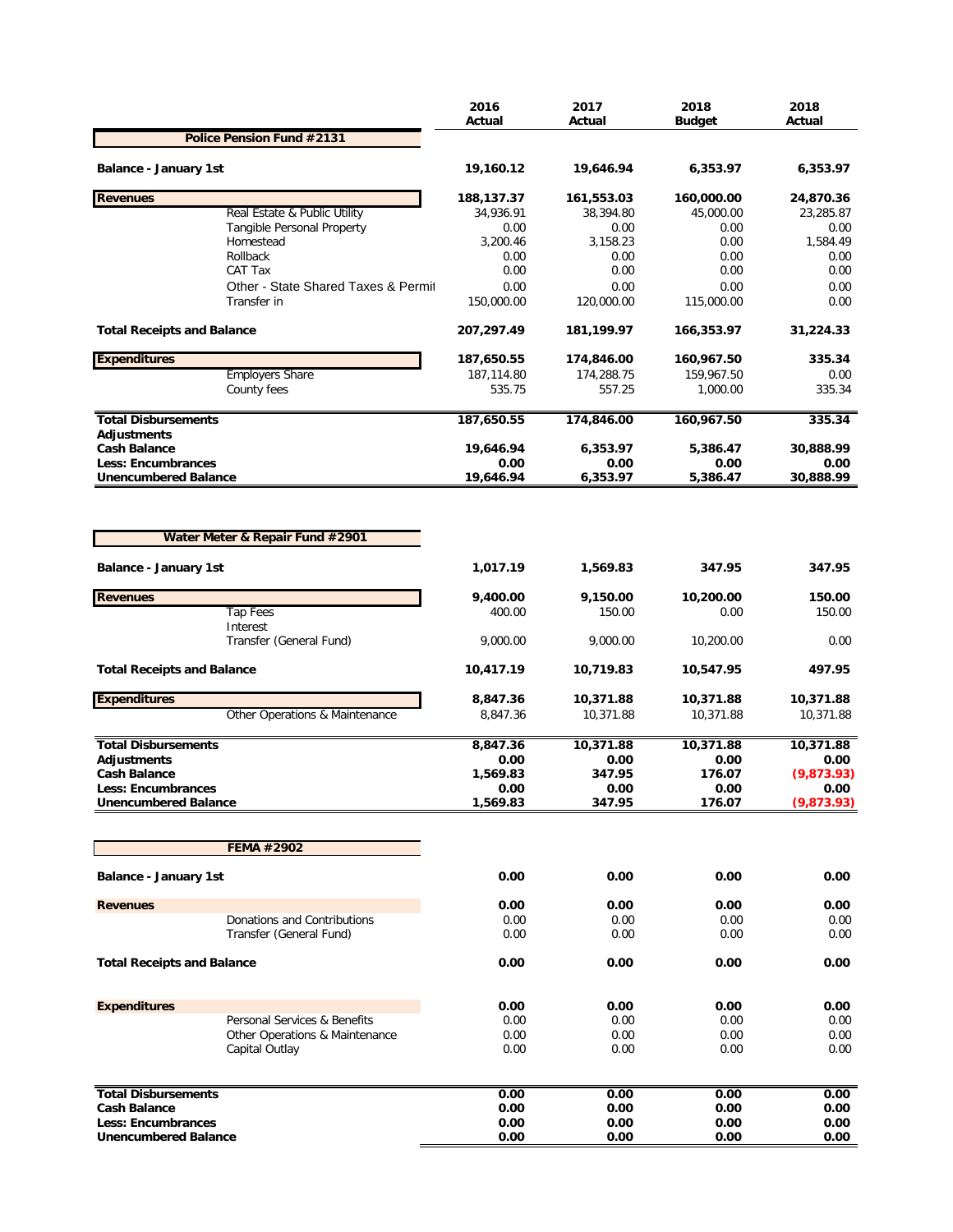|                                                          | 2016<br>Actual     | 2017<br>Actual    | 2018<br><b>Budget</b> | 2018<br>Actual    |
|----------------------------------------------------------|--------------------|-------------------|-----------------------|-------------------|
| Mayor's Court Computer #2903                             |                    |                   |                       |                   |
| <b>Balance - January 1st</b>                             | 17,800.68          | 21,882.68         | 25,126.31             | 25,126.31         |
| <b>Revenues</b>                                          | 6,030.00           | 5,490.00          | 6,000.00              | 2,045.00          |
| Court Fines                                              | 6,030.00           | 5.490.00          | 6.000.00              | 2,045.00          |
| <b>Total Receipts and Balance</b>                        | 23,830.68          | 27,372.68         | 31,126.31             | 27,171.31         |
| <b>Expenditures</b>                                      | 1,948.00           | 2,246.37          | 3,000.00              | 2,026.00          |
| Other Operations & Maintenance<br>Capital Outlay         | 0.00<br>1,948.00   | 0.00<br>2,246.37  | 0.00<br>3,000.00      | 0.00<br>2,026.00  |
| <b>Total Disbursements</b>                               | 1,948.00           | 2,246.37          | 3,000.00              | 2,026.00          |
| Adjustments                                              | 0.00               | 0.00              | 0.00                  | 0.00              |
| <b>Cash Balance</b>                                      | 21,882.68          | 25,126.31         | 28,126.31             | 25,145.31         |
| <b>Less: Encumbrances</b><br><b>Unencumbered Balance</b> | 0.00<br>21,882.68  | 0.00<br>25,126.31 | 0.00<br>28,126.31     | 0.00<br>25,145.31 |
|                                                          |                    |                   |                       |                   |
| <b>Special Bond Retirement #3101</b>                     |                    |                   |                       |                   |
| <b>Balance - January 1st</b>                             | 1,050.42           | 15,555.48         | 6,574.25              | 6,574.25          |
| <b>Revenues</b>                                          | 1,349,828.00       | 1,772,654.00      | 1,710,000.00          | 0.00              |
| <b>Special Assessments</b>                               | 0.00               | 0.00              | 0.00                  | 0.00              |
| <b>Bond/Note Proceeds</b>                                | 1,179,828.00       | 1,722,654.00      | 1,640,000.00          | 0.00              |
| Transfer In - Capital<br>Interest                        | 170,000.00<br>0.00 | 50,000.00<br>0.00 | 70,000.00<br>0.00     | 0.00<br>0.00      |
| <b>Total Receipts and Balance</b>                        | 1,350,878.42       | 1,788,209.48      | 1,716,574.25          | 6,574.25          |
| <b>Expenditures</b>                                      | 1,335,322.94       | 1,781,635.23      | 1,714,765.00          | 20,281.23         |
| Principal                                                | 1,309,702.80       | 1,738,594.18      | 1,677,405.00          | 20,281.23         |
| Interest                                                 | 25,620.14          | 43,041.05         | 37,360.00             | 0.00              |
| Other                                                    | 0.00               | 0.00              | 0.00                  | 0.00              |
| County fees                                              | 0.00               | 0.00              | 0.00                  | 0.00              |
| <b>Total Disbursements</b>                               | 1,335,322.94       | 1,781,635.23      | 1,714,765.00          | 20,281.23         |
| Adjustments                                              | 0.00               | 0.00              | 0.00                  | 0.00              |
| <b>Cash Balance</b>                                      | 15,555.48          | 6,574.25          | 1,809.25              | (13, 706.98)      |
| <b>Less: Encumbrances</b>                                | 0.00               | 0.00              | 0.00                  | 0.00              |
| <b>Unencumbered Balance</b>                              | 15,555.48          | 6,574.25          | 1,809.25              | (13, 706.98)      |
| <b>Bond Construction Fund #4101</b>                      |                    |                   |                       |                   |
| <b>Balance - January 1st</b>                             | 0.00               | 0.00              | 0.00                  | 0.00              |
| <b>Revenues</b>                                          | 0.00               | 0.00              | 0.00                  | 0.00              |
| Transfers - in                                           | 0.00               | 0.00              | 0.00                  | 0.00              |
| Other                                                    | 0.00               | 0.00              | 0.00                  | 0.00              |
| <b>Total Receipts and Balance</b>                        | 0.00               | 0.00              | 0.00                  | 0.00              |
| <b>Expenditures</b>                                      | 0.00               | 0.00              | 0.00                  | 0.00              |
| Other Operations & Maintenance                           | 0.00               | 0.00              | 0.00                  | 0.00              |
| <b>Total Disbursements</b>                               | 0.00               | 0.00              | 0.00                  | 0.00              |
| Adjustments<br><b>Cash Balance</b>                       |                    |                   |                       | 0.00              |
| Less: Encumbrances                                       | 0.00<br>0.00       | 0.00<br>0.00      | 0.00<br>0.00          | 0.00              |
| <b>Unencumbered Balance</b>                              | 0.00               | 0.00              | 0.00                  | 0.00              |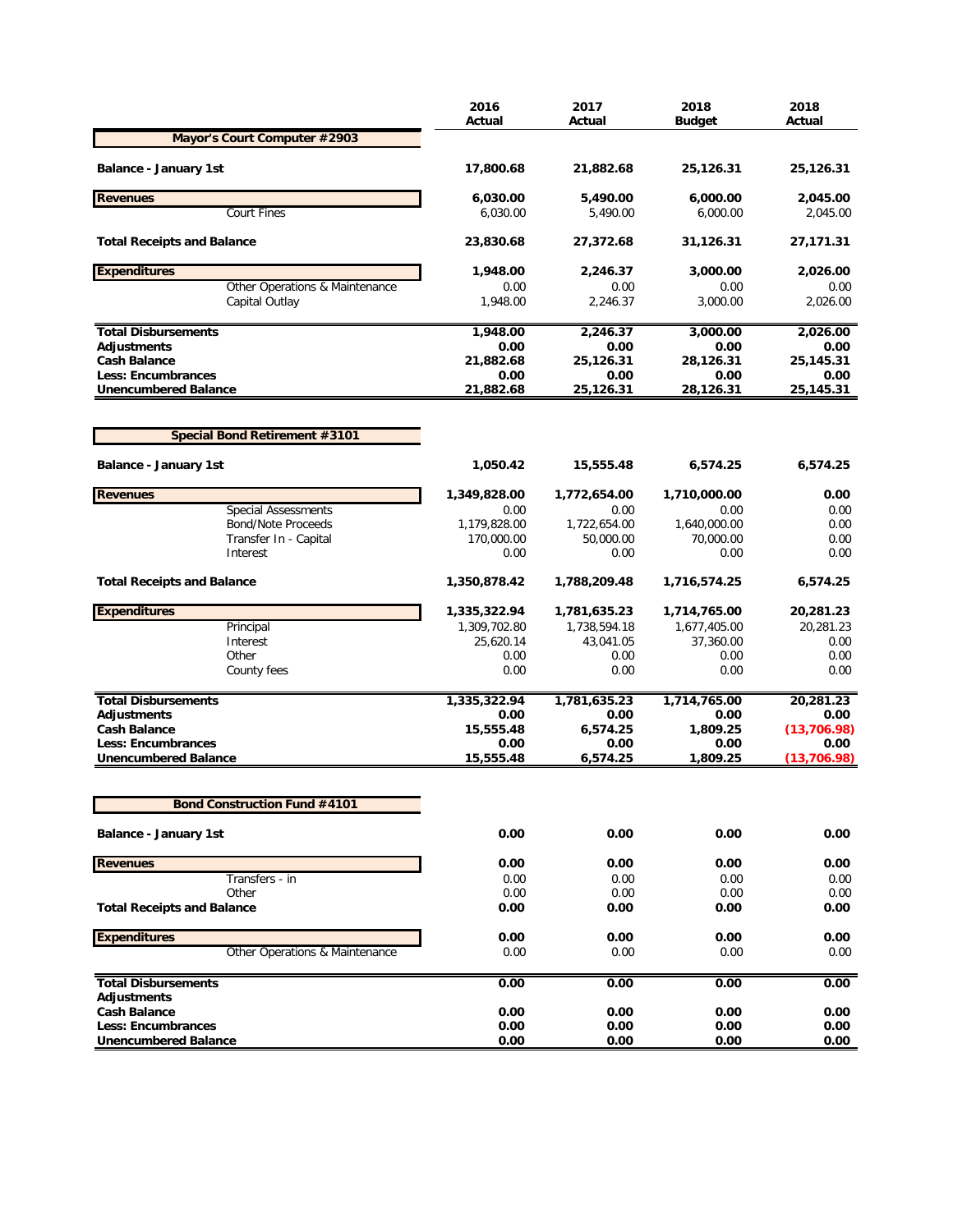|                                                        | 2016<br>Actual           | 2017<br>Actual         | 2018<br>Budget          | 2018<br>Actual          |
|--------------------------------------------------------|--------------------------|------------------------|-------------------------|-------------------------|
| <b>Issue I and II - Capital Funds #4201</b>            |                          |                        |                         |                         |
| <b>Balance - January 1st</b>                           | 0.00                     | 0.00                   | 0.00                    | 0.00                    |
| <b>Revenues</b>                                        | 0.00                     | 0.00                   | 0.00                    | 0.00                    |
| <b>Special Assessments</b>                             | 0.00                     | 0.00                   | 0.00                    | 0.00                    |
| Other                                                  | 0.00                     | 0.00                   | 0.00                    | 0.00                    |
| Transfer - In<br><b>Total Receipts and Balance</b>     | 0.00                     | 0.00                   | 0.00                    | 0.00                    |
| <b>Expenditures</b>                                    | 0.00                     | 0.00                   | 0.00                    | 0.00                    |
| Sreets, Sidewalks, Highways & Curbs                    | 0.00                     | 0.00                   | 0.00                    | 0.00                    |
| Dunham - Water & Sewer                                 | 0.00                     | 0.00                   | 0.00                    | 0.00                    |
| <b>Transfers Out</b>                                   | 0.00                     | 0.00                   | 0.00                    | 0.00                    |
| Adjustments                                            |                          |                        |                         |                         |
| <b>Total Disbursements</b><br>Adjustments              | 0.00                     | 0.00                   | 0.00                    | 0.00                    |
| <b>Cash Balance</b>                                    | 0.00                     | 0.00                   | 0.00                    | 0.00                    |
| <b>Less: Encumbrances</b>                              | 0.00                     | 0.00                   | 0.00                    | 0.00                    |
| <b>Unencumbered Balance</b>                            | 0.00                     | 0.00                   | 0.00                    | 0.00                    |
|                                                        |                          |                        |                         |                         |
| Capital Improvement Fund #4901                         |                          |                        |                         |                         |
| <b>Balance - January 1st</b>                           | 562,415.01               | 167,353.96             | 47,677.43               | 47,677.43               |
| <b>Revenues</b>                                        | 1,102,503.12             | 517,574.91             | 879,785.00              | 8,142.00                |
| Grants                                                 | 369,546.93               | 16,687.66              | 0.00                    | 0.00                    |
| Interest                                               | 19,125.00                | 0.00                   | 0.00                    | 0.00                    |
| Other<br><b>Sewer Fees</b>                             | 583,096.19               | 25,336.00<br>15,551.25 | 419,050.00              | 8,142.00<br>0.00        |
| Transfers - in                                         | 20,735.00<br>110,000.00  | 460,000.00             | 20,735.00<br>440,000.00 | 0.00                    |
| <b>Total Receipts and Balance</b>                      | 1,664,918.13             | 684,928.87             | 927,462.43              | 55,819.43               |
| <b>Expenditures</b>                                    | 1,497,564.17             | 637,251.44             | 615,000.00              | 28,367.13               |
| Capital Outlay                                         | 1,327,564.17             | 587,251.44             | 545,000.00              | 28,367.13               |
| Advances - Out                                         | 0.00                     | 0.00                   | 0.00                    | 0.00                    |
| Transfer - Out/Debt Service                            | 170,000.00               | 50,000.00              | 70,000.00               | 0.00                    |
| <b>Total Disbursements</b>                             | 1,497,564.17             | 637,251.44             | 615,000.00              | 28,367.13               |
| <b>Adjustments</b>                                     | 0.00                     | 0.00                   | 0.00                    | 0.00                    |
| <b>Cash Balance</b><br><b>Less: Encumbrances</b>       | 167,353.96<br>142,180.00 | 47,677.43<br>0.00      | 312,462.43<br>0.00      | 27,452.30<br>127,497.50 |
| <b>Unencumbered Balance</b>                            | 25,173.96                | 47,677.43              | 312,462.43              | (100, 045.20)           |
|                                                        |                          |                        |                         |                         |
| Veteran's Memorial Fund #4902                          |                          |                        |                         |                         |
| <b>Balance - January 1st</b>                           | 6,888.56                 | 5,772.51               | 3,403.50                | 3,403.50                |
| <b>Revenues</b>                                        | 694.45                   | 1,243.56               | 600.00                  | 384.38                  |
| Transfers - in                                         | 0.00                     | 521.78                 | 0.00                    | 0.00                    |
| Other                                                  | 694.45                   | 721.78                 | 600.00                  | 384.38                  |
| <b>Total Receipts and Balance</b>                      | 7,583.01                 | 7,016.07               | 4,003.50                | 3,787.88                |
| <b>Expenditures</b>                                    | 1,810.50                 | 3,090.79               | 500.00                  | 0.00                    |
| Other Operations & Maintenance<br><b>Transfers Out</b> | 1,810.50                 | 3,090.79               | 500.00                  | 0.00                    |
| <b>Total Disbursements</b>                             | 1,810.50                 | 3,090.79               | 500.00                  | 0.00                    |
| Adjustments                                            | 0.00                     | 0.00                   | 0.00                    | 0.00                    |
| <b>Cash Balance</b>                                    | 5,772.51                 | 3,925.28               | 3,503.50                | 3,787.88                |
| <b>Less: Encumbrances</b>                              | 0.00                     | 0.00                   | 0.00                    | 0.00                    |
| <b>Unencumbered Balance</b>                            | 5,772.51                 | 3,925.28               | 3,503.50                | 3,787.88                |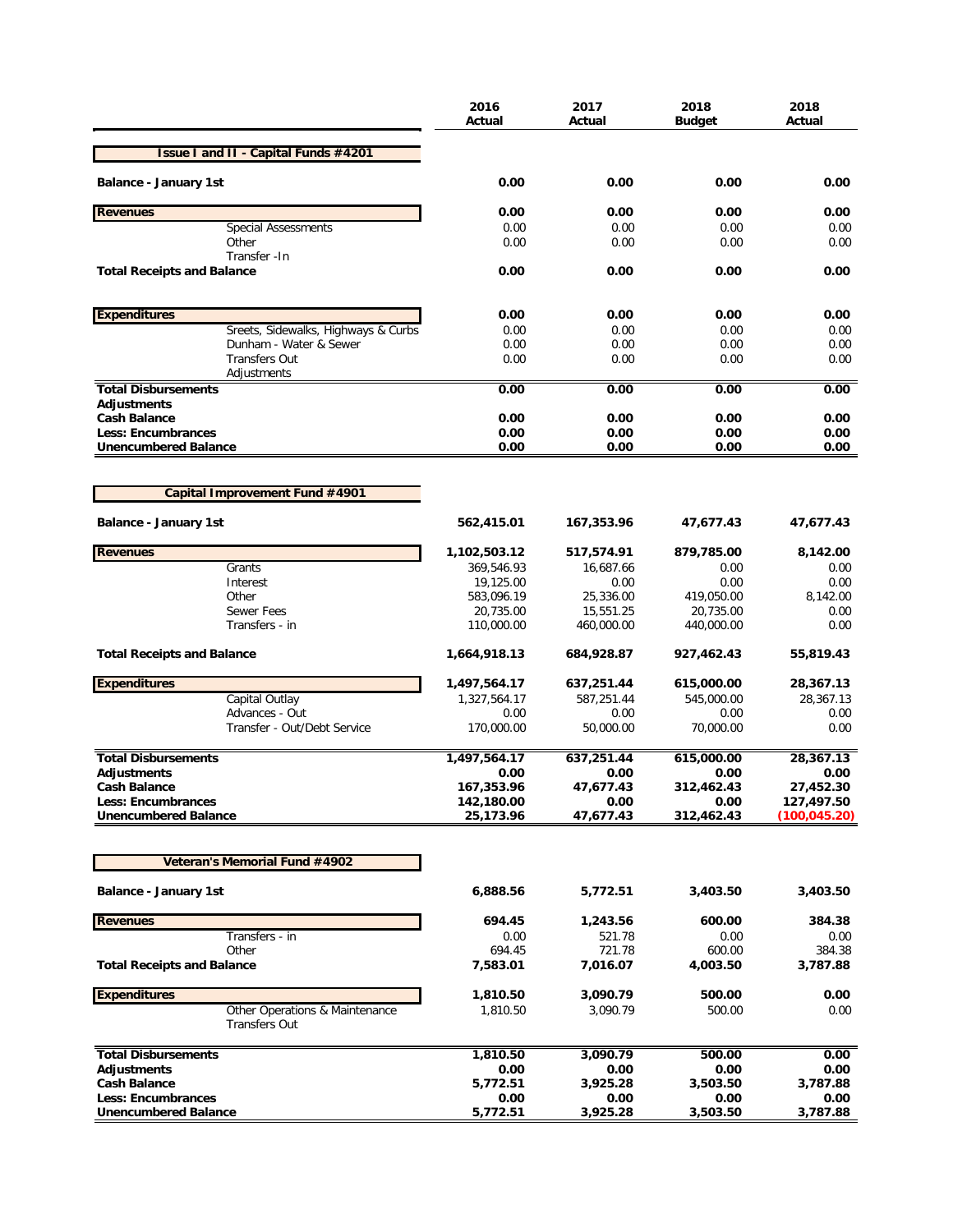|                                                   | 2016<br>Actual | 2017<br>Actual | 2018<br><b>Budget</b> | 2018<br>Actual |
|---------------------------------------------------|----------------|----------------|-----------------------|----------------|
| <b>Building Bond Fund #7001</b>                   |                |                |                       |                |
| <b>Balance - January 1st</b>                      | 0.00           | 0.00           | 0.00                  | 0.00           |
|                                                   |                |                |                       |                |
| <b>Revenues</b>                                   | 0.00           | 0.00           | 0.00                  | 0.00           |
| Transfers - in                                    | 0.00           | 0.00           | 0.00                  | 0.00           |
| Other<br><b>Total Receipts and Balance</b>        | 0.00<br>0.00   | 0.00<br>0.00   | 0.00<br>0.00          | 0.00<br>0.00   |
|                                                   |                |                |                       |                |
| <b>Expenditures</b>                               | 0.00           | 0.00           | 0.00                  | 0.00           |
| Other Operations & Maintenance                    | 0.00           | 0.00           | 0.00                  | 0.00           |
| <b>Transfers Out</b>                              | 0.00           | 0.00           | 0.00                  | 0.00           |
|                                                   |                |                |                       |                |
| <b>Total Disbursements</b>                        | 0.00           | 0.00           | 0.00                  | 0.00           |
| <b>Cash Balance</b>                               | 0.00           | 0.00           | 0.00                  | 0.00           |
| Less: Encumbrances<br><b>Unencumbered Balance</b> | 0.00<br>0.00   | 0.00<br>0.00   | 0.00<br>0.00          | 0.00<br>0.00   |
|                                                   |                |                |                       |                |
| <b>Unclaimed Monies #9101</b>                     |                |                |                       |                |
| <b>Balance - January 1st</b>                      | 50.00          | 50.00          | 50.00                 | 50.00          |
|                                                   |                |                |                       |                |
| <b>Revenues</b>                                   | 0.00           | 0.00           | 0.00                  | 0.00           |
| Other                                             | 0.00           | 0.00           | 0.00                  | 0.00           |
| <b>Total Receipts and Balance</b>                 | 50.00          | 50.00          | 50.00                 | 50.00          |
| <b>Expenditures</b>                               | 0.00           | 0.00           | 0.00                  | 0.00           |
| Other Operations & Maintenance                    | 0.00           | 0.00           | 0.00                  | 0.00           |
| <b>Total Disbursements</b>                        | 0.00           | 0.00           | 0.00                  | 0.00           |
| <b>Adjustments</b>                                | 0.00           | 0.00           | 0.00                  | 0.00           |
| <b>Cash Balance</b>                               | 50.00          | 50.00          | 50.00                 | 50.00          |
| Less: Encumbrances                                |                |                |                       |                |
| <b>Unencumbered Balance</b>                       | 50.00          | 50.00          | 50.00                 | 50.00          |
|                                                   |                |                |                       |                |
| <b>Building Bonds #9901</b>                       |                |                |                       |                |
| <b>Balance - January 1st</b>                      | 131,116.99     | 126,071.23     | 129,021.23            | 129,021.23     |
| <b>Revenues</b>                                   | 2,500.00       | 5,000.00       | 0.00                  | 7,500.00       |
| Other                                             | 2,500.00       | 5,000.00       | 0.00                  | 7,500.00       |
|                                                   |                |                |                       |                |
| <b>Total Receipts and Balance</b>                 | 133,616.99     | 131,071.23     | 129,021.23            | 136,521.23     |
| <b>Expenditures</b>                               | 7,545.76       | 2,050.00       | 0.00                  | 0.00           |
| Other Operations & Maintenance                    | 7,545.76       | 2,050.00       | 0.00                  | 0.00           |
| <b>Total Disbursements</b>                        | 7,545.76       | 2,050.00       | 0.00                  | 0.00           |
| <b>Adjustments</b>                                | 0.00           | 0.00           | 0.00                  | 0.00           |
| <b>Cash Balance</b>                               | 126,071.23     | 129,021.23     | 129,021.23            | 136,521.23     |
| Less: Encumbrances                                | 0.00           | 0.00           | 0.00                  | 0.00           |
| <b>Unencumbered Balance</b>                       | 126,071.23     | 129,021.23     | 129,021.23            | 136,521.23     |
|                                                   |                |                |                       |                |
| Mayor's Court - 9902                              |                |                |                       |                |
| <b>Balance - January 1st</b>                      | 23,052.60      | 28,686.94      | 27,324.26             | 27,324.26      |
| <b>Revenues</b>                                   | 306,178.65     | 302,636.65     | 0.00                  | 109,125.70     |
| Other                                             | 306,178.65     | 302,636.65     | 0.00                  | 109,125.70     |
|                                                   |                |                |                       |                |
| <b>Total Receipts and Balance</b>                 | 329,231.25     | 331,323.59     | 27,324.26             | 136,449.96     |
| <b>Expenditures</b>                               | 300,544.31     | 303,999.33     | 0.00                  | 110,520.85     |
| Other Operations & Maintenance                    | 300,544.31     | 303,999.33     | 0.00                  | 110,520.85     |
|                                                   |                |                |                       |                |
| <b>Total Disbursements</b>                        | 300,544.31     | 303,999.33     | 0.00                  | 110,520.85     |
| <b>Adjustments</b>                                | 0.00           | 0.00           | 0.00                  | 0.00           |
| <b>Cash Balance</b>                               | 28,686.94      | 27,324.26      | 27,324.26             | 25,929.11      |